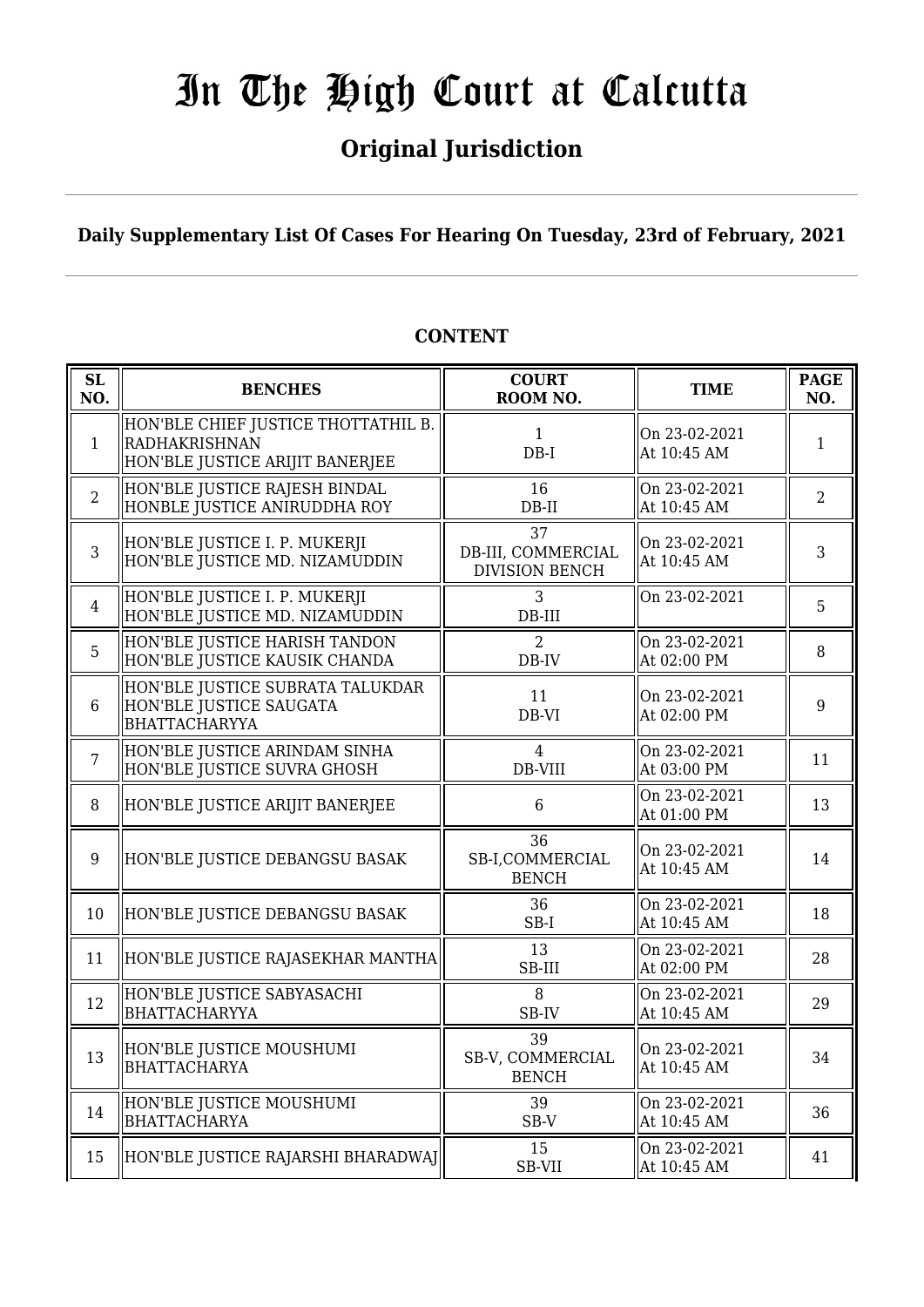| <b>SL</b><br>NO. | <b>BENCHES</b>                                  | <b>COURT</b><br>ROOM NO. | <b>TIME</b>                   | <b>PAGE</b><br>NO. |
|------------------|-------------------------------------------------|--------------------------|-------------------------------|--------------------|
| 16               | HON'BLE JUSTICE RAVI KRISHAN KAPUR              | 10<br>SB-IX              | lOn 23-02-2021<br>At 10:45 AM | 42                 |
| 17               | HON'BLE JUSTICE ARINDAM<br>MUKHERJEE            | 23<br>$SB-X$             | On 23-02-2021<br>At 02:00 PM  | 43                 |
| 18               | HON'BLE JUSTICE BISWAJIT BASU                   | 18<br>SB-XI              | On 23-02-2021<br>At 10:45 AM  | 45                 |
| 19               | HON'BLE JUSTICE AMRITA SINHA                    | 24<br>SB-XII             | On 23-02-2021<br>At 10:45 AM  | 46                 |
| 20               | HON'BLE JUSTICE ABHIJIT<br><b>GANGOPADHYAY</b>  | 22<br><b>SB-XIII</b>     | lOn 23-02-2021<br>At 03:30 PM | 48                 |
| 21               | THE LEARNED MASTER & OFFICIAL<br><b>REFEREE</b> | <b>CHAMBER</b>           | On 23-02-2021<br>At 12:00 PM  | 49                 |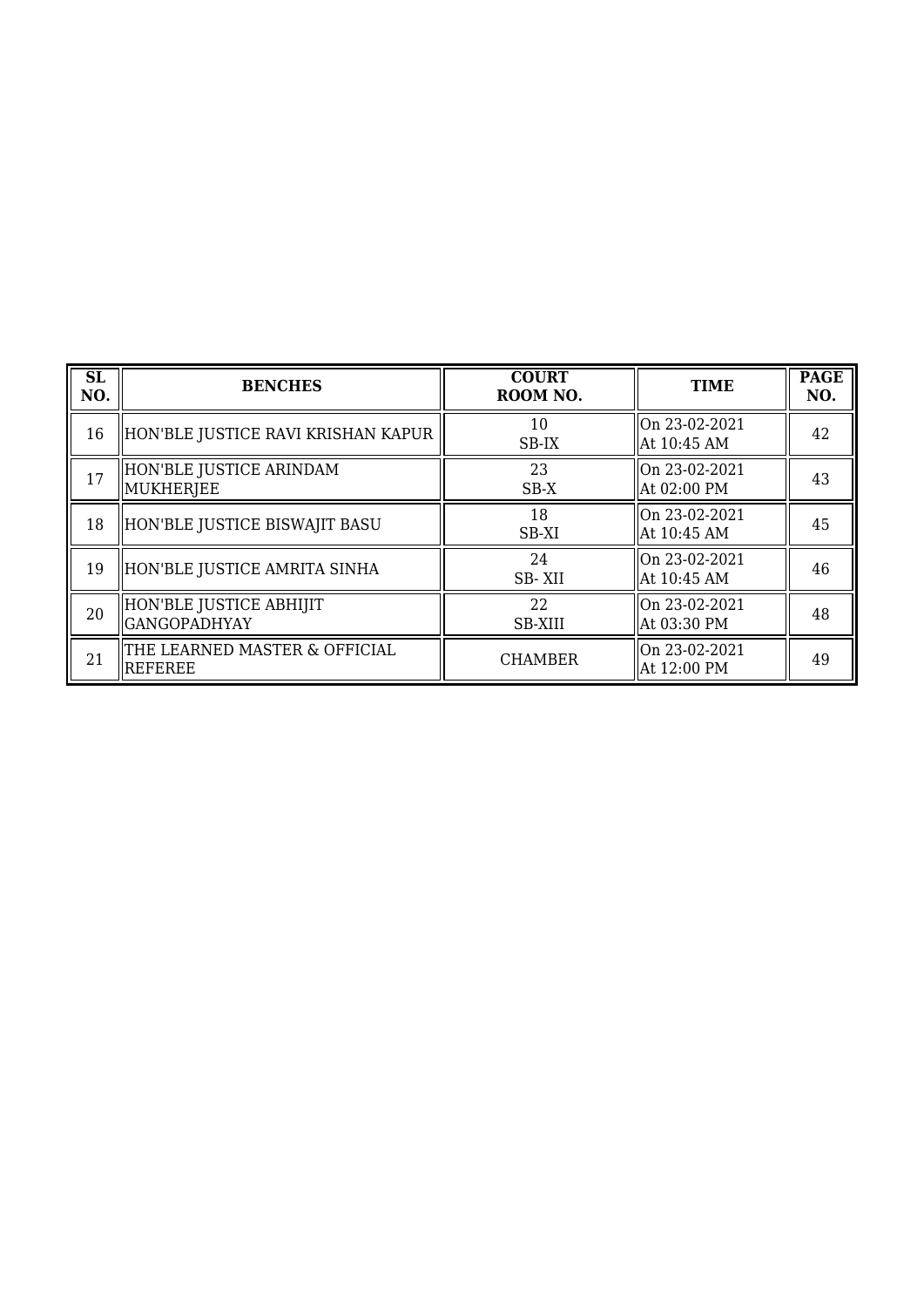

### **Original Side**

**DAILY CAUSELIST For Tuesday The 23rd February 2021**

**COURT NO. 1**

**DIVISION BENCH (DB-1 )**

**AT 10:45 AM**

**HON'BLE CHIEF JUSTICE THOTTATHIL B. RADHAKRISHNAN HON'BLE JUSTICE ARIJIT BANERJEE**

**ON AND FROM WEDNESDAY, THE 13TH JANUARY, 2021 - APPEALS FROM ORDERS RELATING TO RESIDUARY UNDER GROUP - IX INCLUDING APPLICATIONS CONNECTED THERETO; PUBLIC INTEREST LITIGATION; CRIMINAL CONTEMPT MATTERS; APPEALS UNDER SECTION 19(1)(a) OF THE CONTEMPT OF COURT'S ACT; APPLICATIONS UNDER SECTION 27 OF THE ELECTRICITY REGULATORY COMMISSION ACT, 1998, INCLUDING APPLICATIONS CONNECTED THERETO; HABEAS CORPUS;**

**ANY OTHER MATTER, IRRESPECTIVE OF CLASSIFICATION, AS DIRECTED BY THE HON'BLE CHIEF JUSTICE.**

**NOTE:MATTERS WILL BE TAKEN UP THROUGH PHYSICAL HEARING ONLY WHEN BOTH THE PARTIES ARE AGREED.**

**NOTE:(1) ON THURSDAY, APPEALS FROM ORDERS RELATING TO RESIDUARY UNDER GROUP-IX INCLUDING APPLICATIONS CONNECTED THERETO, WILL BE TAKEN UP.**

**(2) ON FRIDAY, PUBLIC INTEREST LITIGATION MATTERS WILL BE TAKEN UP.**

**NOTE: NO MENTIONING IN COURT**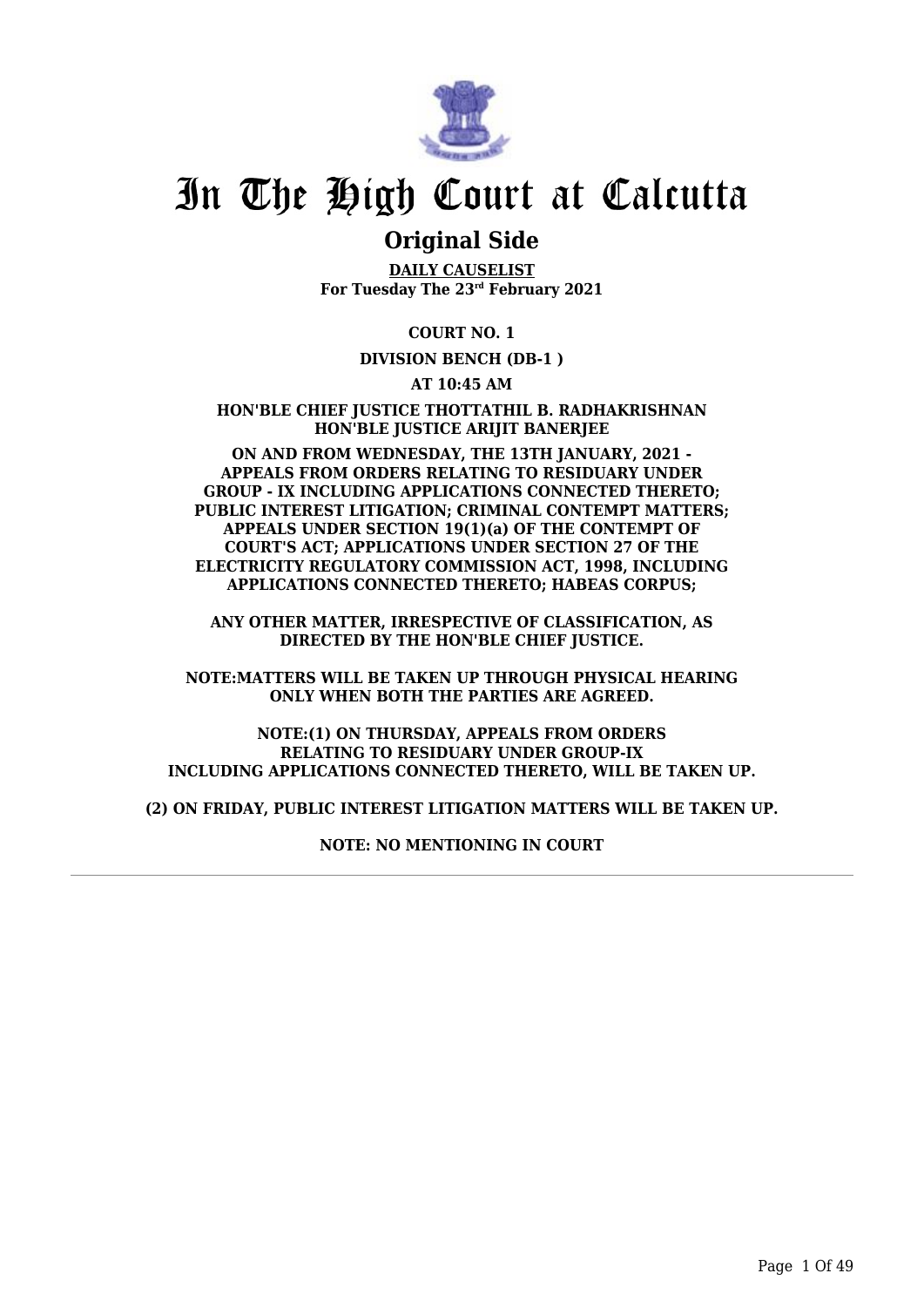

### **Original Side**

**DAILY CAUSELIST For Tuesday The 23rd February 2021**

**COURT NO. 16**

### **DIVISION BENCH (DB-II)**

**AT 10:45 AM**

**HON'BLE JUSTICE RAJESH BINDAL HONBLE JUSTICE ANIRUDDHA ROY**

### **(VIA VIDEO CONFERENCE)**

#### **NOTE:MATTERS WILL BE TAKEN UP THROUGH PHYSICAL HEARING ONLY WHEN BOTH THE PARTIES ARE AGREED.**

**E-MENTIONING WILL BE TAKEN UP AT THE FIRST SITTING OF THE COURT. OUT OF WHICH ORIGINAL SIDE WILL BE TAKEN UP FIRST. AND THEN APPELLATE SIDE WILL BE TAKEN UP.**

**FROM FRIDAY, i.e. 19/02/2021 ONWARDS ONLY NON-REVENUE MATTERS WILL BE TAKEN UP AT 10:45 A.M.**

**REVENUE MATTERS WILL BE TAKEN UP AT 10:45 A.M. ON EVERY THURSDAY IN FIRST HALF.**

### **SPECIALLY ASSIGNED MATTERS**

| 1 | APO/48/2020<br>[S.A.]WITH CP         | THE BARANAGORE JUTE<br>FACTORY PLC AND ORS. - | L. P. AGARWALLA<br>AND CO. |
|---|--------------------------------------|-----------------------------------------------|----------------------------|
|   | 2/1987                               | AND-                                          |                            |
|   |                                      | VS                                            |                            |
|   |                                      | <b>SHREEKISHNA</b>                            |                            |
|   |                                      | <b>OMPREKASH -VS-THE</b>                      |                            |
|   |                                      | OFFICIAL LIQUIDATOR                           |                            |
|   | IA NO: ACO/1/2020(Old No:ACO/6/2020) |                                               |                            |
| 2 | APO/143/2020                         | RE THE BARANAGORE JUTE                        | PRASANTA NASKAR            |

 $[S.A.]$ FACTORY PLC(IN LION) AND NAMOKAR VINIMAY PVT LTD VS O/L AND ANR

IA NO: ACO/1/2020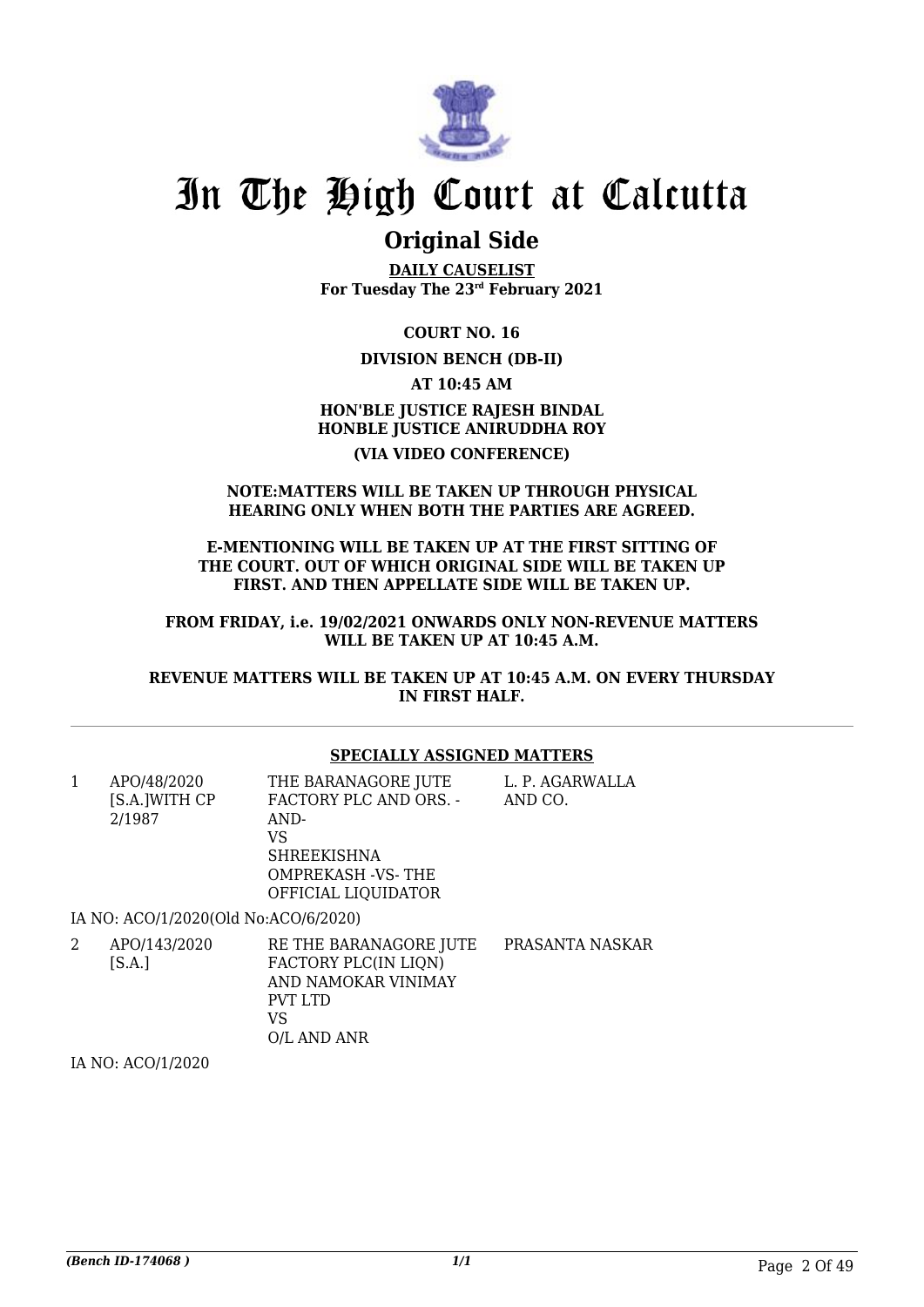

### **Original Side**

**DAILY CAUSELIST For Tuesday The 23rd February 2021**

**COURT NO. 37**

**DIVISION BENCH (DB-III, COMMERCIAL DIVISION BENCH)**

**AT 10:45 AM**

**HON'BLE JUSTICE I. P. MUKERJI HON'BLE JUSTICE MD. NIZAMUDDIN**

**ON AND FROM 23RD FEBRUARY, 2021- WILL SIT TOGETHER TO TAKE UP ALL APPEALS UNDER COMMERCIAL COURTS, COMMERCIAL DIVISION AND COMMERCIAL APPELLATE DIVISION OF THE HIGH COURTS ACT, 2015.**

**(VIA VIDEO CONFERENCE)**

### **NOTE:MATTERS WILL BE TAKEN UP THROUGH PHYSICAL HEARING ONLY WHEN BOTH THE PARTIES ARE AGREED.**

**TODAY (23/02/2021), ORIGINAL SIDE MATTERS WILL BE TAKEN UP IMMEDIATELY AFTER APPELLATE SIDE .**

**NOTE: COMMERCIAL COURT WILL NOT SIT AFTER 1:00 P.M.**

**-------------------------------------------------------------------------------**

**---------------------------------------------------------------------------------------**

**NOTE: (1) THIS LIST WILL BE TAKEN UP EVERYDAY FROM 10:45 A.M. TILL RECESS OR UNTIL ITS EXHAUSTION WHICHEVER IS EARLIER.**

**(2) IF THERE IS NO COMMERCIAL COURT MATTERS IN THE LIST, MENTIONING OF COMMERCIAL COURT MATTERS WILL BE ENTERTAINED AT COURT NO. 3 ON THE REGULAR BASIS.**

**(3) COMMERCIAL COURT SHALL NOT SIT AT COURT NO. 37 IF THERE IS NO COMMERCIAL MATTER.**

### **NEW APPLICATIONS**

| APO/11/2021<br>WITH AP/405/2020 | GANNON DUNKERLEY AND<br>CO. LTD. | SWETA GANDHI<br>(MURGAI) |
|---------------------------------|----------------------------------|--------------------------|
|                                 | VS                               |                          |
|                                 | SREI EQUIPMENT FINANCE           |                          |
|                                 |                                  |                          |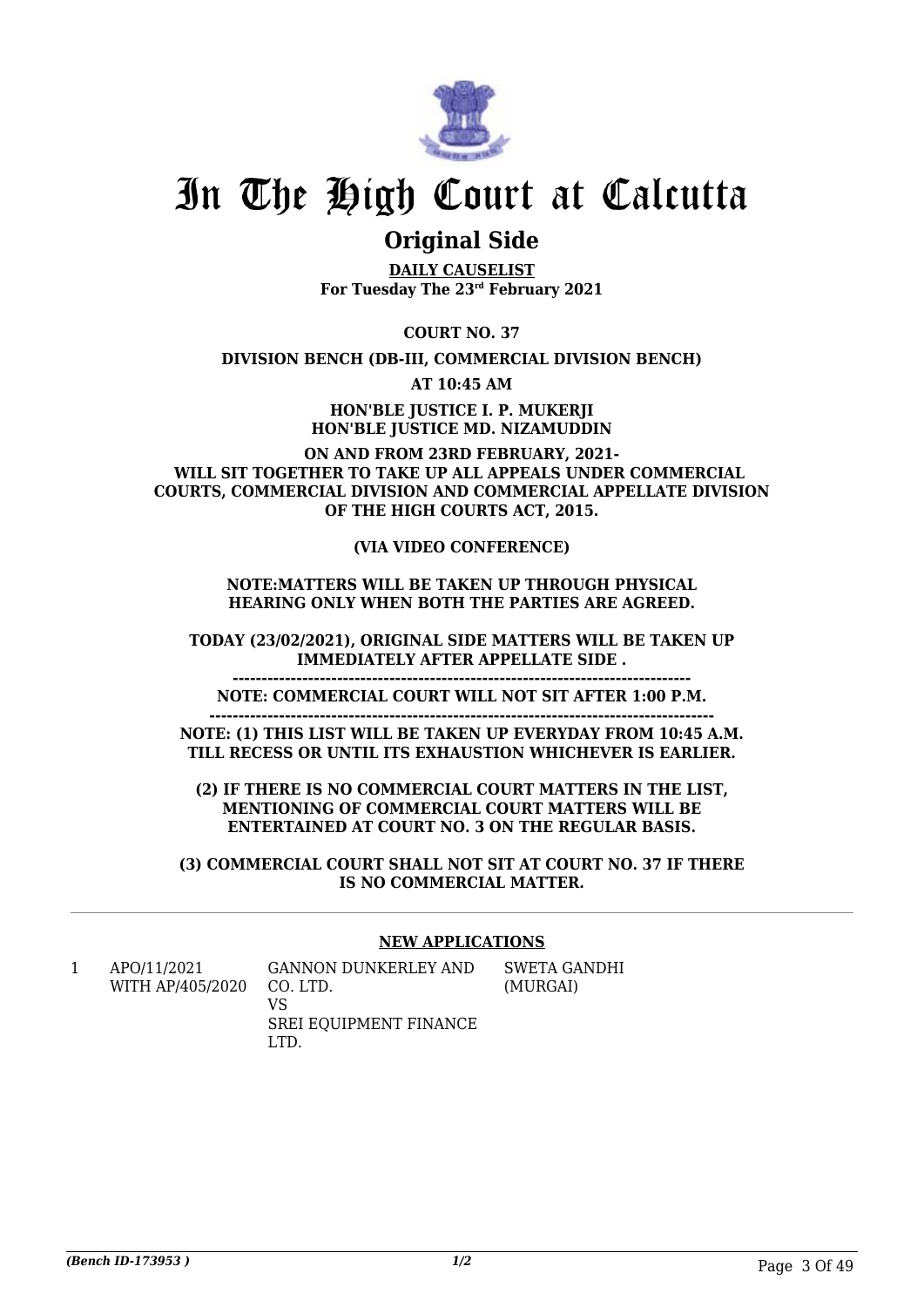MEGHAJIT MUKHERJEE

2 APO/26/2021 WITH AP/429/2020

BALASORE ALLOYS LIMITED VS SREI EQUIPMENT FINANCE LIMITED

IA NO: GA/1/2021

### **APPEALS FROM ORDERS**

3 APO/29/2021 WITH AP/255/2020 QUIPPO INFRASTRUCTURE LTD VS A2Z IFRASERVICES LTD AND ANR MULLICK AND CO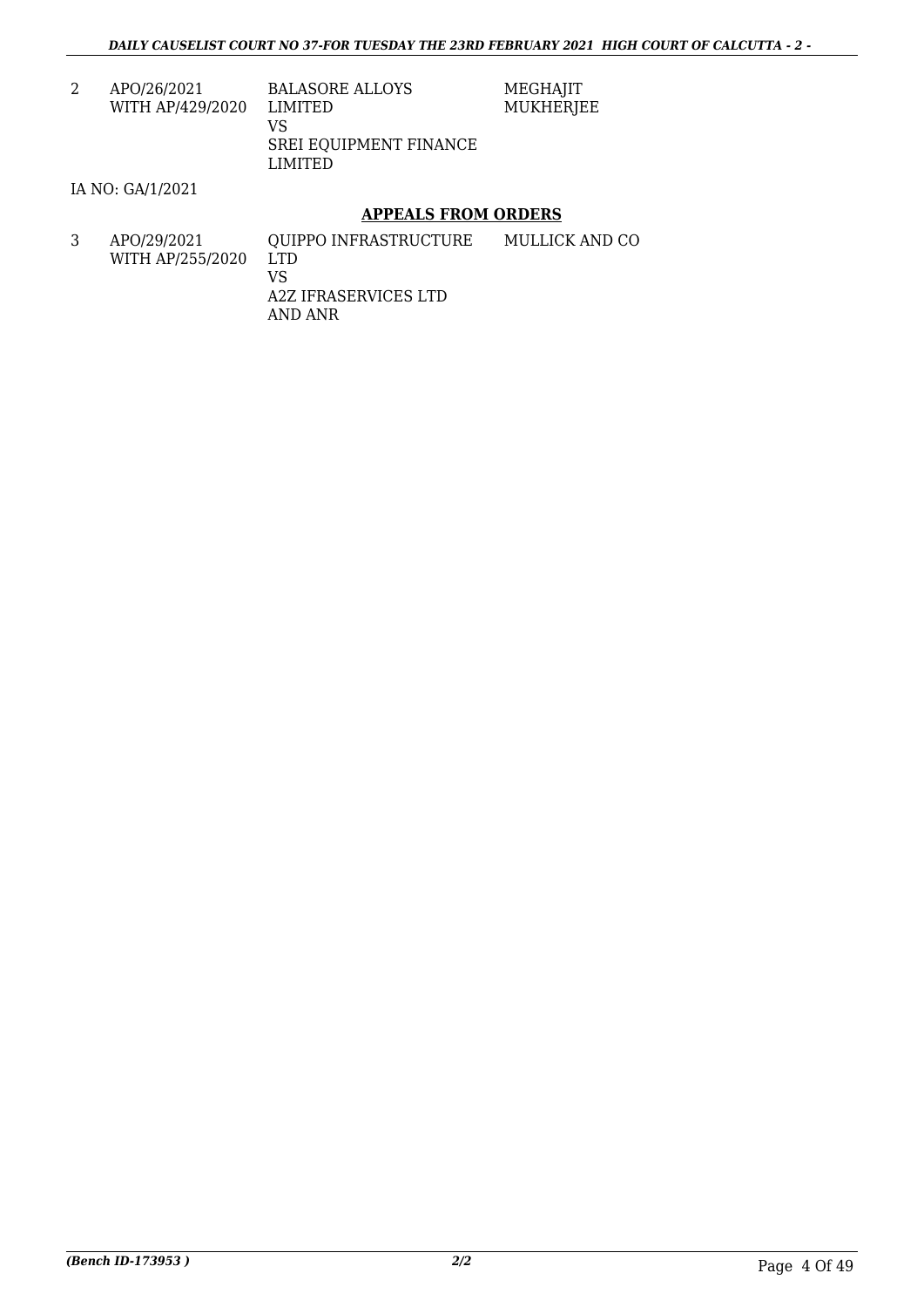

### **Original Side**

**DAILY CAUSELIST For Tuesday The 23rd February 2021**

### **COURT NO. 3**

### **DIVISION BENCH (DB-III)**

### **HON'BLE JUSTICE I. P. MUKERJI HON'BLE JUSTICE MD. NIZAMUDDIN**

#### **AFTER COMMERCIAL COURT ------------------------------------------**

**NOTE: COMMERCIAL COURT WILL NOT SIT AFTER 1:00 P.M. ---------------------------------------------------------------------------------------**

### **(VIA VIDEO CONFERENCE)**

#### **NOTE:MATTERS WILL BE TAKEN UP THROUGH PHYSICAL HEARING ONLY WHEN BOTH THE PARTIES ARE AGREED.**

**NOTE: (1)THIS LIST WILL BE TAKEN UP AT 2:00 P.M. OR AT 10:45 A.M. IF THERE IS NO COMMERCIAL COURT MATTERS OR ON EXHAUSTION OF THE COMMERCIAL COURT LIST WHICHEVER IS EARLIER.**

**(2) IF THERE IS NO COMMERCIAL COURT MATTERS IN THE LIST, MENTIONING OF COMMERCIAL COURT MATTERS WILL BE ENTERTAINED AT COURT NO. 3 ON THE REGULAR BASIS.**

**(3) COMMERCIAL COURT SHALL NOT SIT AT COURT NO. 37 IF THERE IS NO COMMERCIAL MATTER.**

**(4) MENTIONING WILL BE ENTERTAINED ONLY ON MONDAY.**

**(5) APPEALS FROM DECREE WILL BE TAKEN UP FIRST ON EVERY MONDAY AND TUESDAY.**

**(6) APPEALS FROM ORDER WILL BE TAKEN UP FIRST ON EVERY WEDNESDAY AND THURSDAY.**

**(7) WRIT APPEALS WILL BE TAKEN UP FIRST ON EVERY FRIDAY.**

### **TO BE MENTIONED**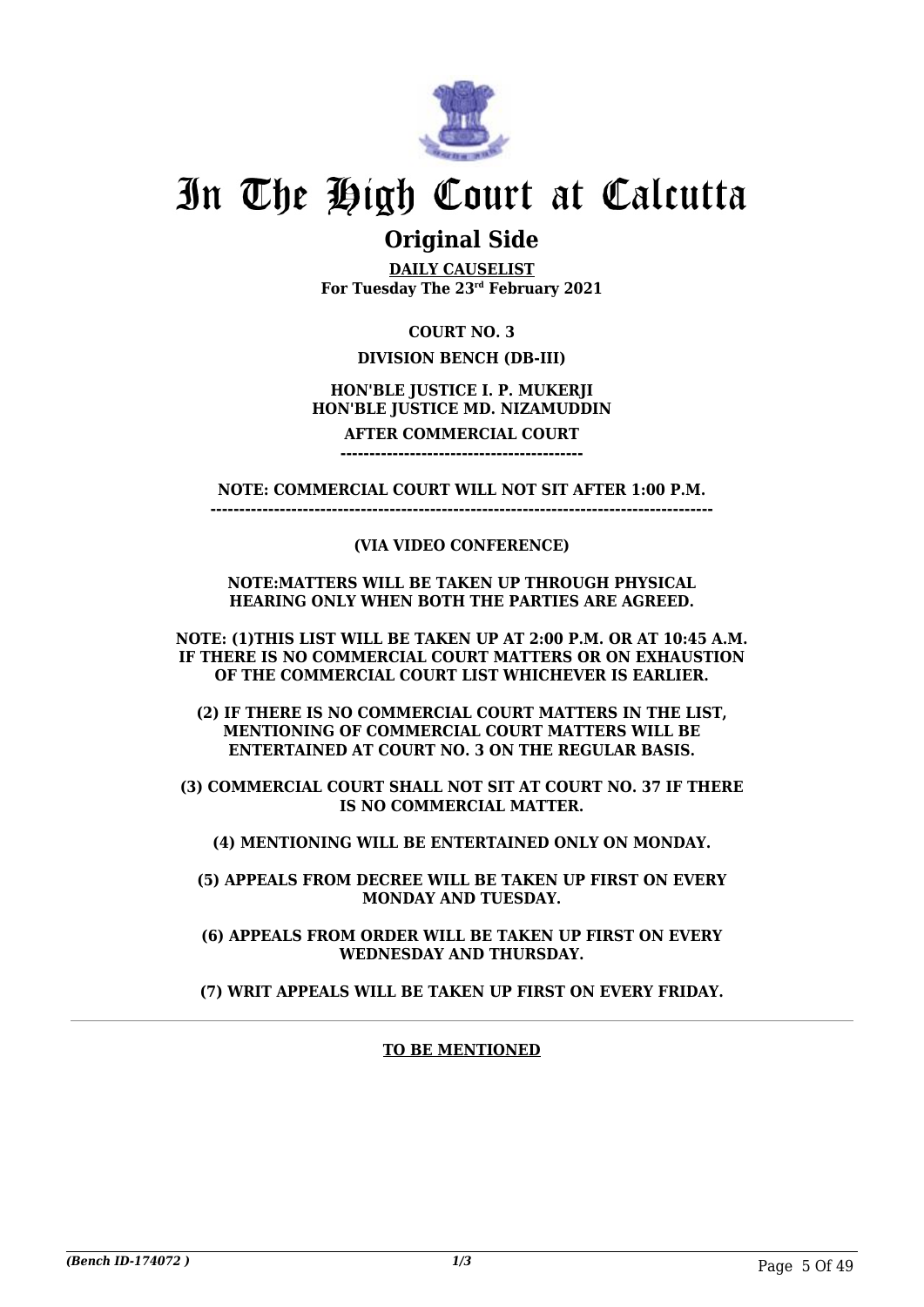| APO/83/2020<br>WITH CS/111/2019 | ANIL RAJKUMAR MUKERJI<br>AND ORS<br>VS<br>RT. REV PARITOSH<br><b>CANNING AND ORS</b> |
|---------------------------------|--------------------------------------------------------------------------------------|
|---------------------------------|--------------------------------------------------------------------------------------|

AISHWARYA KUMAR AWASTHI

KAUSHIK MANDAL(FOR INTERVENOR),SINHA AND CO. (FOR RES 1,2)

### IA NO: GA/1/2020(Old No:GA/1148/2020), GA/2/2020(Old No:GA/1149/2020), GA/3/2020, GA/4/2021

### **NEW APPLICATIONS**

| 2 | APO/436/2017<br>WITH TS/11/2014                 | IN THE GOODS OF:<br><b>SUDARSHAN KUMAR</b><br>KEJRIWAL (DEC.) -AND-<br><b>VS</b><br>RAJ KUMARI KEJRIWAL -VS-<br>AMITABH KEJRIWAL & ANR. | <b>SUDARSHAN ROY</b>                           |
|---|-------------------------------------------------|-----------------------------------------------------------------------------------------------------------------------------------------|------------------------------------------------|
|   | IA NO: GA/3/2021                                |                                                                                                                                         |                                                |
| 3 | APOT/7/2021<br>WITH CS/227/1974                 | <b>SMT. TANI BISWAS AND</b><br>ANR.<br><b>VS</b><br>SMT. LILA MUKUL BISWAS<br>AND ORS.                                                  | <b>SAMIT RUDRA</b>                             |
|   | IA NO: GA/1/2021                                |                                                                                                                                         |                                                |
| 4 | APO/8/2021<br>WITH AP/641/2016<br>[LAST CHANCE] | <b>SIKHA BASU</b><br><b>VS</b><br><b>BMA WEALTH CREATORS</b><br>LIMITED                                                                 | SAYAK<br><b>CHAKRABORTY</b>                    |
|   | IA NO: GA/1/2021                                |                                                                                                                                         |                                                |
| 5 | APOT/15/2021<br>WITH CS/238/2019                | STRIP VYAPAAR PVT LTD<br><b>VS</b><br><b>BIJAY KUMAR</b><br>JHUNJHUNWALA AND ORS                                                        | <b>TANMOY ROY</b>                              |
|   | IA NO: GA/1/2021                                |                                                                                                                                         |                                                |
| 6 | APOT/23/2021<br>WITH CS/238/2019                | <b>BIJAY KUMAR</b><br><b>JHUNJHUNWALA</b><br><b>VS</b><br>JAYA JHUNJHUNWALA AND<br>ORS.                                                 | DEEPAK KUMAR JAIN                              |
|   | IA NO: GA/1/2021                                |                                                                                                                                         |                                                |
|   |                                                 | <b>APPEALS FROM DECREE</b>                                                                                                              |                                                |
| 7 | APD/101/2017<br>WITH CS/145/2006                | VIJAI SHREE PVT. LTD<br><b>VS</b><br>UNION OF INDIA & ORS                                                                               | <b>ABHISHEK BANERJEE</b>                       |
| 8 | APD/62/2016<br>[S.A.]WITH CS<br>297/1989        | AMBALAL SARABHAI<br>ENTERPRISES LTD<br>VS<br>RAJEEV DAGA AND ANR                                                                        | DUBE & CO.                                     |
|   | IA NO: GA/1/2016(Old No:GA/529/2016)            |                                                                                                                                         |                                                |
| 9 | IA NO. GA/1/2017<br>(Old No:<br>GA/3258/2017)   | MAHENDRA INVESTMENT<br>ADVISORS PVT. LTD<br>Vs<br><b>SIMPLEX</b>                                                                        | <b>ABHIJIT SARKAR</b><br><b>ABHIJIT SARKAR</b> |
|   | WITH CS/10/2017<br>In APD/474/2017              | INFRASTRUCTURES LTD.                                                                                                                    |                                                |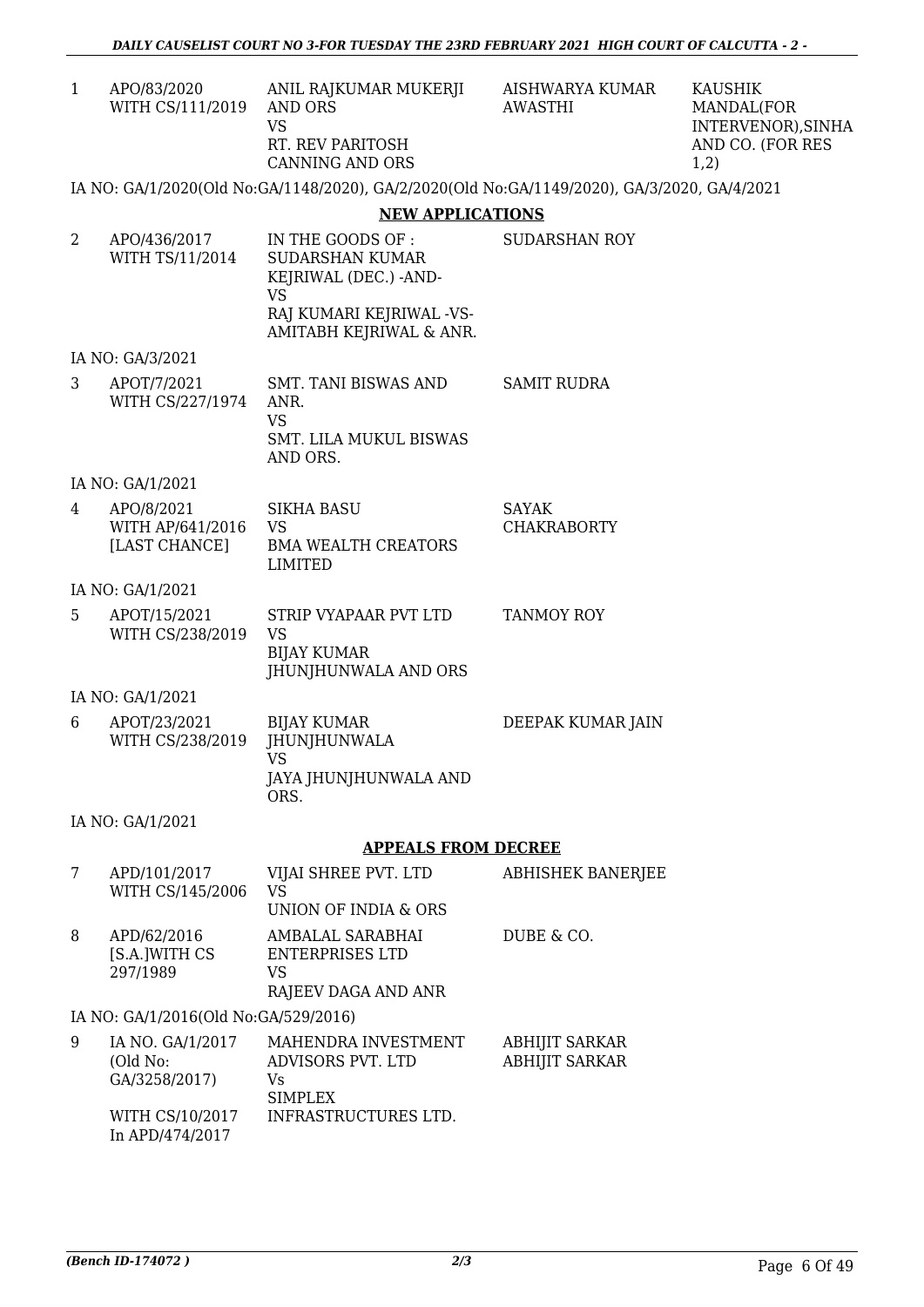| 10 | IA NO. GA/3/2020<br>(Old No:<br>GA/791/2020)      | MAHENDRA INVESTMENT<br>ADVISORS PVT. LTD<br>Vs<br><b>SIMPLEX</b>                                            | <b>ABHIJIT SARKAR</b><br><b>ABHIJIT SARKAR</b> |
|----|---------------------------------------------------|-------------------------------------------------------------------------------------------------------------|------------------------------------------------|
|    | WITH CS/10/2017<br>In APD/474/2017                | INFRASTRUCTURES LTD.                                                                                        |                                                |
| 11 | APD/169/2018<br>[S.A.] WITH CS<br>323/1989        | AMBALAL SARABHAI<br><b>ENTERPRISE LTD</b><br><b>VS</b><br><b>SMT. PREM LATA ARYA &amp;</b><br>ORS.          | M/S DUBE & CO                                  |
|    |                                                   | IA NO: GA/1/2016(Old No:GA/2567/2016), GA/2/2018(Old No:GA/1439/2018)                                       |                                                |
| 12 | APD/170/2018<br>[S.A.]WITH CS<br>324/1989         | AMBALAL SARABHAI<br><b>ENTERPRISE LTD</b><br><b>VS</b><br>SMT. KIRAN ARYA & ORS                             | M/S. DUBE &<br><b>COMPANY</b>                  |
|    |                                                   | IA NO: GA/1/2016(Old No:GA/2571/2016), GA/2/2018(Old No:GA/1440/2018)                                       |                                                |
| 13 | APD/1/2020<br><b>WITH CS 99/2008</b>              | NATIONAL INSURANCE<br><b>COMPANY LIMITED</b><br><b>VS</b><br>SETHIA OILS LIMITED AND<br>ANR.                | <b>DOLON DASGUPTA</b>                          |
|    | IA NO: GA/2/2020(Old No:GA/262/2020)              |                                                                                                             |                                                |
|    |                                                   | <b>APPEALS FROM ORDERS</b>                                                                                  |                                                |
| 14 | APO/120/2019<br>WITH AP/1502/2015<br>AP/1341/2015 | STANDARD CHARTERED<br><b>BANK AND ANR</b><br><b>VS</b><br>TILAK MEHRA AND ORS                               | SANDIP AGARWAL<br>AND CO                       |
| 15 | APO/23/2020<br>WITH CS 132/2018                   | SK. AKRAM ALI<br><b>VS</b><br>KUMARDIPTA DAS                                                                | CHANCHAL KUMAR<br><b>DUTTA</b>                 |
|    | IA NO: GA/2/2020(Old No:GA/694/2020)              |                                                                                                             |                                                |
|    | WITH CS/120/2020                                  | 16 APO/13/2021 M/S PRETORIA PROPERTIES<br><b>LLP</b><br><b>VS</b><br>NAGENDRA KUMAR RATHI<br><b>AND ORS</b> | FOX AND MANDAL                                 |
|    |                                                   | <b>FOR HEARING</b>                                                                                          |                                                |
| 17 | APO/440/2017<br>WITH WPO<br>1398/2008             | STATE OF WEST BENGAL &<br><b>ANR</b><br><b>VS</b><br><b>BHUWALKA TRADING &amp; TEA</b>                      | PARITOSH SINHA                                 |

CO. (P) LTD. & ORS.

*(Bench ID-174072 ) 3/3* Page 7 Of 49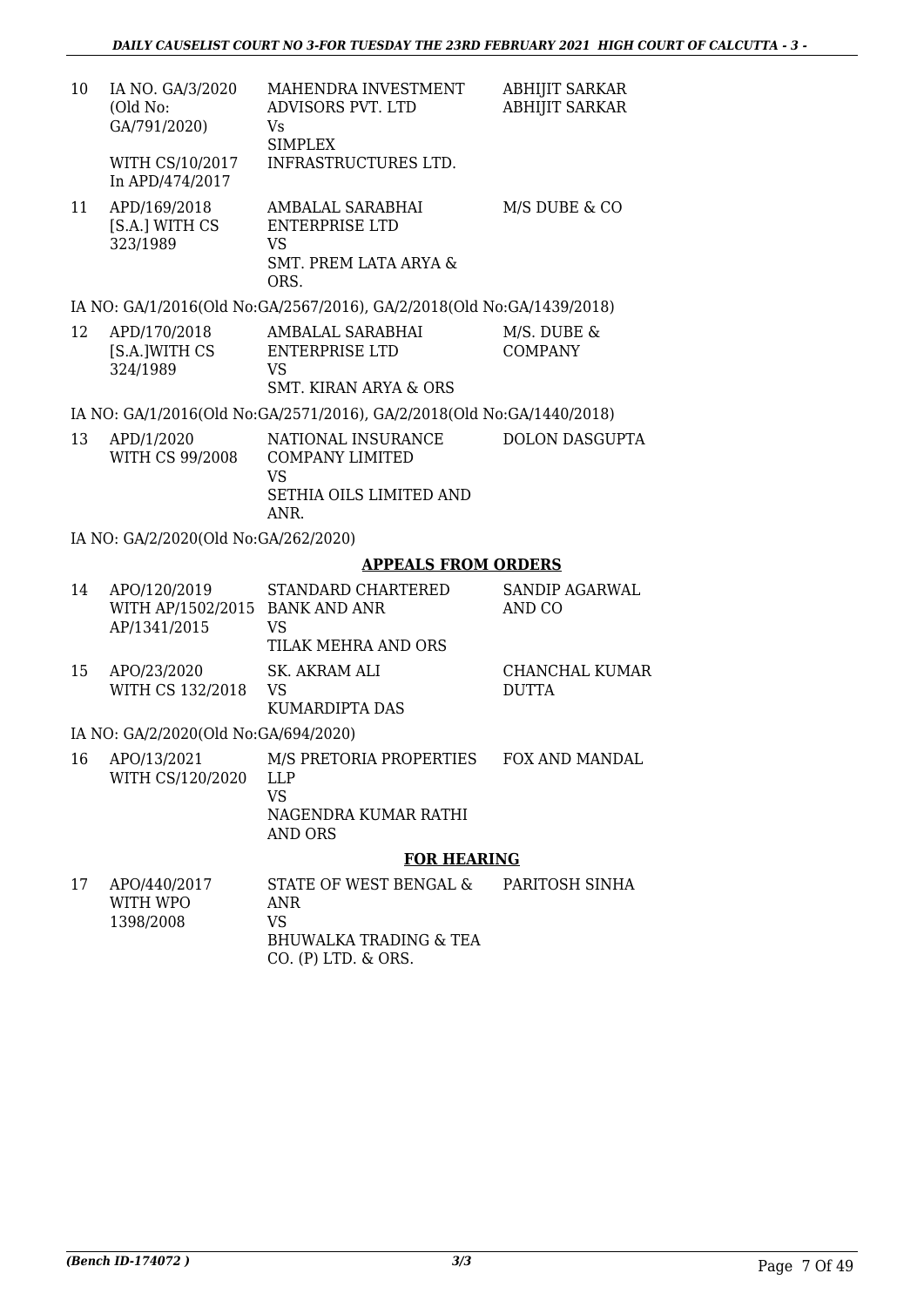

## **Original Side**

**DAILY CAUSELIST For Tuesday The 23rd February 2021**

**COURT NO. 2 DIVISION BENCH (DB-IV) AT 2:00 PM HON'BLE JUSTICE HARISH TANDON HON'BLE JUSTICE KAUSIK CHANDA (VIA VIDEO CONFERENCE)**

**NOTE:MATTERS WILL BE TAKEN UP THROUGH PHYSICAL HEARING ONLY WHEN BOTH THE PARTIES ARE AGREED.**

**NOTE: ORIGINAL SIDE MATTERS SHALL BE TAKEN UP ON FRIDAY AT 2:00 P.M.**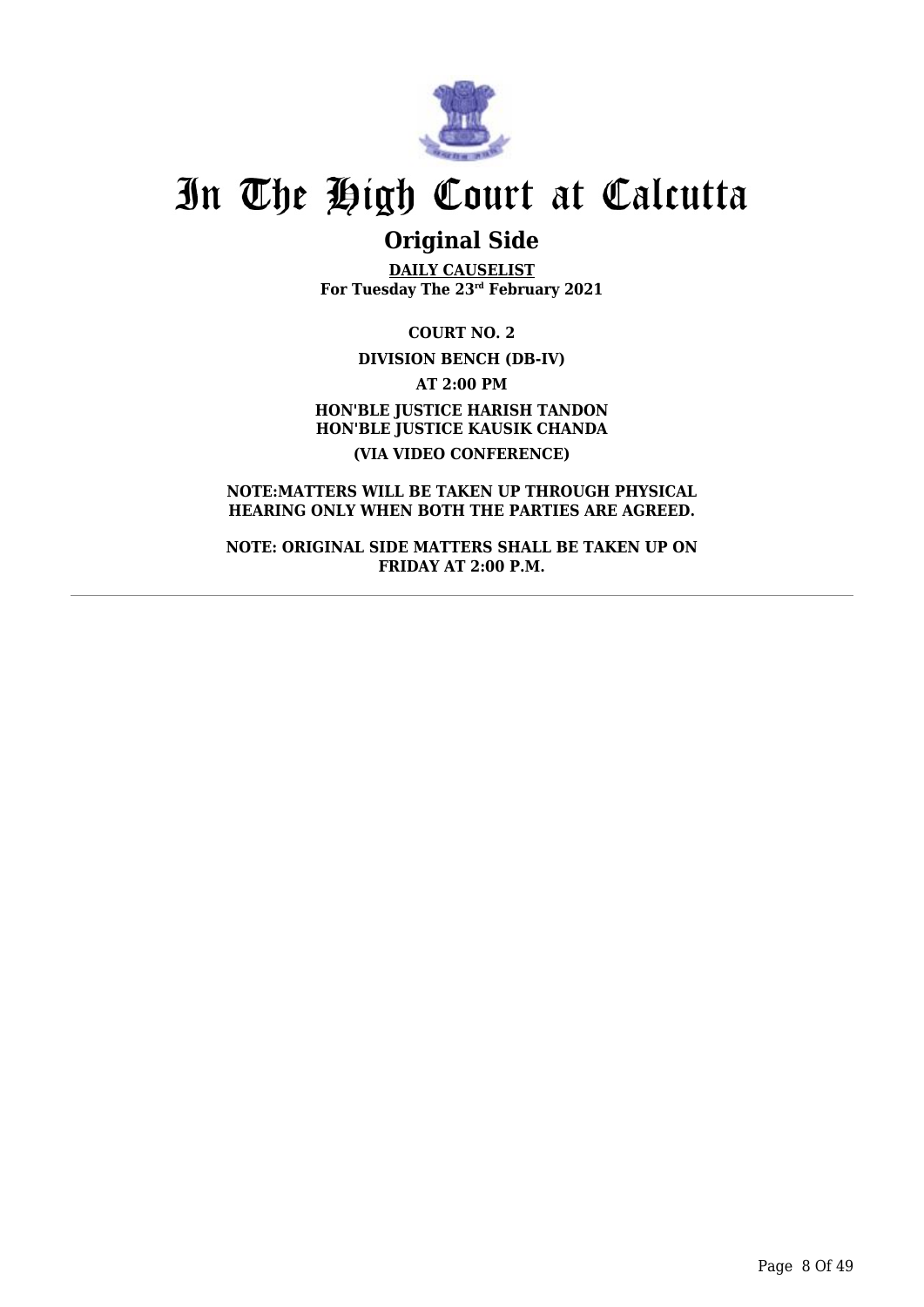

### **Original Side**

**DAILY CAUSELIST For Tuesday The 23rd February 2021**

**COURT NO. 11**

### **DIVISION BENCH (DB-VI)**

**AT 2:00 PM**

**HON'BLE JUSTICE SUBRATA TALUKDAR HON'BLE JUSTICE SAUGATA BHATTACHARYYA**

#### **ON AND FROM MONDAY, 15TH FEBRUARY, 2021 TO FRIDAY, 26TH FEBRUARY, 2021 - WILL SIT TOGETHER AND TAKE UP THE LIST AND DETERMINATION OF HON'BLE JUSTICE SOUMEN SEN AND HON'BLE JUSTICE SAUGATA BHATTACHARYYA AND THE LIST AND DETERMINATION OF HON'BLE JUSTICE SUBRATA TALUKDAR AND HON'BLE JUSTICE HIRANMAY BHATTACHARYYA.**

**(VIA VIDEO CONFERENCE)**

#### **NOTE:MATTERS WILL BE TAKEN UP THROUGH PHYSICAL HEARING ONLY WHEN BOTH THE PARTIES ARE AGREED.**

### **ON TUESDAY AND THURSDAY ORIGINAL SIDE MATTERS WILL BE TAKEN UP AFTER RECESS.**

### **APPLICATION**

| 1 | IA NO. GA/8/2021<br>WITH WPO/90/2005<br>In APO/442/2006 | COMMERCIAL PROPERTIES<br>& MERCHANDISE LTD.<br>Vs<br>THE K.M.C.                       | REKHA GHOSH<br>DEBASISH MITRA | MR.A.K.SENGUPTA<br>MR.A.K.SENGUPTA |
|---|---------------------------------------------------------|---------------------------------------------------------------------------------------|-------------------------------|------------------------------------|
| 2 | IA NO. GA/9/2021<br>WITH WPO/90/2005<br>In APO/442/2006 | COMMERCIAL PROPERTIES<br>& MERCHANDISE LTD.<br>Vs<br>THE K.M.C.                       | REKHA GHOSH<br>DEBASISH MITRA | MR.A.K.SENGUPTA<br>MR.A.K.SENGUPTA |
| 3 | APO/163/2020<br><b>WITH</b><br>WPO/460/2019             | KANAK PROJECTS LIMITED<br>AND ANR.<br>VS<br>KOLKATA MUNICIPAL<br>CORPORATION AND ORS. | <b>HSA</b>                    |                                    |

IA NO: GA/1/2021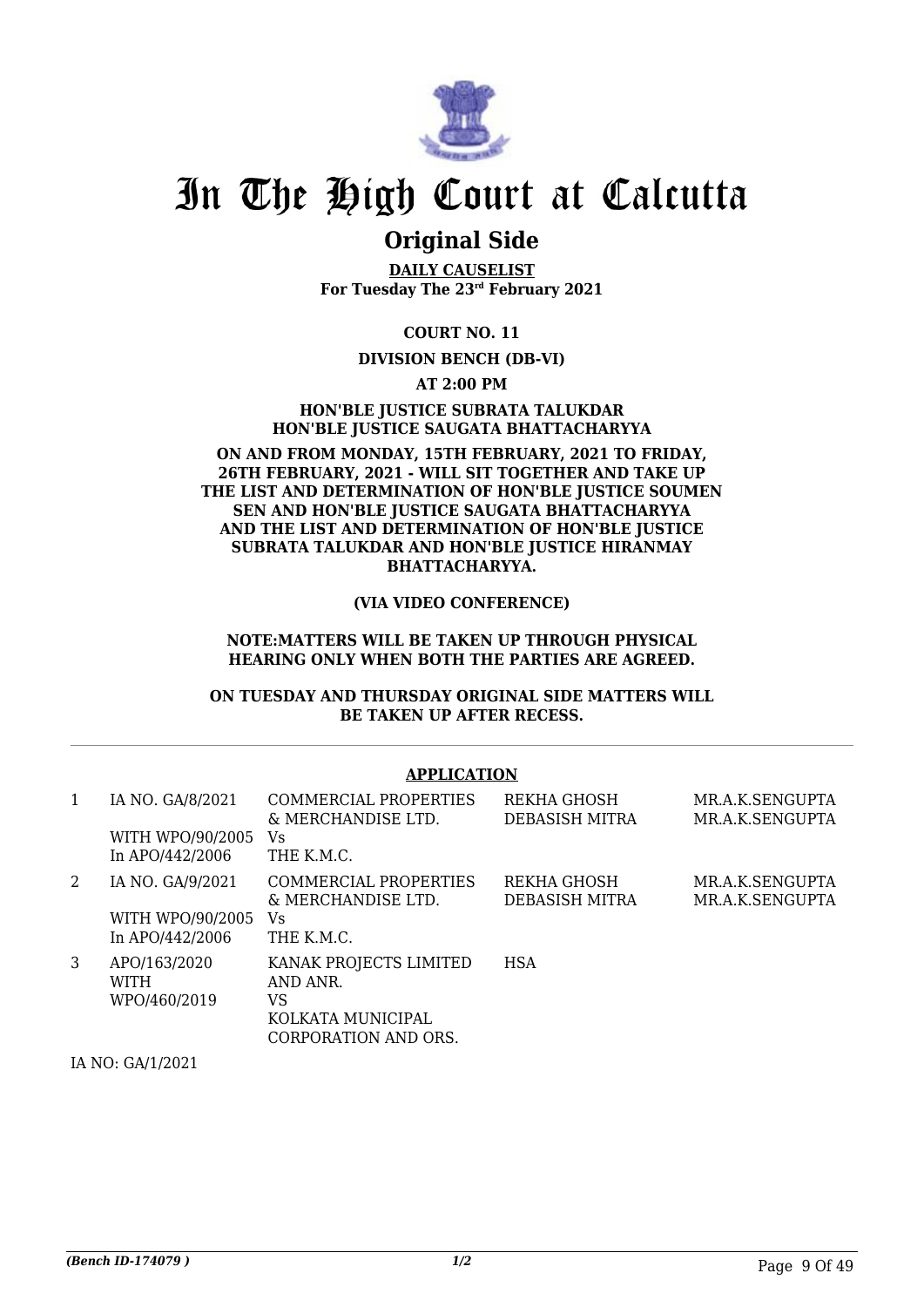| $\overline{4}$ | IA NO. GA/1/2021<br><b>WITH</b><br>WPO/460/2019<br>In APO/10/2021  | KANAK PROJECTS LIMITED<br>AND ANR.<br><b>Vs</b><br>KOLKATA MUNICIPAL<br><b>CORPORATION AND ORS.</b>    | <b>HSA</b><br><b>HSA</b>                |
|----------------|--------------------------------------------------------------------|--------------------------------------------------------------------------------------------------------|-----------------------------------------|
|                |                                                                    | <b>APPEALS FROM ORDERS</b>                                                                             |                                         |
| 5              | APO/6/2021<br><b>WITH</b><br>WPO/598/2019                          | M/S B P DAS AND CO AND<br><b>ORS</b><br><b>VS</b><br>AMITAVA CHATTERJEE AND<br><b>ORS</b>              | <b>SUBRATA</b><br><b>MUKHERJEE</b>      |
| 6              | APOT/24/2021<br><b>WITH</b><br>WPO/379/2019                        | <b>ALTABUR RAHMAN</b><br>MOLLAH AND ANR.<br><b>VS</b><br>MAYOR IN COUNCIL AND<br>ORS.                  | <b>SANDERSONS AND</b><br><b>MORGANS</b> |
|                | IA NO: GA/1/2021                                                   |                                                                                                        |                                         |
|                |                                                                    | <b>APPEALS FOR HEARING</b>                                                                             |                                         |
| 7              | APO/3/2020<br><b>WITH</b><br>WPO/146/2010                          | PURTI WEST ENCLAVE<br>PRIVATE LIMITED<br><b>VS</b><br>KOLKATA MUNICIPAL<br><b>CORPORATION AND ORS.</b> | <b>SWETA GANDHI</b><br><b>MURGAI</b>    |
| 8              | IA NO. GA/2/2021<br><b>WITH</b><br>WPO/975/2016<br>In APO/158/2020 | THE KOLKATA MUNICIPAL<br>CORPORATION AND ANR.<br><b>Vs</b><br>SMT. MADHUMITA GUPTA<br>AND ORS.         | H. S. MONDAL<br>H. S. MONDAL            |
| 9              | IA NO. GA/3/2021<br><b>WITH</b><br>WPO/975/2016<br>In APO/159/2020 | THE KOLKATA MUNICIPAL<br>CORPORATION AND ANR.<br><b>Vs</b><br>SMT. MADHUMITA GUPTA<br>AND ORS.         | H. S. MONDAL<br>H. S. MONDAL            |

In APO/159/2020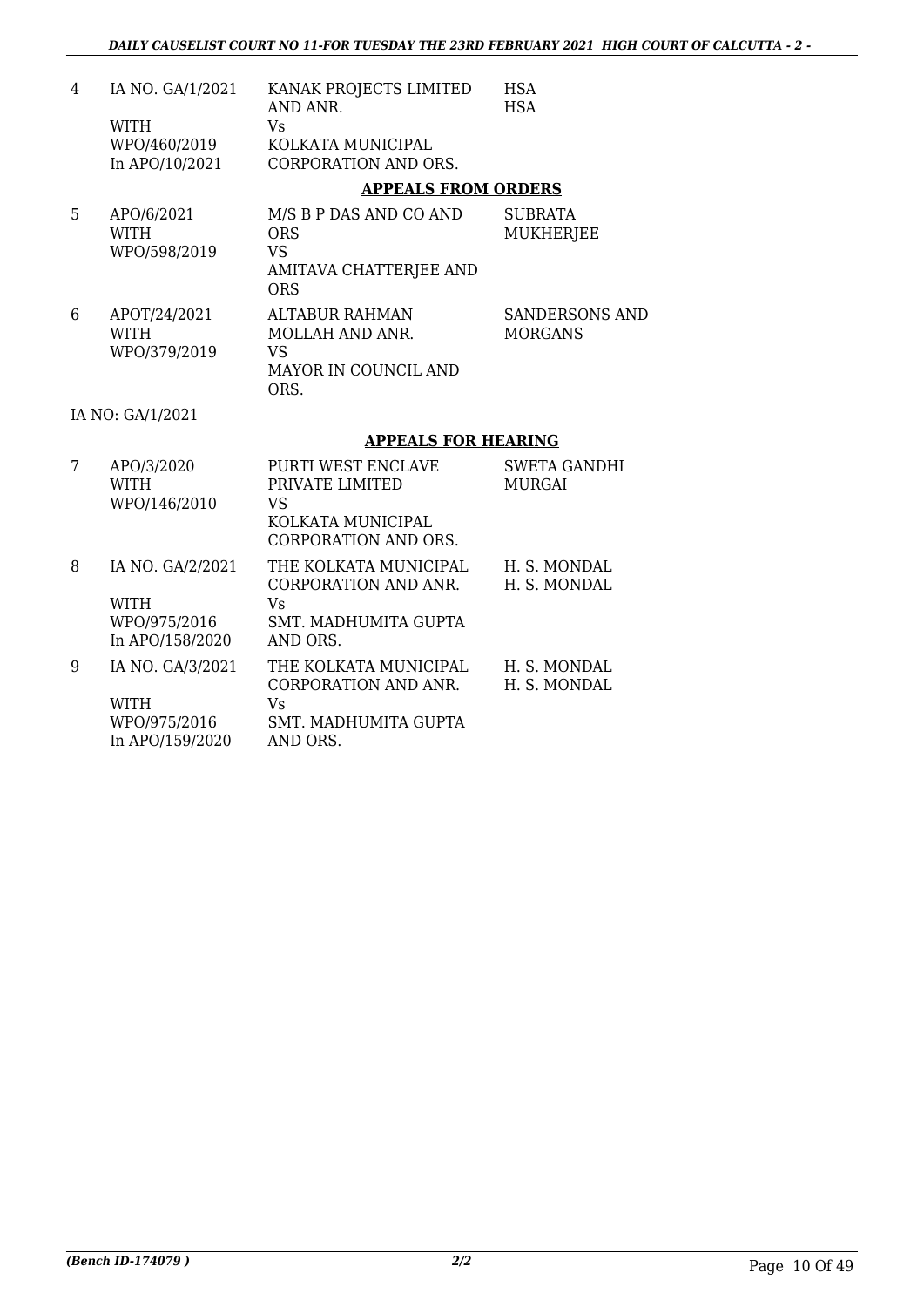

## **Original Side**

**DAILY CAUSELIST For Tuesday The 23rd February 2021**

**COURT NO. 4**

### **DIVISION BENCH (DB-VIII)**

**AT 3:00 PM**

### **HON'BLE JUSTICE ARINDAM SINHA HON'BLE JUSTICE SUVRA GHOSH VIA VIDEO CONFERENCE)**

#### **NOTE:MATTERS WILL BE TAKEN UP THROUGH PHYSICAL HEARING ONLY WHEN BOTH THE PARTIES ARE AGREED.**

### **NEW APPLICATIONS**

| 1             | APOT/16/2021<br><b>WITH</b><br>WPO/126/2019             | THE SENIOR MANAGER<br>(PERSONNEL) EASTERN<br><b>COALFIELDS LIMITED</b><br>VS<br><b>BABAN BANERJEE AND ORS</b>                    | SANCHITA BARMAN<br>ROY     |
|---------------|---------------------------------------------------------|----------------------------------------------------------------------------------------------------------------------------------|----------------------------|
|               | IA NO: GA/1/2021, GA/2/2021                             |                                                                                                                                  |                            |
|               |                                                         | <b>APPEALS FROM ORDERS</b>                                                                                                       |                            |
| $\mathcal{D}$ | IA NO. GA/1/2020<br>(Old No:<br>GA/372/2020)            | <b>SOUMENDRA RAY</b><br>Vs.<br>UNION OF INDIA AND ORS                                                                            | RAMA HALDER<br>RAMA HALDER |
|               | In APOT/9/2020                                          |                                                                                                                                  |                            |
| 3             | APO/4/2021                                              | TARUN KUMAR MONDAL<br><b>VS</b><br>THE HONBLE HIGH COURT<br>AT CALCUTTA SERVICE<br>THROUGH REGISTRAR<br><b>GENERAL , AND ORS</b> | SANJAY MUKHERJEE           |
|               | IA NO: GA/1/2021                                        |                                                                                                                                  |                            |
|               | $\lambda$ $\lambda$ $\Omega$ $\Omega$ $\Omega$ $\Omega$ | $\mathbf{m}$ a define them as $\mathbf{m}$ as $\mathbf{m}$ as $\mathbf{m}$                                                       |                            |

4 APO/5/2021 TARUN KUMAR MONDAL VS REGISTRAR GENERAL ,AND ORS SANJAY MUKHERJEE IA NO: GA/1/2021

### **RESTORATION APPLICATION**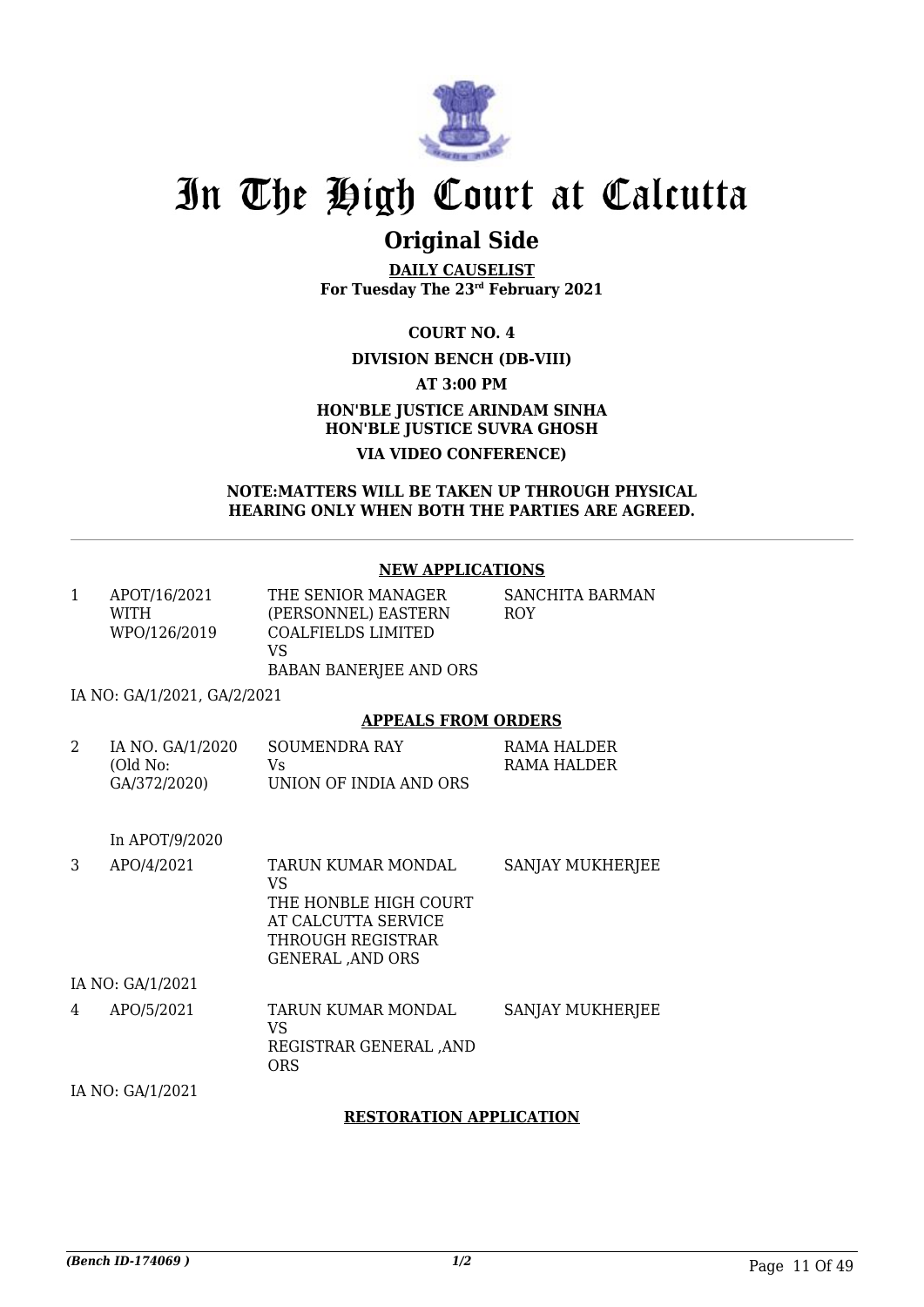| 5 | IA NO. GA/3/2021 | ASWINI KUMAR SARKAR &<br>ANR<br>Vs           | <b>DEBDUTTA BASU</b><br>DEBDUTTA BASU |
|---|------------------|----------------------------------------------|---------------------------------------|
|   | In APOT/67/2018  | THE STATE OF WEST<br><b>BENGAL &amp; ORS</b> |                                       |
| 6 | IA NO. GA/4/2021 | ASWINI KUMAR SARKAR &<br>ANR<br>Vs           | DEBDUTTA BASU<br>DEBDUTTA BASU        |
|   | In APOT/67/2018  | THE STATE OF WEST<br><b>BENGAL &amp; ORS</b> |                                       |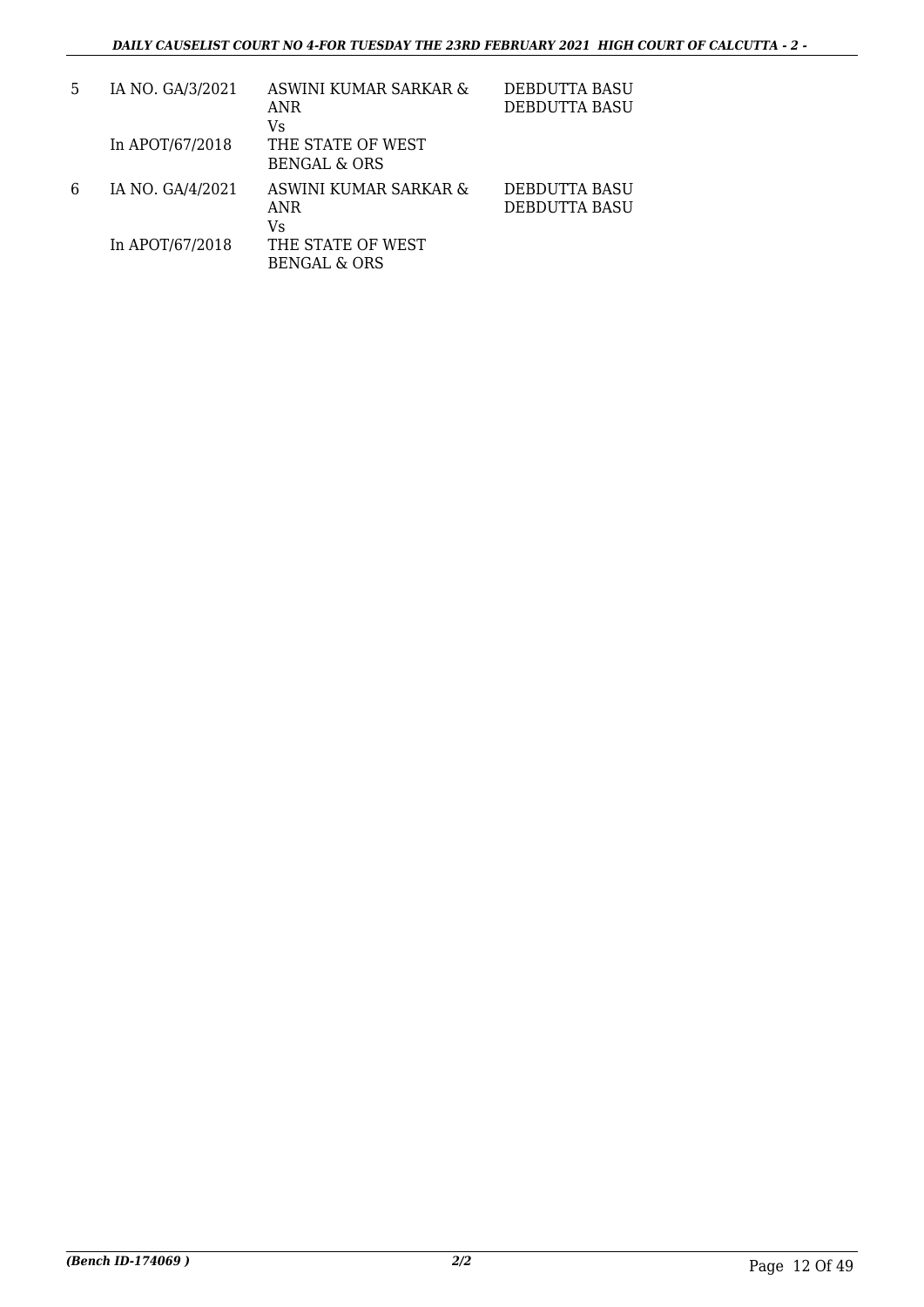

## **Original Side**

**DAILY CAUSELIST For Tuesday The 23rd February 2021**

### **COURT NO. 6**

**SINGLE BENCH ()**

### **AT 1:00 PM**

### **HON'BLE JUSTICE ARIJIT BANERJEE**

### **ON TUESDAY, 23RD FEBRUARY, 2021 AT 1:00 P.M. - WILL SIT SINGLY AND TAKE UP SOME PART-HEARD, MODIFICATION/ CLARIFICATION MATTERS.**

### **(VIA VIDEO CONFERENCE)**

### **MATTERS WILL BE TAKEN UP THROUGH PHYSICAL HEARING ONLY WHEN BOTH THE PARTIES ARE AGREED.**

### **TO BE MENTIONED**

| $\mathbf{1}$ | IA NO. CA/9/2021<br>In CP/533/2015                              | RE: RESPONSE HOTELS &<br>RESORTS PVT LTD -AND-<br>Vs.<br>MR. SANJIB KUMAR<br><b>MAJUMDER</b> | MD. ASHRAFUL HUQ                                                           |
|--------------|-----------------------------------------------------------------|----------------------------------------------------------------------------------------------|----------------------------------------------------------------------------|
| 2            | IA NO. GA/1/2019<br>(Old No:<br>GA/1604/2019)<br>In EC/135/2019 | SREI EQUIPMENT FINANCE<br><b>LIMITED</b><br>Vs.<br>AMBAY COKE INDUSTRIES<br>PRIVATE LIMITED  | <b>SKR AND</b><br><b>ASSOCIATES</b><br><b>SKR AND</b><br><b>ASSOCIATES</b> |
| 3            | IA NO. GA/2/2019<br>(Old No:<br>GA/1919/2019)<br>In EC/135/2019 | <b>SREI EQUIPMENT FINANCE</b><br>LIMITED<br>Vs.<br>AMBAY COKE INDUSTRIES<br>PRIVATE LIMITED  | <b>SKR AND</b><br><b>ASSOCIATES</b><br><b>SKR AND</b><br><b>ASSOCIATES</b> |
| 4            | TS/14/2006<br>[Pt.HD.]                                          | IN THE GOODS OF SAROJ<br>KR. CHATTERJEE (DEC) -<br>AND-<br><b>VS</b>                         | PARTHA PRATIM<br>MUKHERJEE                                                 |

IA NO: GA/5/2006(Old No:GA/3120/2006), GA/8/2009(Old No:GA/3002/2009), GA/13/2019(Old No:GA/2478/2019)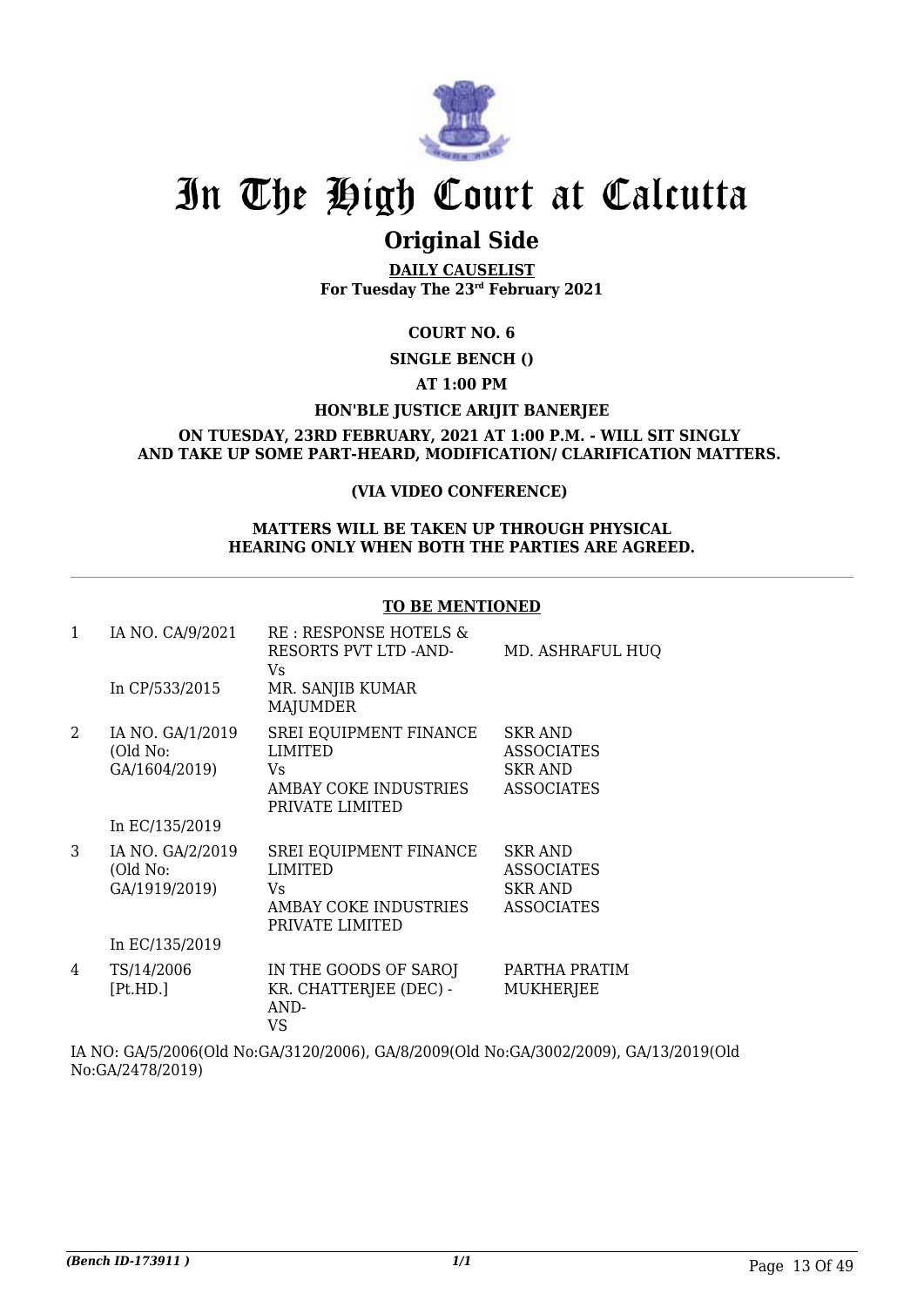

### **Original Side**

**DAILY CAUSELIST For Tuesday The 23rd February 2021**

**COURT NO. 36**

### **SINGLE BENCH (SB-I,COMMERCIAL BENCH)**

### **AT 10:45 AM**

### **HON'BLE JUSTICE DEBANGSU BASAK**

### **ON AND FROM MONDAY 23ND FEBRUARY, 2021-**

#### **WILL HEAR ALL INTERLOCUTORY APPLICATIONS RELATING TO COMMERCIAL DISPUTES AND MATTERS PERTAINING TO ARBITRATION AND CONCILIATION ACT, 1996 (EXDLUDING MATTERS RELATING TO SECTION 34 OF THE ACT) AND APPLICATIONS CONNECTED THERETO.**

### **(VIA VIDEO CONFERENCE)**

### **NOTE:MATTERS WILL BE TAKEN UP THROUGH PHYSICAL HEARING ONLY WHEN BOTH THE PARTIES ARE AGREED.**

### **FOR JUDGEMENT**

| 1 | IA NO. GA/1/2020<br>(Old No:<br>GA/1186/2020)<br>In CS/85/2020 | <b>IL AND FS</b><br><b>INFRASTRUCTURE DEBT</b><br><b>FUND AND ANR</b><br>Vs.<br>WILLIAMSON MAGOR AND<br><b>COMPANY LTD AND ORS</b> | <b>SOUMAVA</b><br><b>MUKHERJEE</b><br><b>SOUMAVA</b><br><b>MUKHERJEE</b> |
|---|----------------------------------------------------------------|------------------------------------------------------------------------------------------------------------------------------------|--------------------------------------------------------------------------|
|   |                                                                | PRESENTATION OF PLAINT                                                                                                             |                                                                          |
| 2 | CS/41/2021                                                     | <b>DUROPLY INDUSTRIES</b><br>LIMITED AND ANR.<br>VS<br><b>NCL INDUSTRIES LIMITED</b>                                               | SANJAY GINODIA                                                           |
|   | IA NO: GA/1/2021                                               |                                                                                                                                    |                                                                          |
|   |                                                                | <b>NEW MOTION (UNDER COMMERCIAL DIVISION)</b>                                                                                      |                                                                          |
| 3 | IA NO. GA/1/2021                                               | AMIYA SEN AND ANR.<br>Vs.<br>M/S. CHOLAMANDALAM                                                                                    | MUKHERJE<br><b>ASSOCIATES</b><br><b>MUKHERIE</b>                         |

| 3 | IA NO. GA/1/2021 | AMIYA SEN AND ANR.      | MUKHERJE          |
|---|------------------|-------------------------|-------------------|
|   |                  | Vs                      | <b>ASSOCIATES</b> |
|   |                  | M/S. CHOLAMANDALAM      | MUKHERJE          |
|   | In APO/20/2021   | INVESTMENT AND FINANCE  | <b>ASSOCIATES</b> |
|   |                  | COMPANY LIMITED         |                   |
| 4 | AP/49/2021       | TATA CAPITAL FINANCIAL  | AVISHEK GUHA      |
|   |                  | <b>SERVICES LIMITED</b> |                   |
|   |                  | VS                      |                   |
|   |                  | SUBHASH PAL AND ANR.    |                   |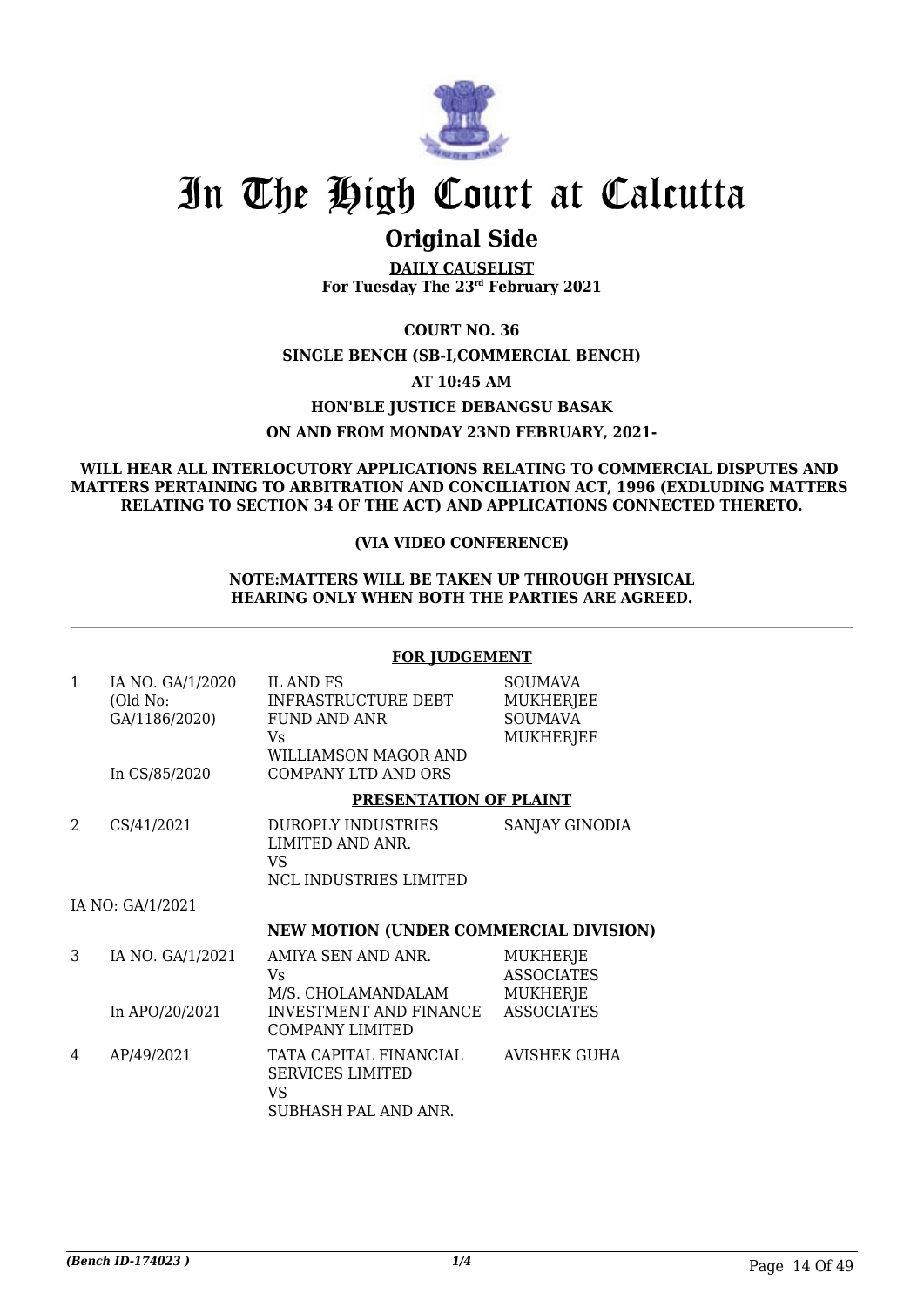| 5  | AP/52/2021                                    | TATA CAPITAL FINANCIAL<br><b>SERVICES LIMITED</b><br><b>VS</b>                                                       | <b>AVISHEK GUHA</b>                     |                                    |
|----|-----------------------------------------------|----------------------------------------------------------------------------------------------------------------------|-----------------------------------------|------------------------------------|
|    |                                               | ASRAFUL SEKH AND ANR.                                                                                                |                                         |                                    |
|    |                                               | NEW CHAMBER APPLICATION(UNDER COMMERCIAL DIVISION)                                                                   |                                         |                                    |
| 6  | EC/23/2021                                    | RAHEE-ALLIED (JV) AND<br><b>ORS</b><br><b>VS</b>                                                                     | R L MITRA                               |                                    |
|    |                                               | THE UNION OF INDIA                                                                                                   |                                         |                                    |
| 7  | EC/30/2021                                    | DARJEELING ORGANIC TEA<br><b>ESTATE PRIVATE LIMITED</b><br><b>VS</b><br>NATIONAL INSURANCE<br><b>COMPANY LIMITED</b> | SANJAY GINODIA                          |                                    |
|    |                                               | <b>APPLICATION FOR RULE IN CONTEMPT</b>                                                                              |                                         |                                    |
| 8  | CC/9/2021                                     | <b>GANESH GRAINS LTD AND</b>                                                                                         | KHAITAN AND CO                          |                                    |
|    |                                               | <b>ANR</b><br><b>VS</b>                                                                                              |                                         |                                    |
|    |                                               | SHREE GANESH BESAN<br>MILL AND ORS                                                                                   |                                         |                                    |
|    |                                               | (FROM 2:00 P.M.)                                                                                                     |                                         |                                    |
|    |                                               | <b>CHAMBER APPLICATION FOR FINAL DISPOSAL(UNDER COMMERCIAL DIVISION)</b>                                             |                                         |                                    |
| 9  | IA NO. GA/3/2020<br>(Old No:<br>GA/113/2020)  | MD. MOFAZZULAR RAHMAN<br><b>AND ORS</b><br>Vs                                                                        | DEBJYOTI SAHA<br>DEBJYOTI SAHA          |                                    |
|    | [S.A.]<br>In CS/174/2019                      | MD. SARFARAZ ALAM AND<br><b>ORS</b>                                                                                  |                                         |                                    |
|    |                                               | <b>ADJOURNED MOTION (UNDER COMMERCIAL DIVISION)</b>                                                                  |                                         |                                    |
| 10 | IA NO. GA/1/2019<br>(Old No:<br>GA/2693/2019) | SOUTH CITY PROJECTS<br>(KOLKATA) LTD.<br>Vs<br><b>IDEAL REAL ESTATES PVT</b>                                         | AJAY GAGGAR<br>AJAY GAGGAR              | <b>SINHA AND</b><br><b>COMPANY</b> |
|    | In CS/255/2019                                | LTD.                                                                                                                 |                                         |                                    |
| 11 | IA NO. GA/1/2020<br>(Old No:<br>GA/232/2020)  | RAKESH FLOUR MILLS<br>PRIVATE LIMITED<br>Vs<br>WILLIAMSON MAGOR AND<br><b>COMPANY</b>                                | ADITYA KANODIA<br>ADITYA KANODIA        |                                    |
|    | In CS/267/2019                                |                                                                                                                      |                                         |                                    |
| 12 | IA NO. GA/1/2020                              | SALT LAKE SOCIETY FOR<br>HOTEL MANAGEMENT AND<br>ANR                                                                 | ARUNABHA DEB<br><b>ARUNABHA DEB</b>     |                                    |
|    | In CS/50/2020                                 | Vs<br><b>GAZI MURSHIDUL AREFIN</b><br><b>AND ORS</b>                                                                 |                                         |                                    |
| 13 | IA NO. GA/1/2020                              | <b>GANESH GRAINS LIMITED</b><br><b>ANDANR</b><br>Vs                                                                  | <b>KHAITAN AND CO</b><br>KHAITAN AND CO | TANMOY ROY(DEF.<br>1)              |
|    | In CS/92/2020                                 | SHREE GANESH BESAN<br>MILL AND ORS                                                                                   |                                         |                                    |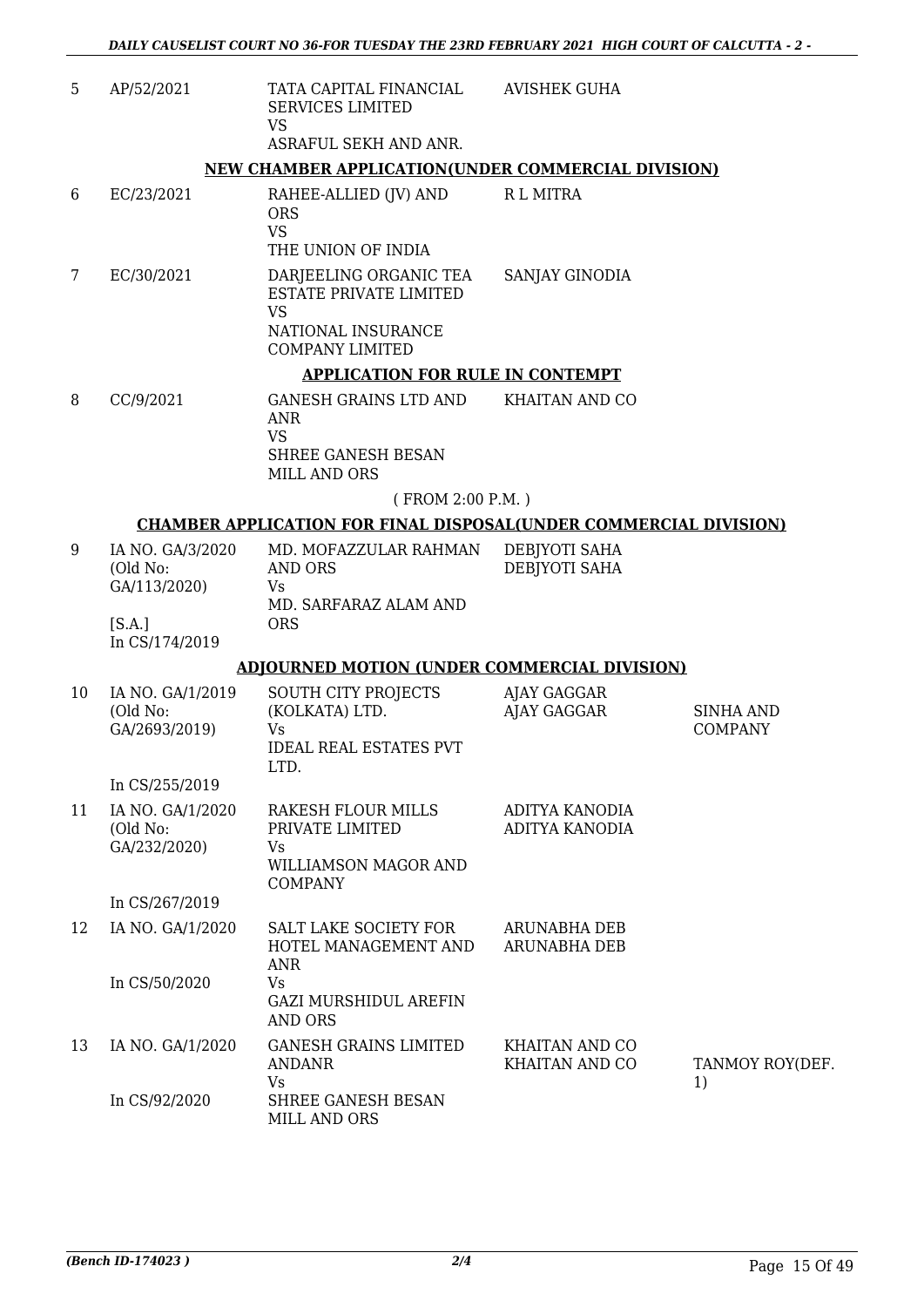| 14 | IA NO. GA/1/2020 | <b>BISWANATH HOSIERY</b><br>MILLS LIMITED AND ANR<br>Vs                                         | SANJAY GINODIA<br>SANJAY GINODIA             | VICTOR MOSES (IN<br>GA 1/2020)          |
|----|------------------|-------------------------------------------------------------------------------------------------|----------------------------------------------|-----------------------------------------|
|    | In CS/113/2020   | MICKY METALS LIMITED                                                                            |                                              |                                         |
| 15 | IA NO. GA/1/2020 | KHAITAN INDIA LIMITED<br>Vs<br>KHAITAR INDUSTRIES                                               | RAJESH UPADHYAY<br>RAJESH UPADHYAY           |                                         |
|    | In CS/155/2020   | PRIVATE LIMITED AND ORS.                                                                        |                                              |                                         |
| 16 | IA NO. GA/1/2020 | ASTREX ENTERPRISE PVT.<br>LTD.<br>Vs                                                            | RANJIT KUMAR BASU<br>RANJIT KUMAR BASU       |                                         |
|    | In CS/156/2020   | SURENDRA SINGH<br><b>BENGANI</b>                                                                |                                              |                                         |
| 17 | IA NO. GA/1/2020 | KRISHNA KUMAR BHATTER<br>(HUF)<br>Vs                                                            | RANJIT KUMAR BASU<br>RANJIT KUMAR BASU       |                                         |
|    | In CS/157/2020   | <b>SURENDRA SINGH</b><br><b>BENGANI</b>                                                         |                                              |                                         |
| 18 | IA NO. GA/1/2020 | SUNDERLAL BHATTER<br>Vs<br><b>SURENDRA SINGH</b>                                                | RANJIT KUMAR BASU<br>RANJIT KUMAR BASU       |                                         |
|    | In CS/158/2020   | <b>BENGANI</b>                                                                                  |                                              |                                         |
| 19 | IA NO. GA/1/2020 | KRISHNA KUMAR BHATTER<br>Vs<br><b>SURENDRA SINGH</b>                                            | RANJIT KUMAR BASU<br>RANJIT KUMAR BASU       |                                         |
|    | In CS/159/2020   | <b>BENGANI</b>                                                                                  |                                              |                                         |
| 20 | IA NO. GA/1/2020 | <b>SRMB SRIJAN PRIVATE</b><br><b>LIMITED</b><br>Vs                                              | M/S. P. BASU AND CO.<br>M/S. P. BASU AND CO. |                                         |
|    | In CS/165/2020   | UMA SHANKAR JAISWAL                                                                             |                                              |                                         |
| 21 | AP/184/2020      | SREI EQUIPMENT FINANCE<br><b>LIMITED</b><br><b>VS</b><br>SEIRRA INFRAVENTURE<br>PRIVATE LIMITED | SINHA AND CO.                                | <b>ANIRUDDHA</b><br><b>BHATTACHARYA</b> |
| 22 | AP/186/2020      | <b>SREI EQUIPMENT FINANCE</b><br>LIMITED<br><b>VS</b><br>SEIRRA INFRAVENTURE<br>PRIVATE LIMITED | SINHA AND CO.                                | <b>ANIRUDDHA</b><br><b>BHATTACHARYA</b> |
| 23 | AP/187/2020      | SREI EQUIPMENT FINANCE<br><b>LIMITED</b><br><b>VS</b>                                           | SINHA AND CO.                                | ANIRUDDHA<br><b>BHATTACHARYA</b>        |
|    |                  | SEIRRA INFRAVENTURE<br>PRIVATE LIMITED                                                          |                                              |                                         |
| 24 | AP/188/2020      | SREI EQUIPMENT FINANCE<br>LIMITED<br><b>VS</b><br>SEIRRA INFRAVENTURE<br>PRIVATE LIMITED        | SINHA AND CO.                                | <b>ANIRUDDHA</b><br><b>BHATTACHARYA</b> |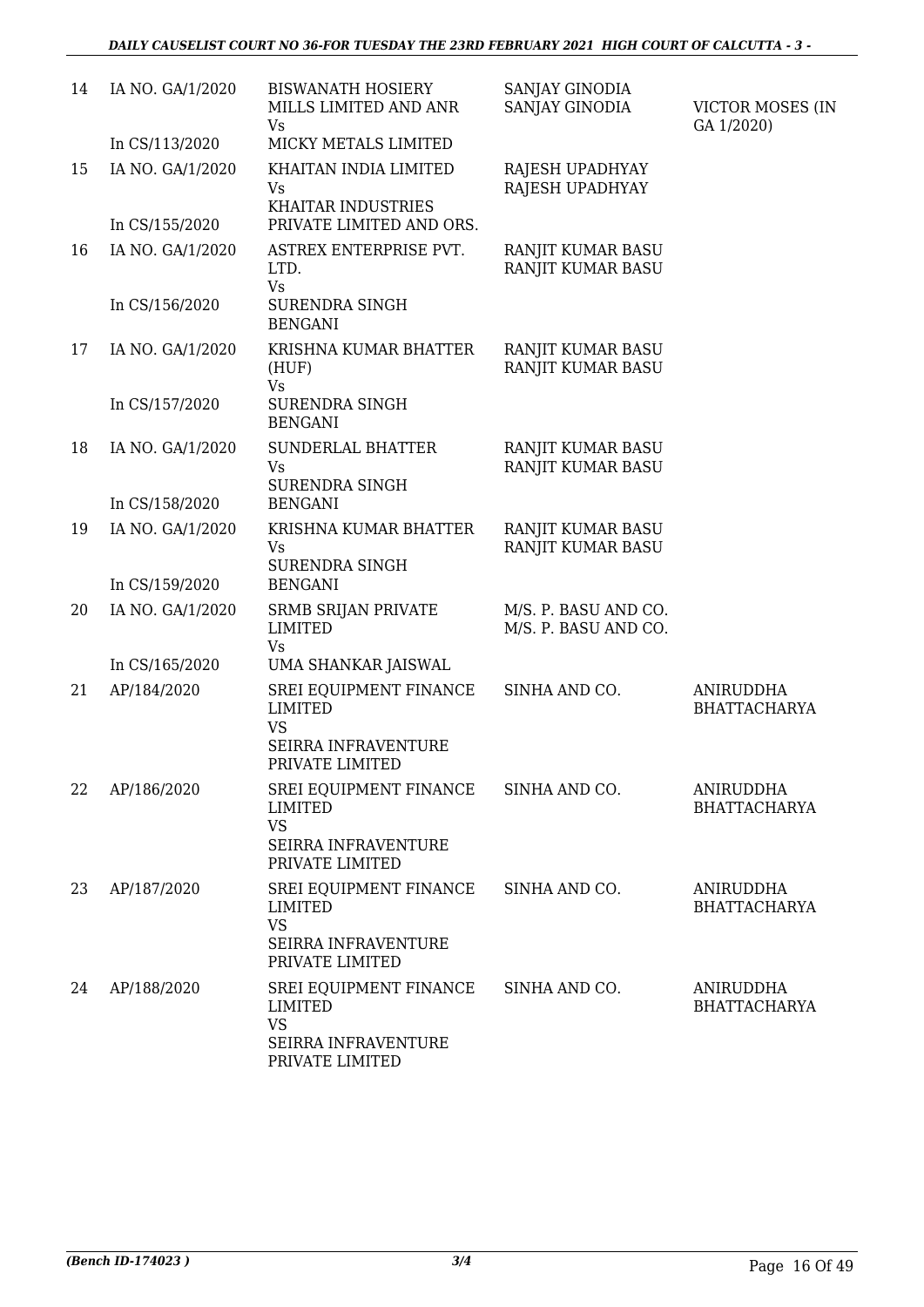25 AP/207/2020 EMAMI CAPITAL MARKETS LTD VS IDEAL REAL ESTATE PVT LTD AND ANR.

AJAY GAGGAR SINHA AND CO. (RES. 1)

IA NO: GA/1/2020(Old No:GA/990/2020), GA/2/2020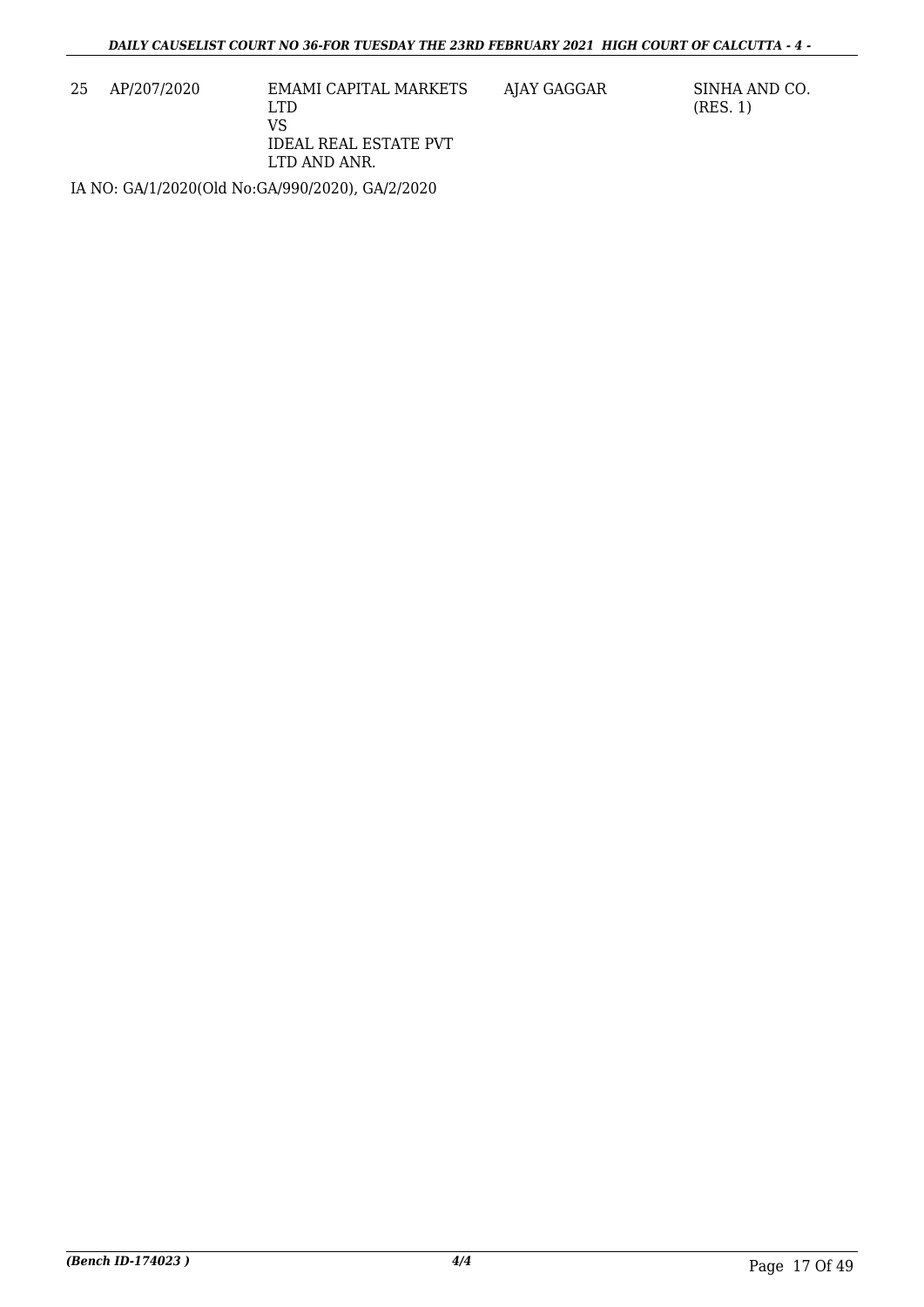

### **Original Side**

**DAILY CAUSELIST For Tuesday The 23rd February 2021**

**COURT NO. 36**

**SINGLE BENCH (SB-I)**

### **AT 10:45 AM**

**HON'BLE JUSTICE DEBANGSU BASAK**

**ON AND FROM MONDAY 22ND FEBRUARY, 2021-**

#### **WILL HEAR ALL INTERLOCUTORY APPLICATIONS RELATING TO COMMERCIAL DISPUTES; MATTERS UNDER SECTION 11 OF THE ARBITRATION AND CONCILIATION ACT, 1996 INCLUDING APPLICATIONS CONNECTED THERETO.**

### **(VIA VIDEO CONFERENCE)**

#### **NOTE:MATTERS WILL BE TAKEN UP THROUGH PHYSICAL HEARING ONLY WHEN BOTH THE PARTIES ARE AGREED.**

|   | <b>NEW MOTIONS</b>                  |                                                                                                            |                                                  |                                              |  |  |
|---|-------------------------------------|------------------------------------------------------------------------------------------------------------|--------------------------------------------------|----------------------------------------------|--|--|
| 1 | IA NO. GA/10/2020<br>In CS/135/2017 | <b>ROMIT MITRA</b><br>Vs.<br>SHYAMAL KUMAR MITRA &<br>ORS.                                                 | DEEP NARAYAN MUKHERJEE<br>DEEP NARAYAN MUKHERJEE | <b>SOUVICK MITRA</b><br><b>SOUVICK MITRA</b> |  |  |
| 2 | AP/90/2021                          | JAGAT SINGH CHOPRA AND ANIRBAN PRAMANICK<br>ANR.<br><b>VS</b><br>RAJ SINGH CHOPRA                          |                                                  |                                              |  |  |
| 3 | AP/101/2021                         | M/S. GOKARAN REAL<br><b>ESTATE PRIVATE LIMITED</b><br>VS.<br>M/S. MILLENIUM INDIA<br>CONSTRUCTION AND ORS. | MANDEEP KAUR                                     |                                              |  |  |
| 4 | AP/102/2021                         | SUSHIL MITRUKA AND ANR.<br>VS.<br>SRI KAJAL SARKAR                                                         | <b>SUNNY NANDY</b>                               |                                              |  |  |
|   |                                     | <b>COMPANY MATTER (NEW)</b>                                                                                |                                                  |                                              |  |  |
| 5 | IA NO. CA/38/2021<br>In $CP/1/2016$ | IN THE MATTER OF: AVANI<br>PROJECTS &<br><b>INFRASTRUCTURE LTD. -</b><br>AND-                              | <b>DEY</b><br>DEY & ASSOCIATES                   |                                              |  |  |
|   |                                     | Vs.<br>ORNATE TRADCOM PVT.<br>LTD.                                                                         |                                                  |                                              |  |  |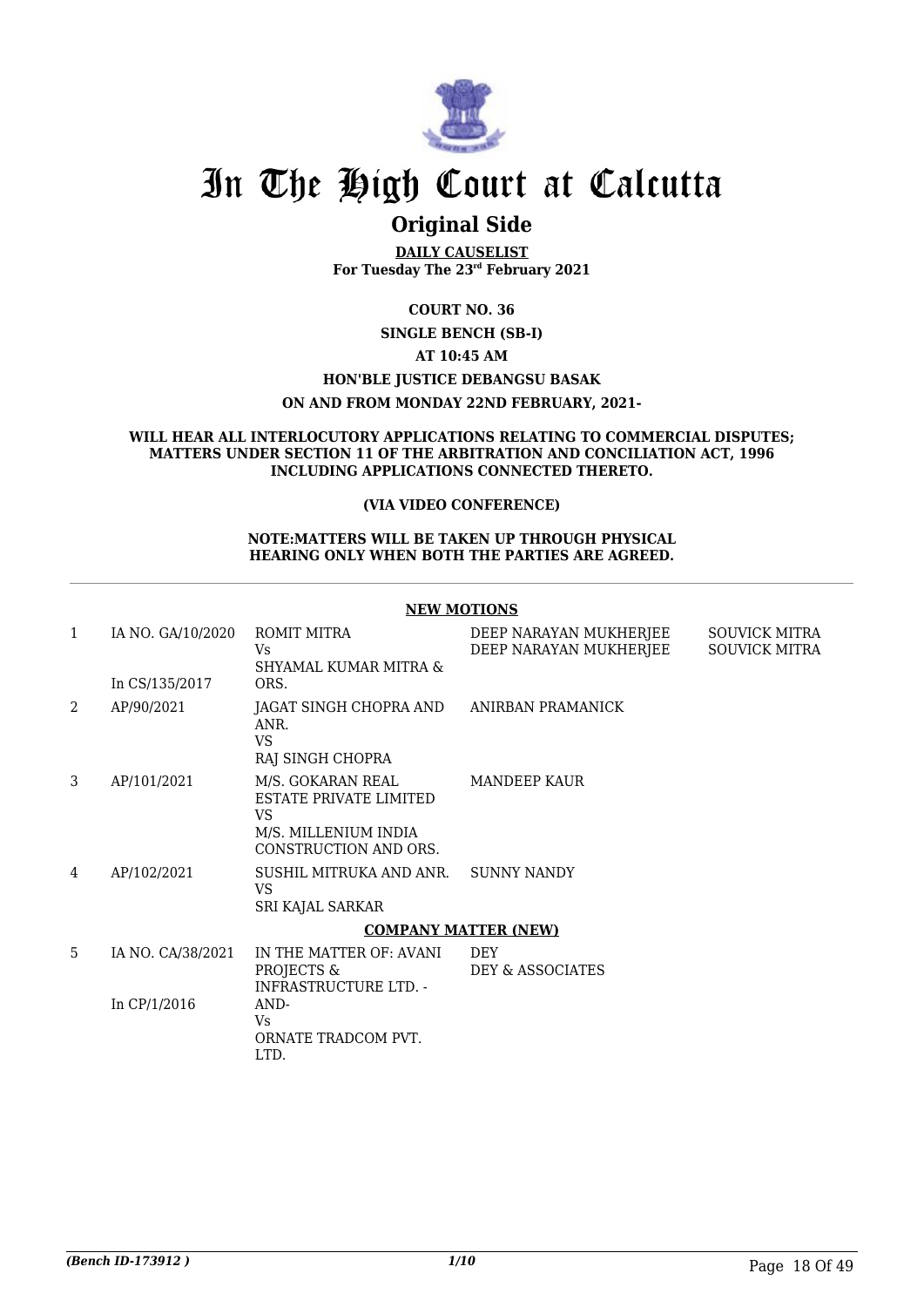| 6  | IA NO. CA/1/2021  | <b>RE: MCNALLY BHARAT</b><br><b>ENGINEERING COMPANY</b><br>LIMITED AND | <b>SURENDRA KUMAR</b><br><b>SURENDRA KUMAR</b> |                                                |
|----|-------------------|------------------------------------------------------------------------|------------------------------------------------|------------------------------------------------|
|    | In CP/789/2016    | Vs<br>PRISM CEMENT LIMITED<br><b>INCORPORATED</b>                      |                                                |                                                |
|    |                   |                                                                        | <b>NEW CHAMBER APPLICATIONS</b>                |                                                |
| 7  | IA NO. GA/29/2021 | SYED ABBAS ALI & ANR.                                                  |                                                |                                                |
|    | In CS/1013/1933   | Vs<br>NAWAB ABEID JAHAN<br><b>BEGUM</b>                                | S.BHATTACHARYYA.Q.F.RAHAM                      | <b>SUKANTA</b><br>DAS, KALYAN MODAK            |
| 8  | IA NO. GA/2/2021  | M/S BINDWALA CABLES &<br>CONDUCTORS LTD<br><b>Vs</b>                   | ANATH BANDHU DATTA<br>MR. ANATH BANDHU DATTA   |                                                |
|    | In CS/289/2012    | M/S INDU ENTERPRISE &<br>ANR                                           |                                                |                                                |
| 9  | IA NO. GA/18/2021 | <b>BALARAM DEVELOPERS</b><br>PVT. LTD. & ANR.<br>Vs                    | <b>DWIP RAJ BASU</b><br><b>DWIP RAJ BASU</b>   | SINTHIA BALA (For<br>12 to 18 AND 23 to<br>24) |
|    | In CS/199/2015    | MANIKLAL CHOWDHURY<br>AND ORS.                                         |                                                | SINTHIA BALA (For<br>12 to 18 AND 23 to<br>24) |
| 10 | IA NO. GA/2/2021  | IN THE GOODS OF: ANJALI<br>SATPATHI, DECEASED<br>Vs                    | <b>BHASKAR PROSAD BANERJEE</b>                 |                                                |
|    | In PLA/271/2015   |                                                                        |                                                |                                                |
| 11 | IA NO. GA/9/2021  | PAM DEVELOPMENTS PVT<br>LTD & ANR<br>Vs                                | <b>AMRITAM MANDAL</b><br><b>AMRITAM MANDAL</b> |                                                |
|    | In CS/102/2016    | STATE OF WEST BENGAL &<br><b>ORS</b>                                   |                                                |                                                |
| 12 | IA NO. GA/8/2021  | IN THE GOODS OF<br>INDUMATI GIRJASHANKAR<br>OJHA @ INDUMATI G. OJH     | T. C. RAY & CO.                                |                                                |
|    | In TS/5/2017      | Vs.<br>-AND- PURUSHOTTAM<br>JAGANNATH BHIDE -VS-<br><b>BHAVIT BOLE</b> |                                                |                                                |
| 13 | IA NO. GA/2/2021  | IN THE GOODS OF:<br>ANINDITA MAJUMDER<br>(DEC)                         | SABYASACHI SEN                                 |                                                |
|    | In PLA/337/2017   | Vs                                                                     |                                                |                                                |
| 14 | IA NO. GA/2/2021  | IN THE GOODS OF:<br>ANINDITA MAJUMDER<br>(DEC)                         | SABYASACHI SEN                                 |                                                |
|    | In PLA/338/2017   | Vs                                                                     |                                                |                                                |
| 15 | IA NO. GA/2/2021  | IN THE GOODS OF :<br>RABINDRANATH GHOSH<br>(DEC)                       | SABYASACHI SEN<br>SABYASACHI SEN               |                                                |
|    | In PLA/14/2018    | Vs                                                                     |                                                |                                                |
| 16 | IA NO. GA/5/2021  | INDIAMART INTERMESH<br><b>LIMITED</b><br>Vs                            | S.K. BAJORIA<br>S.K. BAJORIA                   |                                                |
|    | In CS/78/2018     | <b>ANKIT &amp; ORS</b>                                                 |                                                |                                                |
| 17 | IA NO. GA/1/2021  | IN THE GOODS OF:<br>MONISHA DUTT<br>MAZUMDAR(DEC)                      | DIPAYAN CHOUDHURY                              |                                                |
|    | In PLA/97/2018    | Vs                                                                     |                                                |                                                |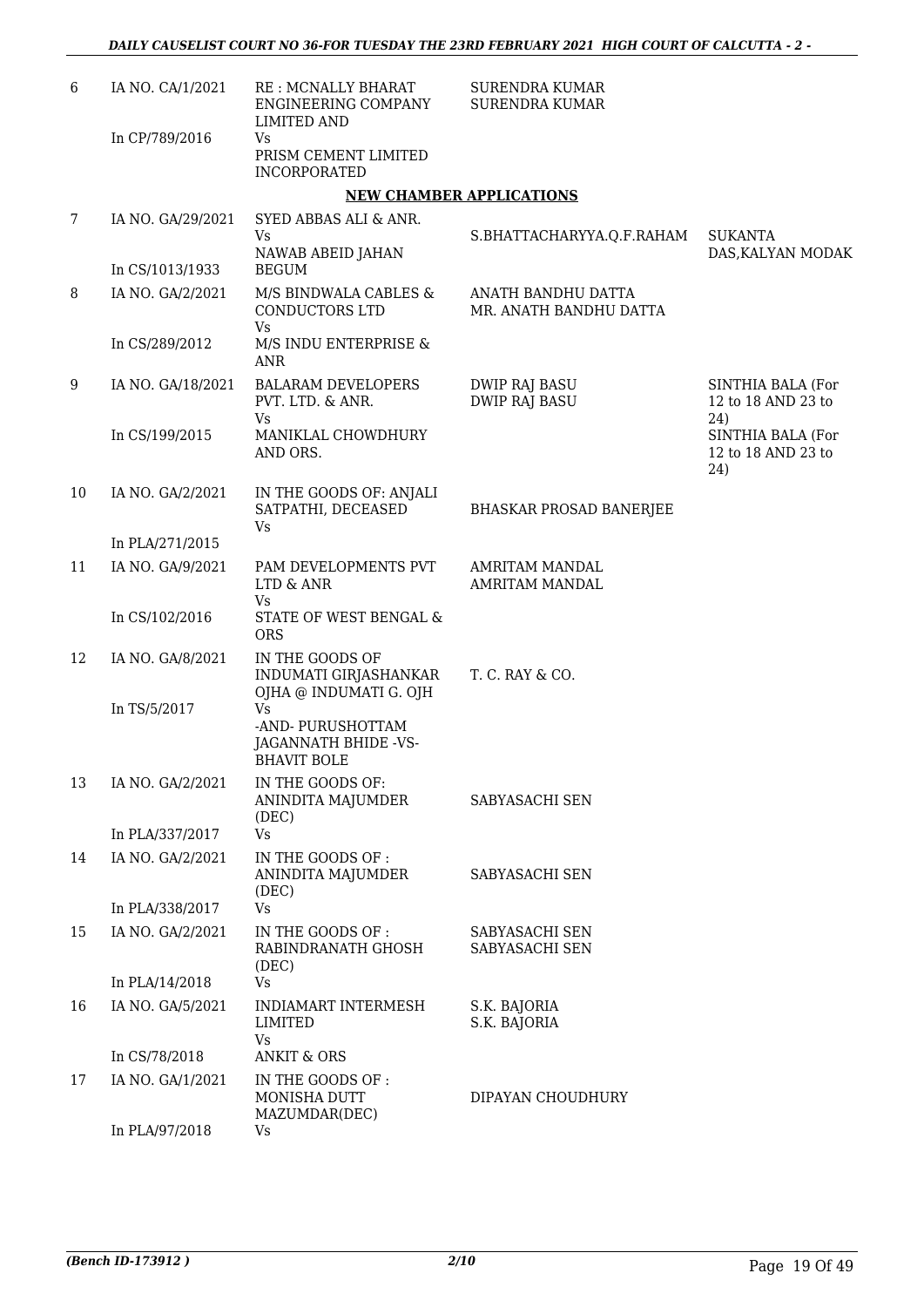| 18 | IA NO. GA/2/2021                             | IN THE GOODS OF:<br>KANCHAN DUTTA (DEC)<br>Vs                                                  | M/S RAJENDRALAL DUTT & CO                        |                                                   |
|----|----------------------------------------------|------------------------------------------------------------------------------------------------|--------------------------------------------------|---------------------------------------------------|
|    | In PLA/229/2018                              |                                                                                                |                                                  |                                                   |
| 19 | IA NO. GA/3/2021                             | <b>ABHISHEK BANERJEE</b><br>Vs<br>KAILASH VIJAYVARGIYA                                         | <b>SANJAY BASU</b><br><b>SANJAY BASU</b>         | NIKUNJ BERLIA<br>NIKUNJ BERLIA                    |
|    | In CS/243/2018                               |                                                                                                |                                                  |                                                   |
| 20 | IA NO. GA/2/2021                             | AYESA INGENIERIA Y<br>ARQUITECHYURA S.A.U<br>Vs                                                | SAILESH MISHRA<br>SAILESH MISHRA                 |                                                   |
|    | In EC/367/2018                               | KALINDEE RAIL NIRMAN-<br>RAHEE INFRATECH JV                                                    |                                                  |                                                   |
| 21 | IA NO. GA/1/2020<br>(Old No:<br>GA/601/2020) | AYESA INGENIERIA Y<br>ARQUITECHYURA S.A.U<br>Vs<br>KALINDEE RAIL NIRMAN-<br>RAHEE INFRATECH JV | SAILESH MISHRA<br>SAILESH MISHRA                 |                                                   |
|    | In EC/367/2018                               |                                                                                                |                                                  |                                                   |
| 22 | IA NO. GA/2/2021                             | IN THE GOODS OF:<br>DHIRENDRA NATH GHOSH<br>(DEC)                                              | <b>ANJAN BISWAS</b><br><b>ANJAN BISWAS</b>       |                                                   |
|    | In PLA/391/2018                              | Vs                                                                                             |                                                  |                                                   |
| 23 | IA NO. GA/1/2021                             | IN THE GOODS OF-SHRI<br><b>GOUTAM SAHA (DEC)</b><br>Vs                                         | RAJAT SUBHARA DAS<br>RAJAT SUBHARA DAS           |                                                   |
|    | In PLA/34/2019                               | N/A                                                                                            |                                                  |                                                   |
| 24 | IA NO. GA/1/2020<br>(Old No:<br>GA/784/2020) | UTKARSH INDIA LIMITED<br>Vs<br>STATE OF MIZORAM                                                | <b>DWIP RAJ BASU</b><br><b>DWIP RAJ BASU</b>     |                                                   |
|    | In EC/39/2019                                |                                                                                                |                                                  |                                                   |
| 25 | IA NO. GA/3/2021                             | KAILASH KUMAR TIBREWAL<br>Vs<br>AJAY JAIN AND ORS                                              | L.P. AGARWALLA AND CO.<br>L.P. AGARWALLA AND CO. | C.K. JAIN<br>C.K. JAIN & CO. (FOR<br>RES.3, IN GA |
|    | In CS/210/2019                               |                                                                                                |                                                  | 2358/2019)                                        |
| 26 | IA NO. GA/1/2020                             | IN THE GOODS OF RAM<br>KISHORE CHOUDHURY<br>(DEC)                                              | CHOUDHURY AND CO<br>CHOUDHURY AND CO             |                                                   |
|    | In PLA/239/2019                              | Vs                                                                                             |                                                  |                                                   |
| 27 | IA NO. GA/1/2021                             | IN THE GOODS OF BAJRANG<br>PRASAD AGARWAL (DEC)<br>Vs                                          | J P TIBREWAL AND CO<br>J P TIBREWAL AND CO       |                                                   |
|    | In PLA/283/2019                              |                                                                                                |                                                  |                                                   |
| 28 | EC/309/2019                                  | SRI SRI ISWAR<br>GAJALAKSHMI MATA<br>THAKURANI AND ORS.<br><b>VS</b><br>MARSHALL SONS AND      | CHANCHAL KUMAR DUTT                              |                                                   |
|    |                                              | COMPANY (INDIA) LIMITED<br>AND ORS.                                                            |                                                  |                                                   |
| 29 | IA NO. GA/1/2021                             | IN THE GOODS OF SUSOMA<br>SHAW, DECEASED<br>Vs                                                 | DILIP KUMAR SAHA<br>DILIP KUMAR SAHA             |                                                   |
|    | In PLA/364/2019                              | NA                                                                                             |                                                  |                                                   |
| 30 | IA NO. GA/2/2021                             | IN THE GOODS OF DULAL<br>CHANDRA PAUL (DEC)<br>Vs                                              | PRIYABRATA THAKUR<br>PRIYABRATA THAKUR           |                                                   |
|    | In PLA/368/2019                              | N/A                                                                                            |                                                  |                                                   |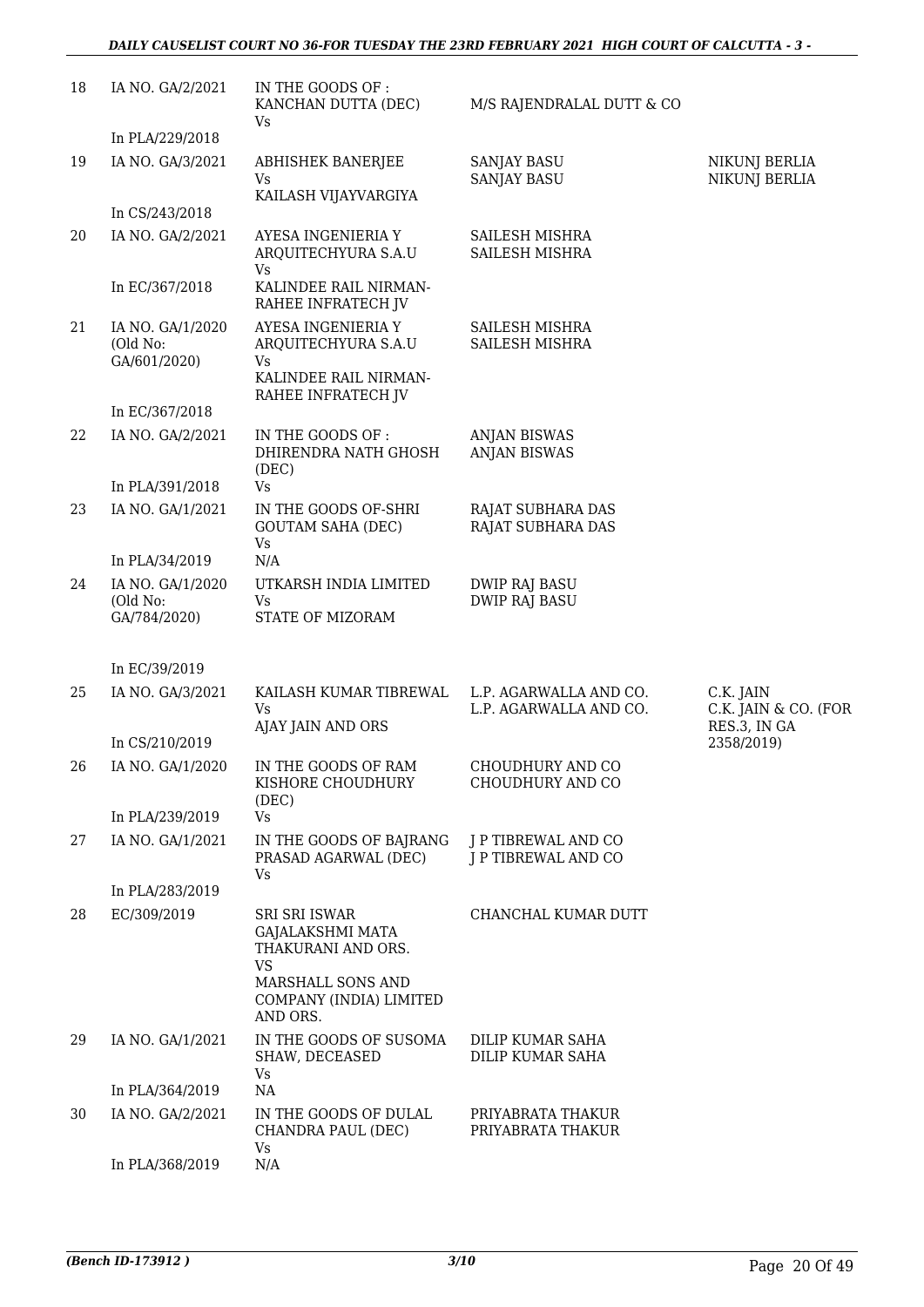| 31 | IA NO. GA/1/2021 | IN THE GOODS OF BANKIM<br>CHANDRA MAJUMDAR<br>(DEC)                                                | <b>SOUMEN SAHA</b><br><b>SOUMEN SAHA</b> |                                     |
|----|------------------|----------------------------------------------------------------------------------------------------|------------------------------------------|-------------------------------------|
|    | In PLA/389/2019  | Vs<br>N/A                                                                                          |                                          |                                     |
| 32 | IA NO. GA/1/2021 | IN THE GOODS OF-BASANTI<br>SENGUPTA (DEC.)<br>Vs                                                   | C. K. SAHA<br>C. K. SAHA                 |                                     |
|    | In PLA/441/2019  |                                                                                                    |                                          |                                     |
| 33 | IA NO. GA/1/2021 | IN THE GOODS OF- ANITA<br>KUMARI DHANDA @ ANITA<br>DHANDA(DEC.)                                    | <b>ARUNA GHOSH</b><br>ARUNA GHOSH        |                                     |
|    | In PLA/24/2020   | Vs                                                                                                 |                                          |                                     |
| 34 | IA NO. GA/1/2021 | IN THE GOODS OF SRI<br>ANJAN CHOUDHURY DECED MRS ARUNDHATI BANERJEE<br>Vs                          | MRS ARUNDHATI BANERJEE                   |                                     |
|    | In PLA/117/2020  | <b>NA</b>                                                                                          |                                          |                                     |
| 35 | IA NO. GA/2/2021 | KARNANI PROPERTIES<br>LIMITED<br>Vs                                                                | ANURADHA PODDAR<br>ANURADHA PODDAR       |                                     |
|    | In CS/164/2020   | J.S. INDIA PRIVATE LIMITED                                                                         |                                          |                                     |
| 36 | IA NO. GA/1/2021 | KARNANI PROPERTIES<br>LIMITED<br>Vs                                                                | ANURADHA PODDAR<br>ANURADHA PODDAR       |                                     |
|    | In CS/164/2020   | J.S. INDIA PRIVATE LIMITED                                                                         |                                          |                                     |
| 37 | EC/187/2020      | RISHABH BENGANI<br><b>VS</b>                                                                       | CHOUDHURY AND CO.                        |                                     |
|    |                  | JAIDEEP HALWASIYA                                                                                  |                                          |                                     |
| 38 | EC/271/2020      | M/S. EUROPCELL GMBH<br><b>VS</b><br>STATESMAN LTD.                                                 | M/S. KHANNA AND CO.                      |                                     |
| 39 | EC/285/2020      | STEEL AUTHORITY OF<br><b>INDIA LIMITED - IISCO</b><br><b>STEEL LIMITED</b><br><b>VS</b>            | <b>DWIP RAJ BASU</b>                     |                                     |
|    |                  | M/S. RLJ FERRO ALLOYS<br>PRIVATE LIMITED                                                           |                                          |                                     |
| 40 | EC/287/2020      | M/S RAJPATH<br><b>CONTRACTORS AND</b><br><b>ENGINEERS LTD</b><br><b>VS</b>                         | AMRITAM MANDAL                           |                                     |
|    |                  | State of West Bengal                                                                               |                                          |                                     |
| 41 | EC/291/2020      | M/S RAJPATH<br><b>CONTRACTORS AND</b><br><b>ENGINEERS LTD</b><br><b>VS</b><br>STATE OF WEST BENGAL | AMRITAM MANDAL                           |                                     |
| 42 | EC/304/2020      | RAJ SINGH CHOPRA                                                                                   | MULLICK AND CO.                          |                                     |
|    |                  | <b>VS</b><br>JAGAT SINGH CHOPRA AND<br>ANR.                                                        |                                          |                                     |
|    | wt43 EC/145/2018 | RAJ SINGH CHOPRA<br><b>VS</b><br>JAGAT SINGH CHOPRA &                                              | MULLICK & CO.                            | <b>ANIRBAN</b><br>PRAMANIK(RES.1,2) |
|    |                  | ANR.                                                                                               |                                          |                                     |
|    |                  |                                                                                                    |                                          |                                     |

IA NO: GA/1/2019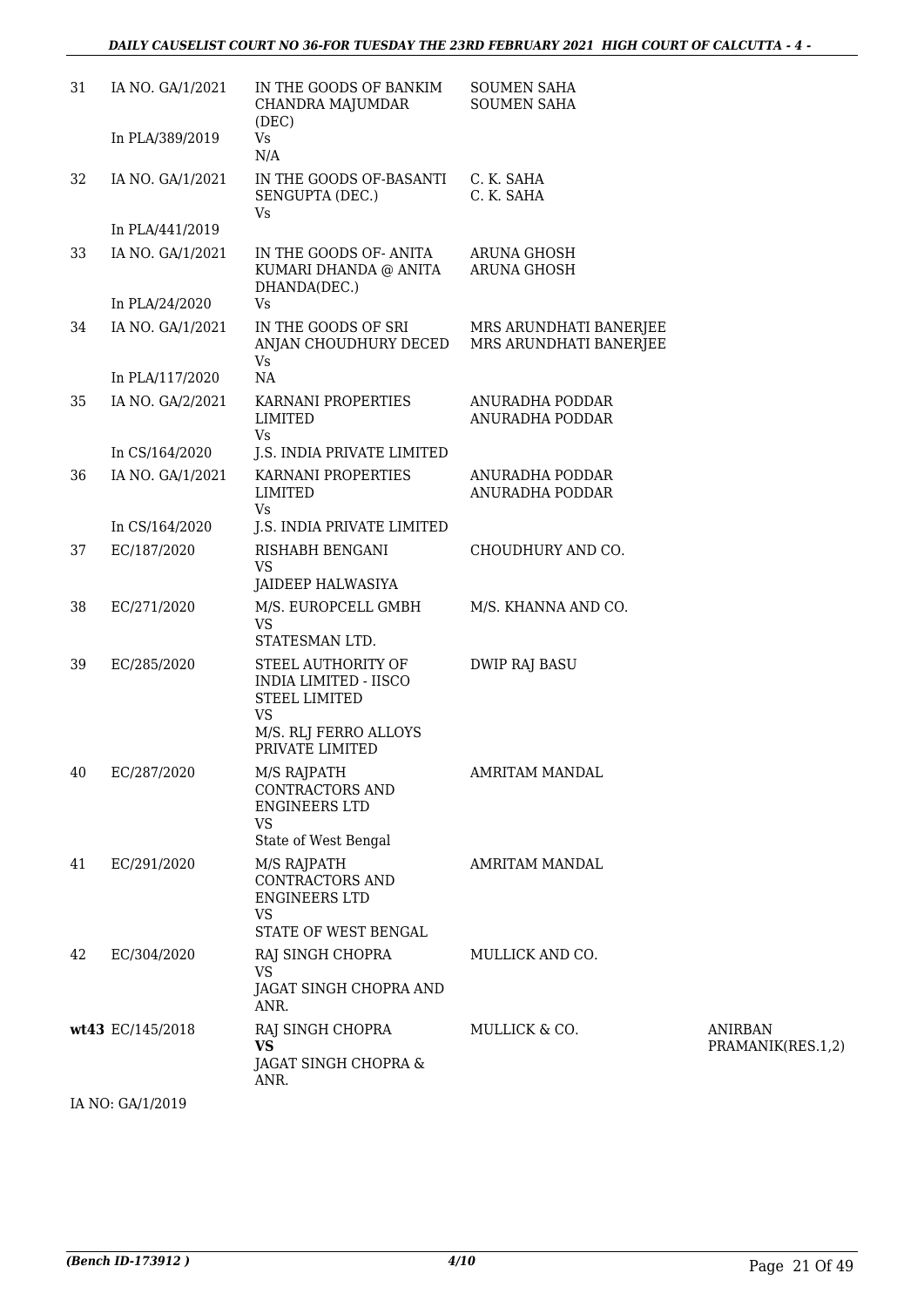|    | wt44 EC/281/2017                             | SRI JAGAT SINGH CHOPRA ANIRBAN PRAMANICK<br>& ANR.<br><b>VS</b><br>RAJ SINGH CHOPRA                                                               |                                     |
|----|----------------------------------------------|---------------------------------------------------------------------------------------------------------------------------------------------------|-------------------------------------|
|    |                                              | IA NO: GA/1/2019, GA/2/2019, GA/3/2020(Old No:GA/226/2020)                                                                                        |                                     |
| 45 | EC/18/2021                                   | ABP PRIVATE LIMITED<br>VS<br>SIGNET MEDIA SERVICE<br>PRIVATE LIMITED                                                                              | <b>SOUMITRA DATTA</b>               |
| 46 | EC/27/2021                                   | EMARS MINING AND<br>CONSTRUCTION PRIVATE<br><b>LIMITED</b><br><b>VS</b>                                                                           | <b>SHIVANGI THARD</b>               |
| 47 | EC/28/2021                                   | MANJUNATH HEBBAR<br>MUKESH JODHANI<br><b>VS</b><br>ANKIT METAL AND POWER<br><b>LTD</b>                                                            | PAROMITA SARKAR                     |
| 48 | EC/29/2021                                   | VEENA JOTWANI<br><b>VS</b><br>SHYAMAL JOTWANI AND<br>ANR.                                                                                         | AMIT CHATTERJEE                     |
| 49 | EC/31/2021                                   | M/S. LALJI SINGH<br><b>VS</b><br><b>HINDUSTAN CABLES</b>                                                                                          | MADHUSHRI DUTTA                     |
|    |                                              | (FROM 2:00 P.M.)                                                                                                                                  |                                     |
|    |                                              | <b>COMPANY MATTER ADJOURNED</b>                                                                                                                   |                                     |
| 50 | IA NO. CA/34/2020<br>[S.A.]<br>In CP/1/2016  | IN THE MATTER OF: AVANI<br>PROJECTS &<br><b>INFRASTRUCTURE LTD. -</b><br>AND-<br>Vs<br>DEVI PRASAD KAKRANIA<br>AND ORS. - VS- THE O/L             | <b>DEY</b><br>DEY & ASSOCIATES      |
| 51 | IA NO. CA/36/2020<br>[S.A.]<br>In CP/1/2016  | IN THE MATTER OF: AVANI<br>PROJECTS &<br><b>INFRASTRUCTURE LTD. -</b><br>AND-<br>Vs.<br>NAVRATRA DISTRIBUTORS<br>PVT.LTD. -VS- O/L                | <b>DEY</b><br>DEY & ASSOCIATES      |
| 52 | IA NO. CA/35/2020<br>[S.A.]<br>In CP/1/2016  | IN THE MATTER OF: AVANI<br>PROJECTS &<br><b>INFRASTRUCTURE LTD. -</b><br>AND-<br>Vs.<br><b>DEVASHI CREATION</b><br>PRIVATE LIMITED -VS-THE<br>O/L | <b>DEY</b><br>DEY & ASSOCIATES      |
|    |                                              | <b>CHAMBER APPLICATIONS FOR FINAL DISPOSAL</b>                                                                                                    |                                     |
| 53 | IA NO. GA/5/2020<br>(Old No:<br>GA/561/2020) | MIHIRKUMAR SARKAR<br>(DECED.)<br>Vs<br>PRABIR KR. SIRKAR                                                                                          | <b>VICTOR</b><br>VICTOR & MOSES CO. |

In TS/7/2003

MULLICK  $\&$  CO.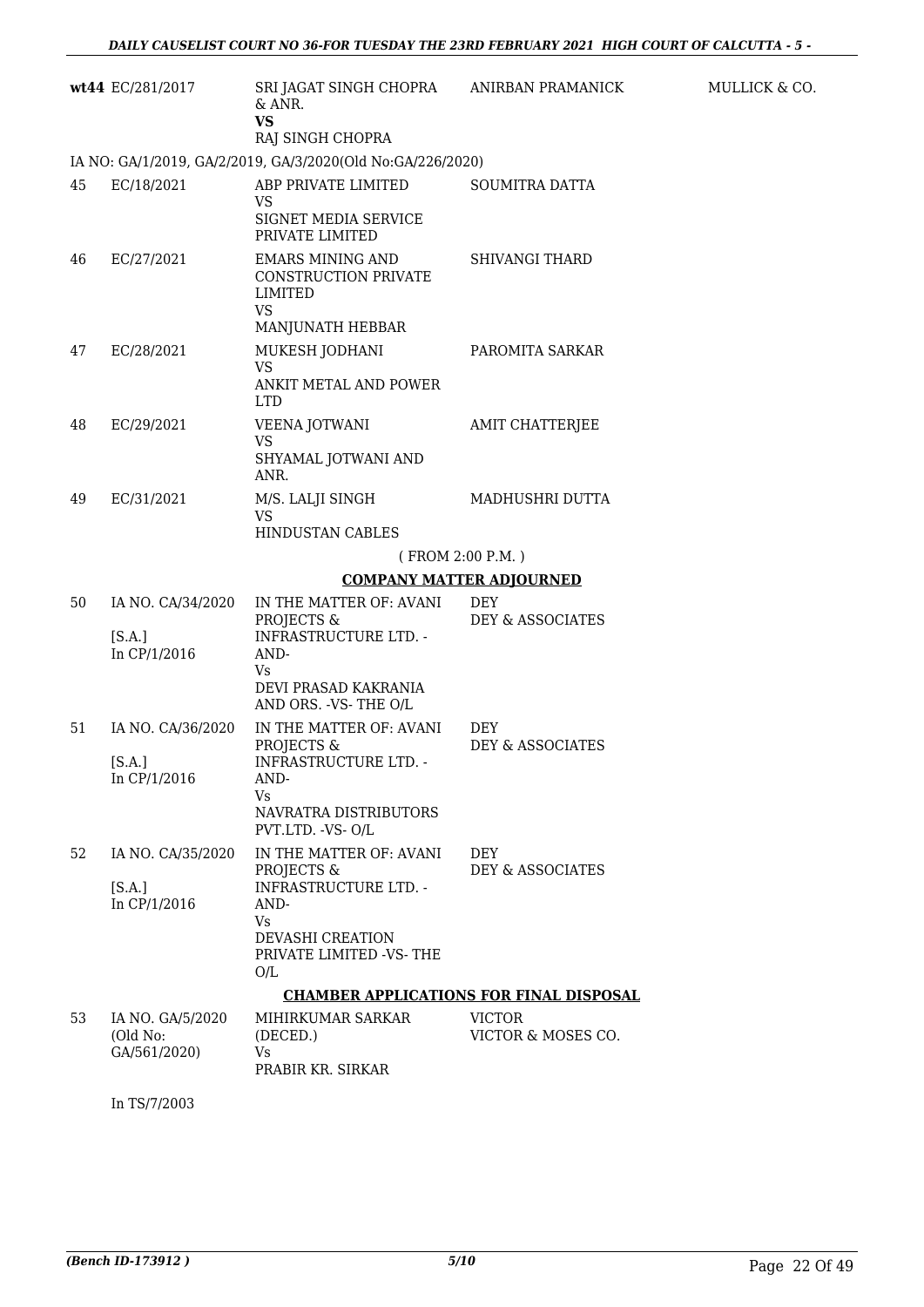### *DAILY CAUSELIST COURT NO 36-FOR TUESDAY THE 23RD FEBRUARY 2021 HIGH COURT OF CALCUTTA - 6 -*

| 54 | IA NO. GA/4/2019<br>(Old No:<br>GA/2606/2019) | IN THE GOODS OF: AMALA<br><b>BALA NAYAK (DECEASED)</b><br>Vs                                                  | MURALI MOHAN ROY<br>MURALI MOHAN ROY               |
|----|-----------------------------------------------|---------------------------------------------------------------------------------------------------------------|----------------------------------------------------|
|    | In PLA/6/2016                                 |                                                                                                               |                                                    |
| 55 | IA NO. GA/4/2019<br>(Old No:<br>GA/1709/2019) | MAHESH PROPERTIES<br>PRIVATE LIMITED<br>Vs.<br>PARTHA PRATIM MAZRA &                                          | SHAILENDRA KUMAR MISHRA<br>SHAILENDRA KUMAR MISHRA |
|    | In CS/265/2016                                | ANR.                                                                                                          |                                                    |
| 56 | IA NO. GA/1/2021                              | IN THE GOODS OF: RAMAN<br>SHARMA (DECED)<br>Vs                                                                | ASIF SOHAIL TARAFDAR<br>AJAY GAGGAR                |
|    | In PLA/108/2017                               |                                                                                                               |                                                    |
| 57 | IA NO. GA/2/2018<br>(Old No:<br>GA/3106/2018) | RELIABLE ROADWINGS PVT<br><b>LTD</b><br>Vs<br>BEVCON WAYORS PVT LTD<br>$&$ ORS                                | <b>AVIJIT DEY</b><br>SUNITA AGARWAL                |
|    | In CS/40/2018                                 |                                                                                                               |                                                    |
| 58 | IA NO. GA/1/2018<br>(Old No:<br>GA/2282/2018) | RELIABLE ROADWINGS PVT<br><b>LTD</b><br>Vs<br>BEVCON WAYORS PVT LTD<br>$&$ ORS                                | <b>SUNITA AGARWAL</b><br>SUNITA AGARWAL            |
|    | In CS/40/2018                                 |                                                                                                               |                                                    |
| 59 | IA NO. GA/2/2021                              | IN THE GOODS OF -HEENA<br>SAHNEY ALIAS HEENA<br>SAHANI (DEC)                                                  | <b>RATAN PAL</b><br><b>RATAN PAL</b>               |
|    | In PLA/41/2019                                | Vs                                                                                                            |                                                    |
| 60 | IA NO. GA/2/2020<br>(Old No:<br>GA/411/2020)  | SRI SRI LAKSHMI<br>THAKURANI<br>Vs<br>TRISHNA DEY                                                             | LALRATAN MANDAL<br>LALRATAN MANDAL                 |
|    | In CS/207/2019                                |                                                                                                               |                                                    |
| 61 | EC/288/2019                                   | JAIN INFRAPROJECTS LTD<br>VS<br>THE KOLKATA MUNICIPAL<br>CORPORATION                                          | PUSHAN MAJUMDAR                                    |
| 62 | EC/361/2019                                   | M/S. TECHMA<br><b>ENGINEERING ENTERPRISE</b><br>PRIVATE LIMITED<br>VS<br>UNION OF INDIA                       | SURANA AND CHOUDHURY                               |
| 63 | EC/207/2020                                   | TRANSMISSION (INDIA)<br><b>ENGINEERS</b><br><b>VS</b><br>EVEREST INFRA ENERGY<br>LIMITED AND ANR.             | RITESH KUMAR GANGULY                               |
| 64 | EC/288/2020                                   | TCI FINANCE LIMITED<br><b>VS</b><br><b>GODAVARI COMMERCIAL</b><br><b>SERVICES PRIVATE</b><br>LIMITED AND ORS. | <b>ABHIJIT SARKAR</b>                              |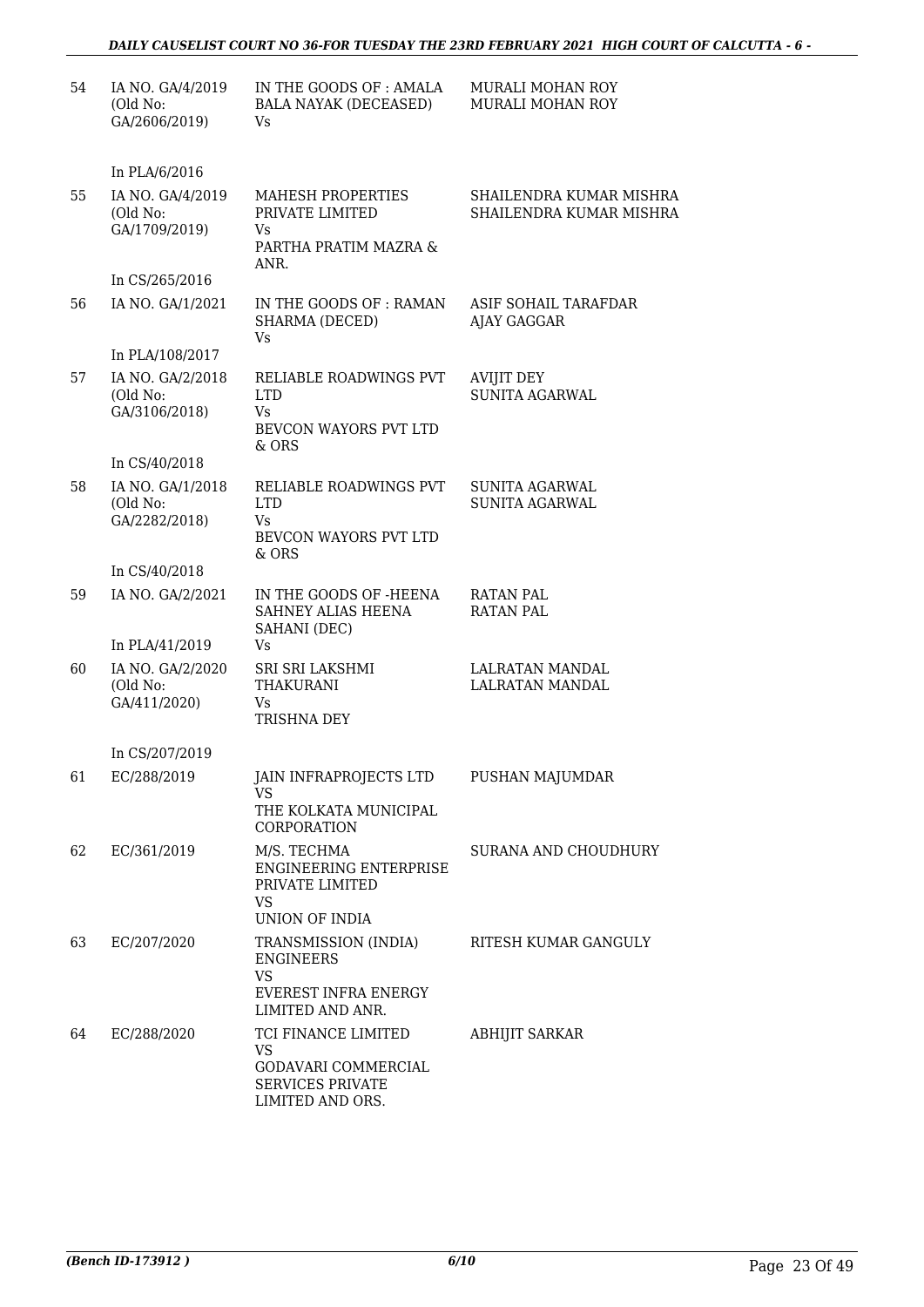| 65 | IA NO. GA/6/2020                                                | IN THE GOODS OF :<br>CHANDRAKALA DEVI SARAF                                                                | M/S. CHATTERJEE, SIL AND<br>CO.                  |                                              |
|----|-----------------------------------------------------------------|------------------------------------------------------------------------------------------------------------|--------------------------------------------------|----------------------------------------------|
|    | In TS/1/2021                                                    | (DEC)<br>Vs                                                                                                | M/S. CHATTERJEE, SIL AND<br>CO.                  |                                              |
|    |                                                                 |                                                                                                            | <b>ADJOURNED MOTION</b>                          |                                              |
| 66 | IA NO. GA/6/2018<br>(Old No:<br>GA/1946/2018)                   | PURSHOTTAM LAL<br>JHUNJHUNWALLA & ORS.<br>Vs<br>MISRILAL SANGANERIA &<br>ORS.                              | M/S RAJENDRA LAL DUTT & CO                       |                                              |
|    | In CS/272/1933                                                  |                                                                                                            |                                                  |                                              |
| 67 | IA NO. GA/10/2019<br>(Old No:<br>GA/2362/2019)                  | PURSHOTTAM LAL<br>JHUNJHUNWALLA & ORS.<br>Vs<br>MISRILAL SANGANERIA &<br>ORS.                              |                                                  |                                              |
|    | In CS/272/1933                                                  |                                                                                                            |                                                  |                                              |
| 68 | IA NO. GA/22/2017<br>(Old No:<br>GA/956/2017)<br>In CS/149/2001 | KAL ELECTRONICS &<br>CONSULTANCY (P) LTD.<br>Vs<br><b>HINDUSTAN</b><br>DEVELOPMENT<br>CORPN.LTD. & ORS     | KHAITAN & CO<br>MUKHERJEE & BISWAS               | KHAITAN & CO.                                |
| 69 | IA NO. GA/6/2018<br>(Old No:<br>GA/1271/2018)                   | IN THE GOODS OF:<br>PRANATI GHOSAL,<br>DECEASED -AND-<br>Vs.                                               | SINHA & CO.<br>RANJIT KUMAR BASU                 |                                              |
|    | [S.A.]<br>In TS/22/2017                                         | NIRMALYA KUMAR GHOSAL<br>-VS- PRAKRITI MALHOTRA                                                            |                                                  |                                              |
| 70 | IA NO. GA/3/2017<br>(Old No:<br>GA/3759/2017)                   | IN THE GOODS OF:<br>PRANATI GHOSAL,<br>DECEASED -AND-<br>Vs                                                | VICTOR MOSES & CO.<br>RANJIT KUMAR BASU          |                                              |
|    | [S.A.]<br>In TS/22/2017                                         | NIRMALYA KUMAR GHOSAL<br>-VS- PRAKRITI MALHOTRA                                                            |                                                  |                                              |
| 71 | IA NO. GA/13/2021                                               | <b>ROMIT MITRA</b><br>Vs<br>SHYAMAL KUMAR MITRA &                                                          | DEEP NARAYAN MUKHERJEE<br>DEEP NARAYAN MUKHERJEE | <b>SOUVICK MITRA</b><br><b>SOUVICK MITRA</b> |
|    | In CS/135/2017                                                  | ORS.                                                                                                       |                                                  |                                              |
| 72 | IA NO. GA/12/2020<br>In CS/135/2017                             | ROMIT MITRA<br>Vs<br>SHYAMAL KUMAR MITRA &<br>ORS.                                                         | DEEP NARAYAN MUKHERJEE<br>DEEP NARAYAN MUKHERJEE | <b>SOUVICK MITRA</b><br><b>SOUVICK MITRA</b> |
| 73 | IA NO. GA/2/2019<br>(Old No:<br>GA/1714/2019)                   | VIJAI SHREE PRIVATE<br><b>LIMITED</b><br><b>Vs</b><br><b>BOARD OF TRUSTEES OF</b><br>THE PORT OF KOLKATA & | ANIRUDDHA SINHA                                  |                                              |
|    | In WPO/533/2017                                                 | ORS.                                                                                                       |                                                  |                                              |
| 74 | AP/967/2017                                                     | THE STATE OF WEST<br>BENGAL & ANR.<br>VS<br>PAM DEVELOPMENTS<br>PRIVATE LIMITED                            | PARITOSH SINHA                                   |                                              |
| 75 | IA NO. GA/1/2020                                                | PAM DEVELOPMENTS<br>PRIVATE LIMITED                                                                        | <b>AMRITAM MANDAL</b><br><b>AMRITAM MANDAL</b>   |                                              |
|    | [S.A.]<br>In AP/973/2017                                        | Vs<br>STATE OF WEST BENGAL &<br>ANR                                                                        |                                                  |                                              |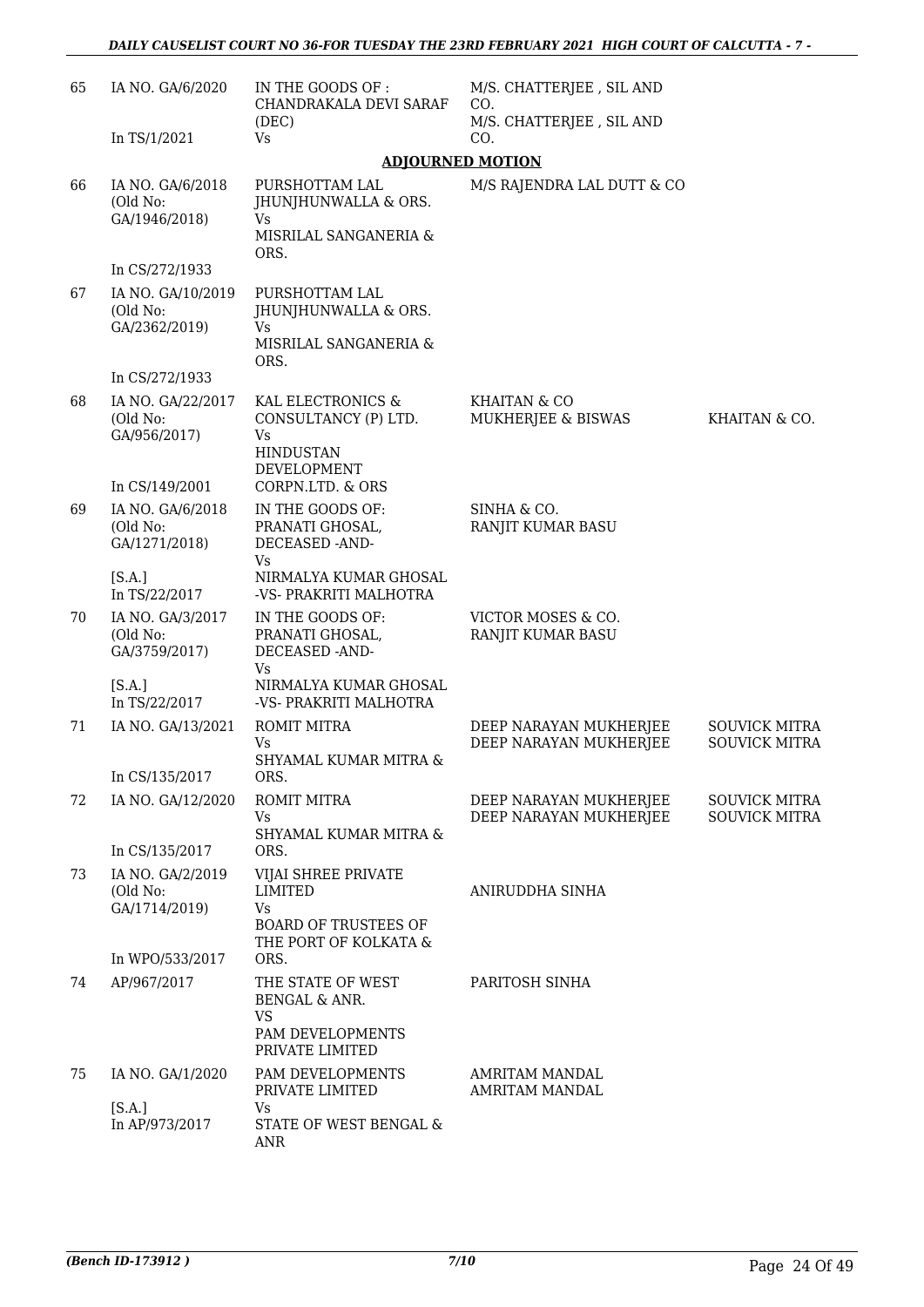### *DAILY CAUSELIST COURT NO 36-FOR TUESDAY THE 23RD FEBRUARY 2021 HIGH COURT OF CALCUTTA - 8 -*

| 76  | IA NO. GA/1/2018<br>(Old No:<br>GA/2940/2018) | SPX FLOW TECHNOLOGY<br>SINGAPORE PTE LTD<br>Vs<br><b>SANJAY JAIN</b>             | FOX & MANDAL<br>FOX & MANDAL                        |                                                                                                                                          |
|-----|-----------------------------------------------|----------------------------------------------------------------------------------|-----------------------------------------------------|------------------------------------------------------------------------------------------------------------------------------------------|
|     | In RVWO/33/2018                               |                                                                                  |                                                     |                                                                                                                                          |
| 77  | IA NO. GA/1/2018<br>(Old No:<br>GA/3286/2018) | <b>ABHISHEK BANERJEE</b><br>Vs<br>KAILASH VIJAYVARGIYA                           | <b>SANJAY BASU</b><br><b>SANJAY BASU</b>            | NIKUNJ BERLIA                                                                                                                            |
|     | In CS/243/2018                                |                                                                                  |                                                     |                                                                                                                                          |
| 78  | IA NO. GA/6/2021                              | MANMATHA NAH GHOSH &<br>ANR<br>Vs                                                | <b>VICTOR MOSES</b><br><b>VICTOR MOSES &amp; CO</b> | <b>SOUMITRA</b><br><b>GANGULY FOR RES 4</b><br>IN GA 3520 OF 2018,                                                                       |
|     | In CS/252/2018                                | RAMKRISHNA DAS AND amp<br><b>ORS</b>                                             |                                                     | KOUSHIK BHATTA<br>FOR DEF 1,2,3<br><b>SOUMITRA</b><br><b>GANGULY FOR RES 4</b><br>IN GA 3520 OF 2018,<br>KOUSHIK BHATTA<br>FOR DEF 1,2,3 |
| 79  | IA NO. GA/5/2020<br>(Old No:<br>GA/627/2020)  | MANMATHA NAH GHOSH &<br><b>ANR</b><br>Vs<br>RAMKRISHNA DAS AND amp<br><b>ORS</b> | <b>VICTOR MOSES</b><br><b>VICTOR MOSES &amp; CO</b> | <b>SOUMITRA</b><br><b>GANGULY FOR RES 4</b><br>IN GA 3520 OF 2018,<br>KOUSHIK BHATTA<br>FOR DEF 1,2,3                                    |
|     | In CS/252/2018                                |                                                                                  |                                                     | <b>SOUMITRA</b><br><b>GANGULY FOR RES 4</b><br>IN GA 3520 OF 2018,<br>KOUSHIK BHATTA<br>FOR DEF 1,2,3                                    |
| 80  | IA NO. GA/2/2020<br>(Old No:<br>GA/585/2020)  | BINA DAS @ BINA HALDER<br>Vs<br>KAKDWIP COURT BAR<br><b>ASSOCIATION AND ORS</b>  | SANTANU CHATTERJEE<br>SANTANU CHATTERJEE            | ANINDYA HALDER<br>ANINDYA HALDER                                                                                                         |
|     | In ALP/9/2019                                 |                                                                                  |                                                     |                                                                                                                                          |
| 81. | IA NO. GA/3/2019<br>(Old No:<br>GA/2688/2019) | HALDIRAM LIMITED<br>Vs.<br>MOTILAL PODDAR AND ORS                                | SINGHANIA AND CO<br>SINGHANIA AND CO                |                                                                                                                                          |
|     | In CS/107/2019                                |                                                                                  |                                                     |                                                                                                                                          |
| 82  | IA NO. GA/1/2019<br>(Old No:<br>GA/2521/2019) | ERA BANTHIA<br>Vs<br>M/S. SHIVSONS AND ORS.                                      | SANWAL TIBREWAL<br>SANWAL TIBREWAL                  | <b>SUDIP BANERJEE</b><br>(FOR RES.4 IN GA<br>2521/19)                                                                                    |
|     | In CS/193/2019                                |                                                                                  |                                                     |                                                                                                                                          |
| 83  | IA NO. GA/1/2019<br>(Old No:<br>GA/2358/2019) | KAILASH KUMAR TIBREWAL<br>Vs<br>AJAY JAIN AND ORS                                | L.P. AGARWALLA AND CO.<br>L.P. AGARWALLA AND CO.    | C.K. JAIN & CO. (FOR<br>RES.3, IN GA<br>2358/2019)                                                                                       |

In CS/210/2019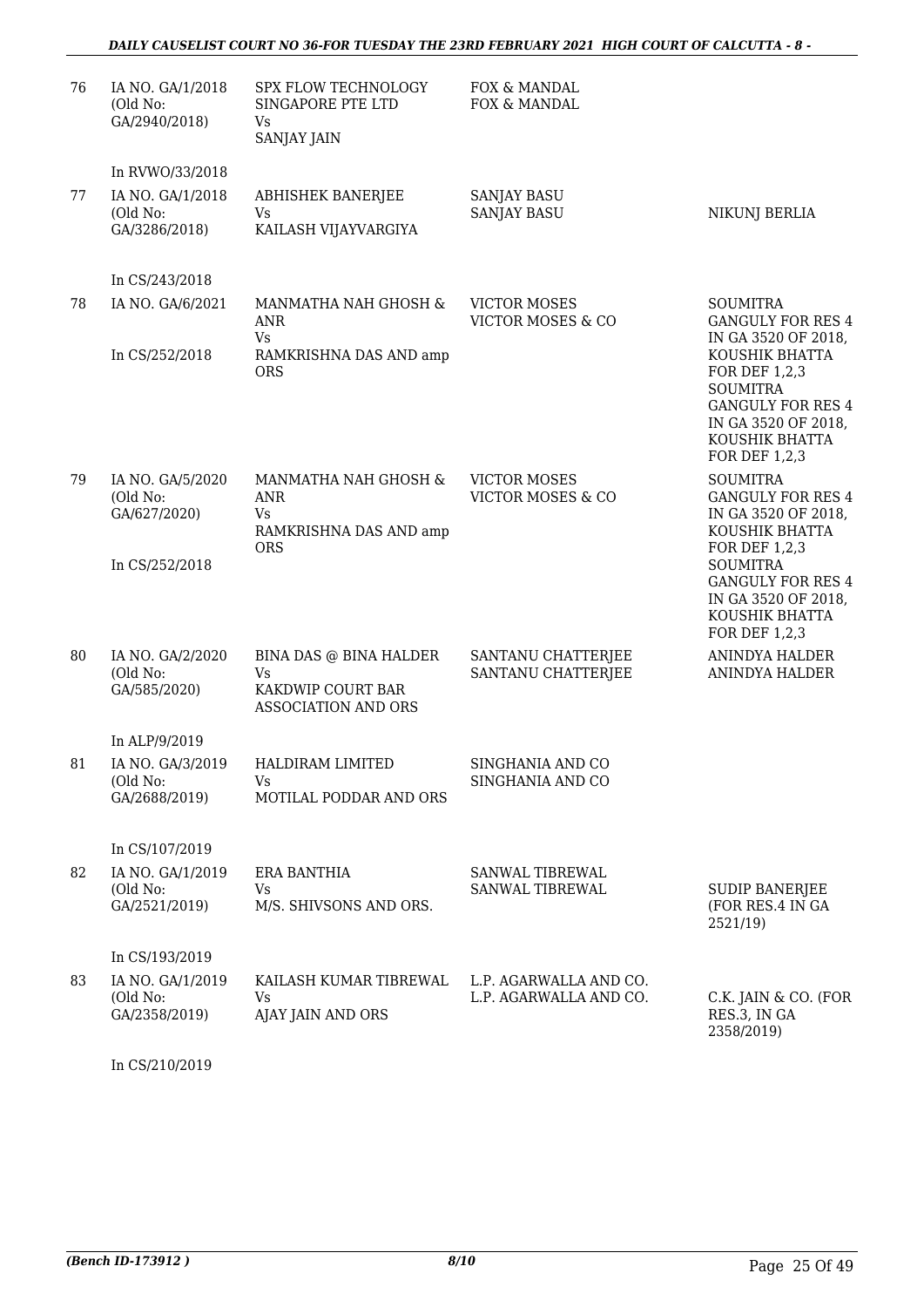### *DAILY CAUSELIST COURT NO 36-FOR TUESDAY THE 23RD FEBRUARY 2021 HIGH COURT OF CALCUTTA - 9 -*

| 84 | IA NO. GA/1/2019<br>(Old No:<br>GA/2583/2019)                   | <b>GYAN TRADERS LIMITED</b><br>Vs<br><b>MAHENDRA KUMAR</b><br>AGARWAL                                                   | <b>CHOUDHURYS LAW OFFICES</b><br>CHOUDHURYS LAW OFFICES | ABHIJIT SARKAR (IN<br>GA 2583/19)                     |
|----|-----------------------------------------------------------------|-------------------------------------------------------------------------------------------------------------------------|---------------------------------------------------------|-------------------------------------------------------|
|    | In CS/233/2019                                                  |                                                                                                                         |                                                         |                                                       |
| 85 | IA NO. GA/1/2019<br>(Old No:<br>GA/2525/2019)                   | RAHUL SHARMA<br>Vs.<br>RAVI SHARMA AND ORS                                                                              | RAJESH UPADHYAY<br>RAJESH UPADHYAY                      | <b>ASHOK SHARMA (IN</b><br>GA 2525/19)                |
|    | In CS/239/2019                                                  |                                                                                                                         |                                                         |                                                       |
| 86 | IA NO. GA/1/2019<br>(Old No:<br>GA/2536/2019)<br>In CS/250/2019 | FIS PAYMENT SOLUTIONS<br>AND SERVICES INDIA PVT<br><b>LTD</b><br>Vs<br>ALL BENGAL CONTRACT<br><b>SECURITY WORKMEN S</b> | KHAITAN AND CO.<br>KHAITAN AND CO.                      | <b>SUPREEM NASKAR</b><br>(FOR RES.5 IN GA<br>2536/19) |
| 87 | AP/262/2019                                                     | <b>UNION AND ORS</b><br>ALEXY VANIJYA PRIVATE<br>LIMITED AND ORS.                                                       | DSP LAW ASSOCIATES                                      |                                                       |
|    |                                                                 | <b>VS</b><br>ARCH INFRA PROPERTIES<br>PRIVATE LIMITED AND ORS.                                                          |                                                         |                                                       |
|    |                                                                 | IA NO: GA/1/2019(Old No:GA/1473/2019), GA/2/2019(Old No:GA/1710/2019)                                                   |                                                         |                                                       |
| 88 | IA NO. GA/1/2019<br>(Old No:<br>GA/2548/2019)                   | SPX FLOW TECHNOLOGY<br>SINGAPORE PTE LTD<br>Vs<br><b>SANJAY JAIN</b>                                                    | RAJASHREE KUNDALIA<br>RAJASHREE KUNDALIA                |                                                       |
|    | In EC/324/2019                                                  |                                                                                                                         |                                                         |                                                       |
| 89 | ALP/10/2020                                                     | E D ENTERPRISES PVT LTD<br><b>VS</b><br>KAISER BEGUM AND ANR                                                            | <b>SHIVANGI THARD</b>                                   | C.K. SAHA (FOR<br>RES.2)                              |
| 90 | IA NO. GA/1/2021                                                | MD. HUMAYUN KABIR<br>Vs<br>SK. ARIF ALI AND ANR                                                                         | ANIRUDDHA SINHA<br>ANIRUDDHA SINHA                      |                                                       |
|    | In CS/166/2020                                                  |                                                                                                                         |                                                         |                                                       |
| 91 | AP/185/2020                                                     | SREI EQUIPMENT FINANCE<br>LIMITED<br><b>VS</b><br>SEIRRA INFRAVENTURE<br>PRIVATE LIMITED                                | SINHA AND CO.                                           | ANIRUDDHA<br><b>BHATTACHARYA</b>                      |
| 92 | AP/215/2020                                                     | PAPILLON DEVELOPERS<br><b>LLP</b><br><b>VS</b><br>DEBJYOTI PAUL AND ANR                                                 | <b>DSP LAW ASSOCIATES</b>                               | ADITYA DUTTA<br>(RES.2)                               |
|    | IA NO: GA/1/2020                                                |                                                                                                                         |                                                         |                                                       |
| 93 | AP/231/2020                                                     | SRI NAWALGARH<br>VIDYALAYA COMMITTEE<br><b>VS</b><br><b>JIVEM EDUCATION PVT LTD</b><br>AND ORS                          | CHOUDHURY AND CO                                        |                                                       |
| 94 | AP/310/2020                                                     | K. R. ASHOK KUMAR<br>VS<br><b>SKG PULP AND PAPER</b><br>MILLS PRIVATE LIMITED                                           | FOX AND MANDAL                                          | <b>SUTANU KARMAKAR</b>                                |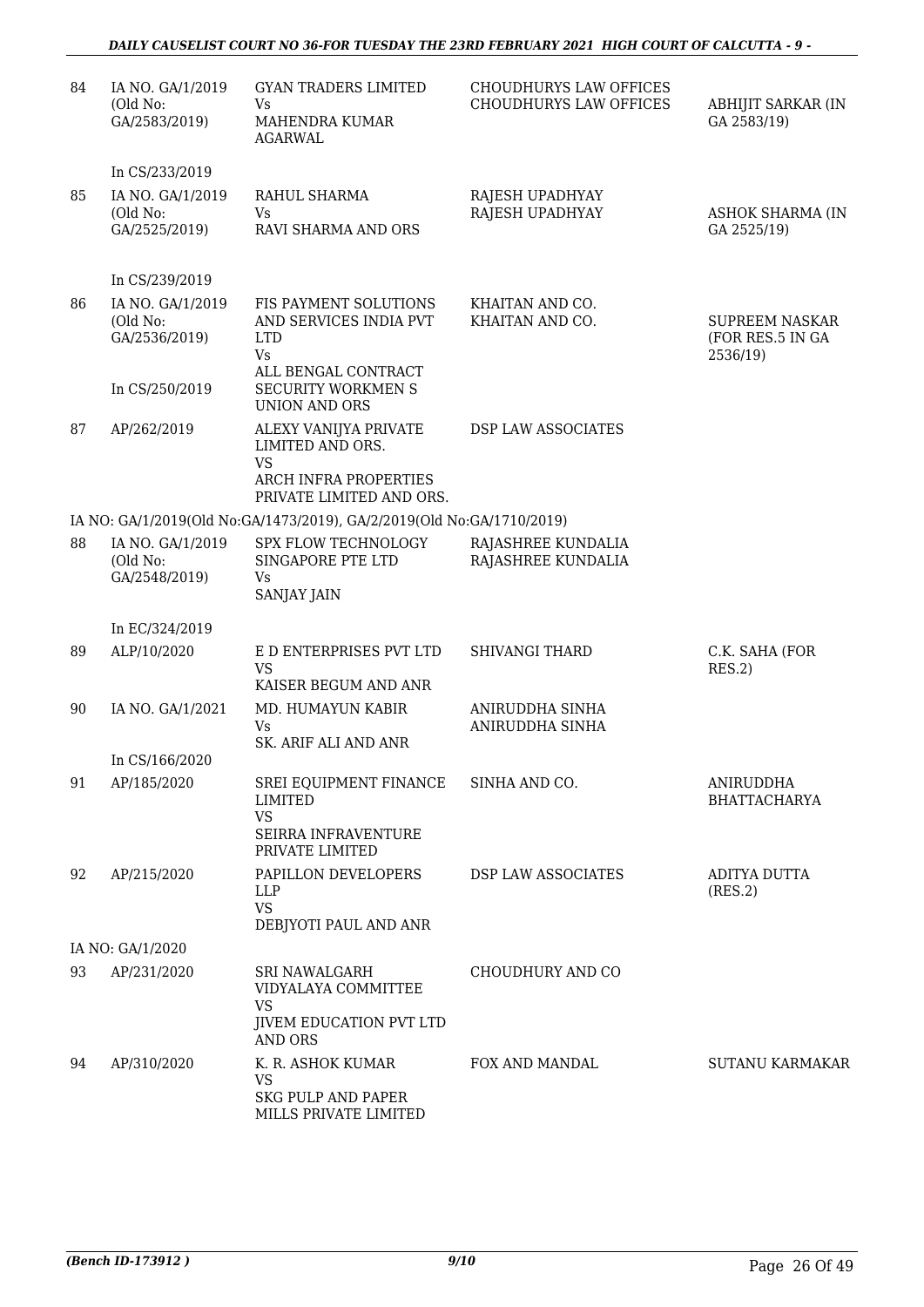| 95  | AP/351/2020<br>[S.A.] | KOLKATA METROPOLITAN<br>DEVELOPMENT AUTHORITY<br><b>VS</b><br>SOUTH CITY PROJECTD<br>(KOLKATA) LTD AND ANR                              | SANCHARI CHAKRABORTY                         |
|-----|-----------------------|-----------------------------------------------------------------------------------------------------------------------------------------|----------------------------------------------|
| 96  | AP/382/2020           | FERTILIZER CORPORATION<br>OF INDIA LIMITED<br><b>VS</b><br><b>BALMER LAWRIE AND CO.</b><br>LTD.                                         | <b>FOX AND MANDAL</b>                        |
| 97  | AP/383/2020<br>[S.A.] | M/S SOUTH CITY PROJECTS SAPTARSHI DATTA<br>KOLKATA LIMITED AND<br><b>ANR</b><br><b>VS</b><br>KOLKATA MUNICIPAL<br>DEVELOPMENT AUTHORITY |                                              |
| 98  | AP/421/2020           | LIEBHERR INDIA PRIVATE<br><b>LIMITED</b><br><b>VS</b><br>EMTA COAL LIMITED                                                              | ANINDYA HALDER                               |
| 99  | AP/422/2020           | RENUKA P GANDHI<br><b>VS</b><br>ORIENTAL GEMS PRIVATE<br><b>LIMITED</b>                                                                 | H. N. DATTA AND CO.                          |
| 100 | IA NO. GA/1/2021      | <b>TITAGARH WAGONS</b><br><b>LIMITED</b><br>Vs                                                                                          | <b>SAYANTAN BOSE</b><br><b>SAYANTAN BOSE</b> |
|     | In CS/2/2021          | <b>INDRAJIT BHARADWAJ</b>                                                                                                               |                                              |
| 101 | AP/26/2021            | <b>MAHADEB PAN</b><br>VS.<br>SASANKA SEKHAR PAN AND<br><b>ORS</b>                                                                       | <b>ARIJIT BHOWMICK</b>                       |

SAPTARSHI DATTA(RES.2,1)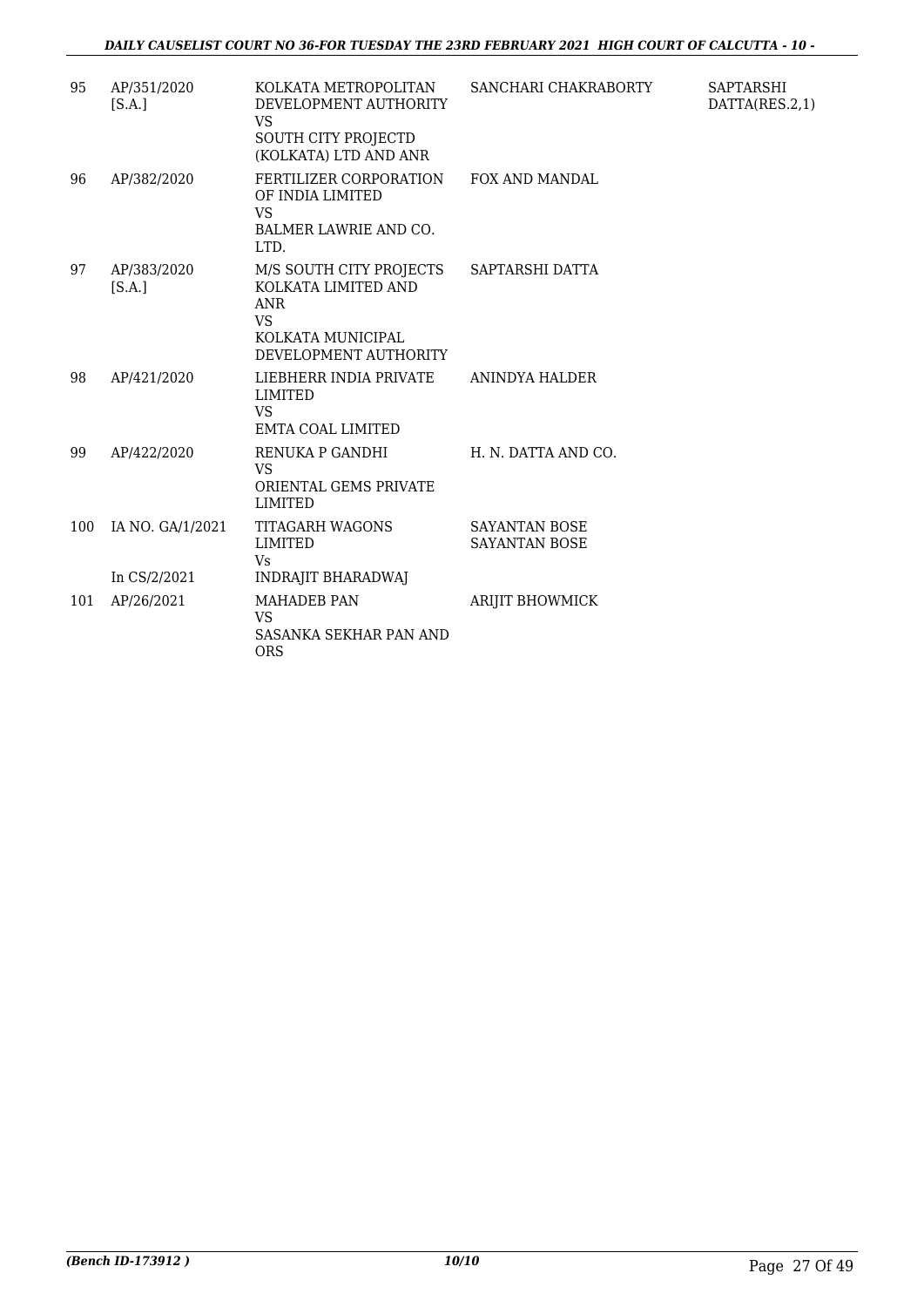

## **Original Side**

**DAILY CAUSELIST For Tuesday The 23rd February 2021**

**COURT NO. 13 SINGLE BENCH (SB-III) AT 2:00 PM HON'BLE JUSTICE RAJASEKHAR MANTHA (VIA VIDEO CONFERENCE)**

### **MATTERS WILL BE TAKEN UP THROUGH PHYSICAL HEARING ONLY WHEN BOTH THE PARTIES ARE AGREED.**

**ON TUESDAY AND FRIDAY ORIGINAL SIDE MATTERS WILL BE TAKEN UP FROM 2:00 P.M ------------------------------------------------------------------------------------------------------------------------------**

**ON AND FROM MONDAY, THE 11TH JANUARY, 2021 MATTERS (MOTION AND HEARING ) UNDER ARTICLE 226 OF THE CONSTITUTION RELATING TO SERVICE UNDER GROUP - VI AND APPLICATIONS CONNECTED THERETO;MATTERS(MOTION AND HEARING) UNDER ARTICLE 226 OF THE CONSTITUTION RELATING TO ALL SERVICE MATTERS RELATING TO PANCHAYATS AND CO-OPERATIVE SOCIETIES UNDER GROUP - V AND APPLICATIONS CONNECTED THERETO;HEARING OF WRIT PETITIONS IRRESPECTIVE OF CLASSIFICATIONS AND APPLICATIONS CONNECTED THERETO.**

**ORIGINAL SIDE MENTIONING WILL BE ALLOWED UPON BEING LISTED AS "TO BE MENTIONED" OF EVERY TUESDAY & FRIDAY AT 2:00 P.M. ONLY IN THE VIRTUAL MODE AS PER NOTIFICATION NO. 4286-RG, DATED 27.11.2020 FOLLOWING THE PRESCRIBED PROCEDURE.ALL THE LISTED MATTERS WILL BE TAKEN UP SERIALLY, UNLESS OTHERWISE FIXED.**

**----------------------------------------------------------------------------------------------------------------------------**

### **COURT APPLICATIONS UNDER ART.226**

| 1 | WPO/65/2021 | PUSPEN ROY<br>VS<br>THE STATE OF WEST<br>BENGAL AND ORS            | DEBDUTTA BASU                        |
|---|-------------|--------------------------------------------------------------------|--------------------------------------|
| 2 | WPO/70/2021 | <b>SHATANIK DASGUPTA</b><br>VS<br>STATE OF WEST BENGAL<br>AND ORS. | <b>SOHAM</b><br><b>BANDYOPADHYAY</b> |
| 3 | WPO/76/2021 | <b>MAHESH BAURI</b><br>VS<br>COAL INDIA LTD AND ORS                | AMAL KUMAR DUTTA                     |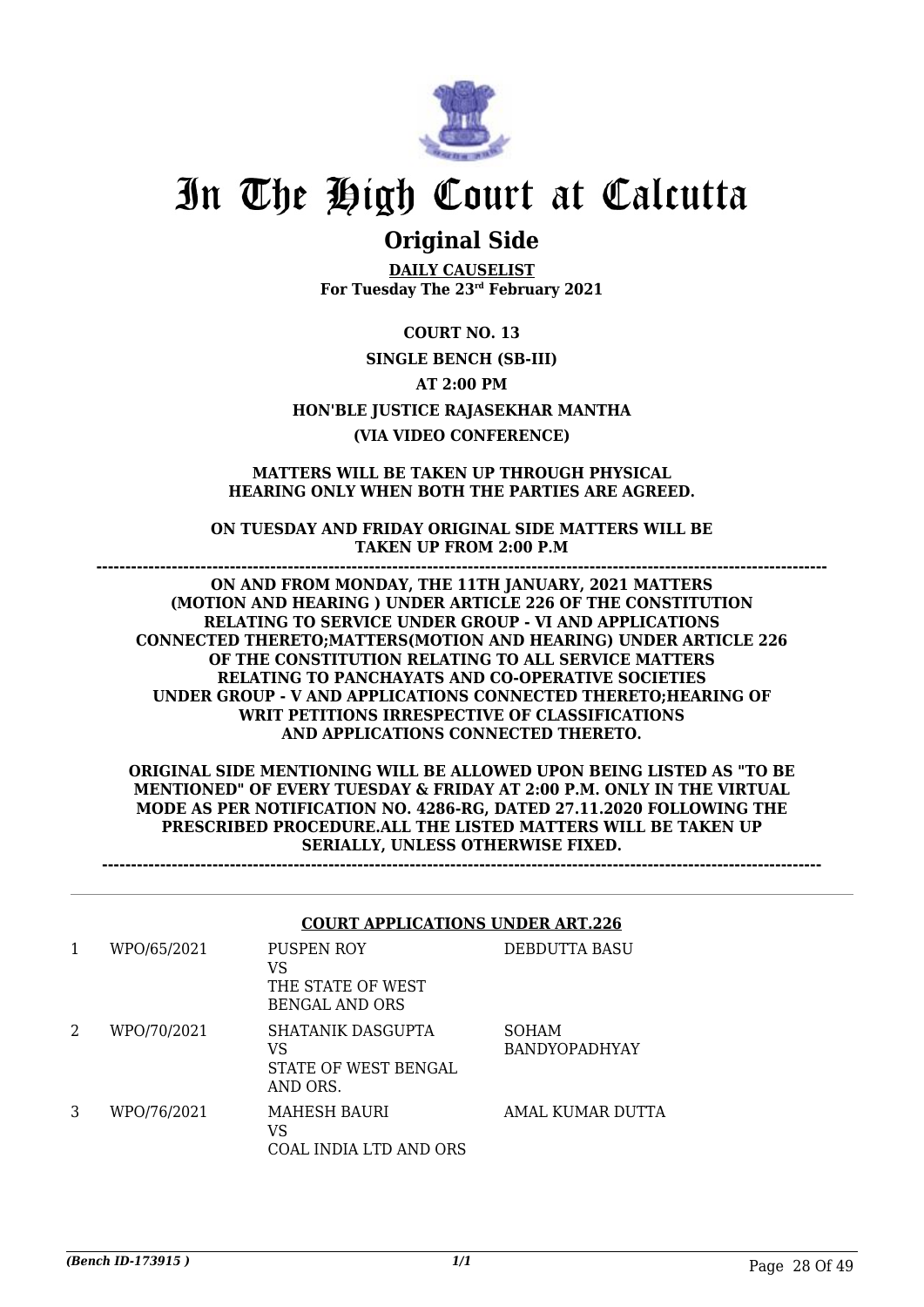

### **Original Side**

**DAILY CAUSELIST For Tuesday The 23rd February 2021**

### **COURT NO. 8**

### **SINGLE BENCH (SB-IV)**

### **AT 10:45 AM**

### **HON'BLE JUSTICE SABYASACHI BHATTACHARYYA (VIA VIDEO CONFERENCE)**

#### **NOTE:MATTERS WILL BE TAKEN UP THROUGH PHYSICAL HEARING ONLY WHEN BOTH THE PARTIES ARE AGREED.**

#### **NOTE: (I) ORIGINAL SIDE MATTERS WILL BE TAKEN UP FROM 10:45 A.M. UPTO RECESS ONLY ON TUESDAYS AND THURSDAYS;**

#### **(II) APPELLATE SIDE MATTERS WILL BE TAKEN UP FROM 2:00 P.M. ONWARD OR IMMEDIATELY AFTER COMPLETION OF ORIGINAL SIDE MATTERS, WHICHEVER IS EARLIER, ON TUESDAYS AND THURSDAYS;**

### **(III) ON MONDAYS, WEDNESDAYS AND FRIDAYS, APPELLATE SIDE MATTERS WILL BE TAKEN UP THROUGHOUT THE DAY.**

#### **(IV) MENTIONING WILL BE ALLOWED ONLY AT THE FIRST SITTING OF COURT ON THE FIRST WORKING DAY OF EVERY WEEK.**

**V) FROM MONDAY (18/01/2021)**

**---------------------------------------------**

**LEARNED ADVOCATES APPEARING IN MATTERS PERTAINING TO -----------------------------------------------------------------------------------------------**

**DIN (COMPANIES ACT, 2013) ARE REQUESTED TO HAND OVER**

**-------------------------------------------------------------------------------------------- THE DETAILS (NUMBER/ITEM NO. .... ETC.) TO THE COURT OFFICER**

**---------------------------------------------------------------------------------------------------**

**FOR BEING CLUBBED TOGETHER FOR HEARING.**

**-------------------------------------------------------------------**

### **FOR JUDGEMENT**

1 WPO/437/2019 SOVA SOLAR LTD AND ANR. FOX AND MANDAL TALAY MASOOD VS THE STATE OF WEST BENGAL AND ORS

SIDDIQUI (FOR RES.2,3)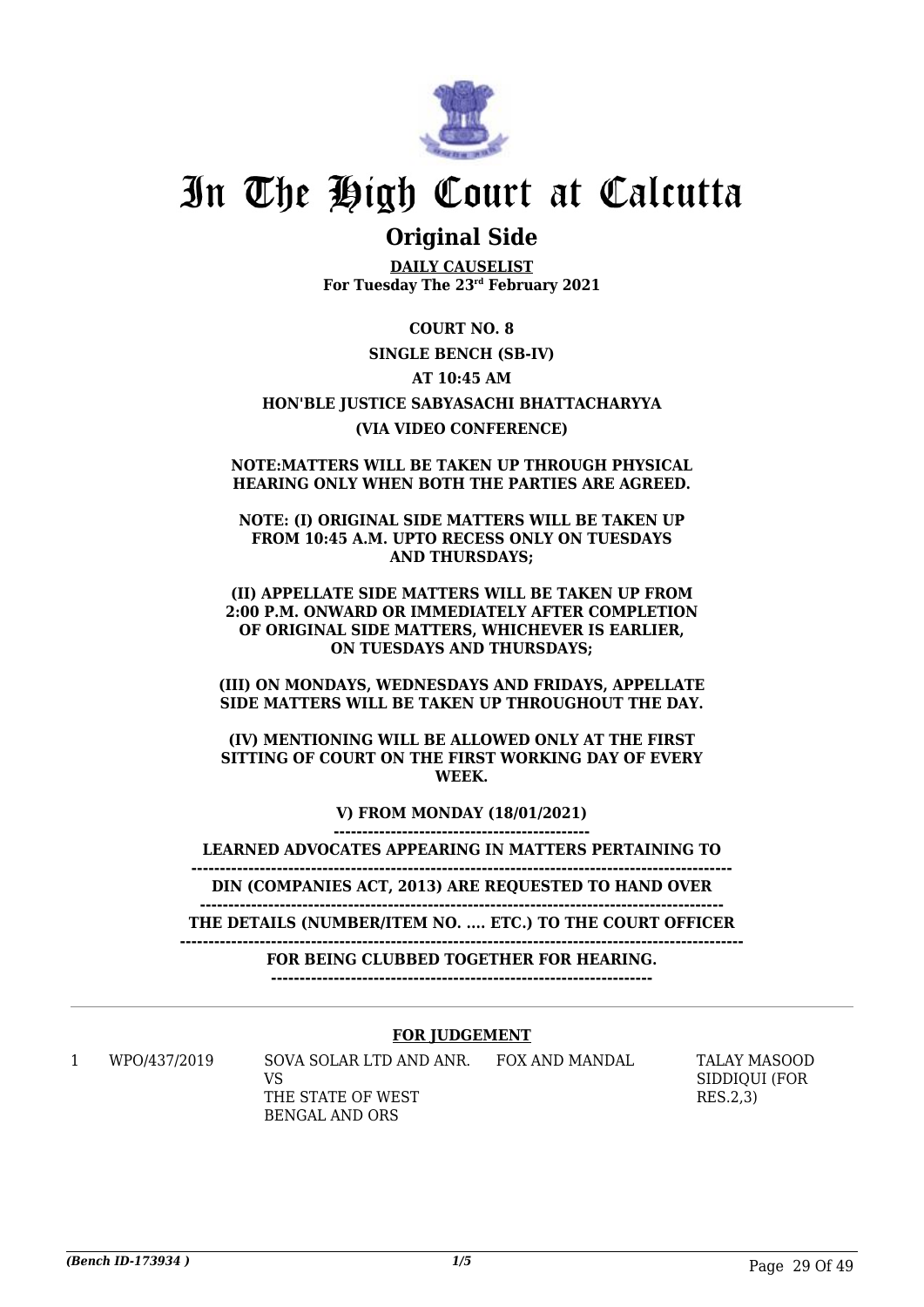| 2  | WPO/53/2021              | HEMANTA KUMAR BANKA<br><b>VS</b>                                                                                    | <b>ARNAB SARDAR</b>            |                                       |
|----|--------------------------|---------------------------------------------------------------------------------------------------------------------|--------------------------------|---------------------------------------|
|    |                          | UNION OF INDIA AND ORS                                                                                              |                                |                                       |
|    |                          | <b>COURT APPLICATIONS UNDER ART.226</b>                                                                             |                                |                                       |
| 3  | WPO/38/2021              | <b>UAL INDUSTRIES LIMITED</b><br><b>AND ANR</b><br><b>VS</b><br>STATE OF WEST BENGAL<br><b>AND ANR</b>              | <b>VICTOR MOSES AND</b><br>CO. |                                       |
| 4  | WPO/41/2021              | ANANYA WOOD PVT. LTD.<br>AND ANR.<br><b>VS</b><br>UNION OF INDIA AND ORS.                                           | MULLICK AND CO.                |                                       |
| 5  | WPO/56/2021              | SK AMAN NAWAZ @ SK<br><b>SAMIR</b><br><b>VS</b><br>THE STATE OF WEST<br><b>BENGAL AND ORS</b>                       | SANTANU CHATTERJEE             |                                       |
| 6  | WPO/72/2021              | BRITTIMULAK SANGRAMI<br>MANCHA AND ANR<br><b>VS</b><br>THE STATE OF WEST<br><b>BENGAL AND ORS</b>                   | ANJAN BHATTACHARYA             |                                       |
| 7  | WPO/254/2020             | <b>MD FARUK RAIN</b><br><b>VS</b><br>THE STATE OF WEST<br><b>BENGAL AND ORS</b>                                     | RAJENDRA LAL DUTTA<br>AND CO   |                                       |
| 8  | WPO/344/2020             | <b>SUMAN SAHA</b><br><b>VS</b><br>STATE BANK OF INDIA AND<br><b>ORS</b>                                             | <b>ARINDAM PAUL</b>            |                                       |
|    |                          | <b>FOR HEARING</b>                                                                                                  |                                |                                       |
| 9  | WPO/424/2020<br>[Pt.Hd.] | DEBABRATA CHAKRABORTY<br><b>AND ORS</b><br><b>VS</b><br>TEH STATE BANK OF INDIA<br>AND ANR                          | <b>DEBASHIS SARKAR</b>         |                                       |
| 10 | WPO/101/2012             | NARBHERAM VISHRAM &<br>ANR.<br><b>VS</b><br>CHIEF COMMERCIAL<br>MANAGER, SOUTH<br><b>EASTERN RAILWAY &amp; ORS.</b> | M/S. DUBE & CO.                |                                       |
| 11 | WPO/402/2018             | RASHMI METALIKS<br>LIMITED & ANR.<br><b>VS</b><br>UNION OF INDIA & ORS.                                             | R. N. GHOSE & ASSO.            | <b>SOMNATH BOSE</b><br>(FOR RES.3, 6) |
| 12 | WPO/3/2019               | DR. KUNAL SAHA<br><b>VS</b><br>THE STATE CONSUMER<br>DISPUTES REDRESSAL<br>COMMISSION & ORS.                        | SRIKANTA DUTTA                 |                                       |
|    | IA NO: GA/2/2021         |                                                                                                                     |                                |                                       |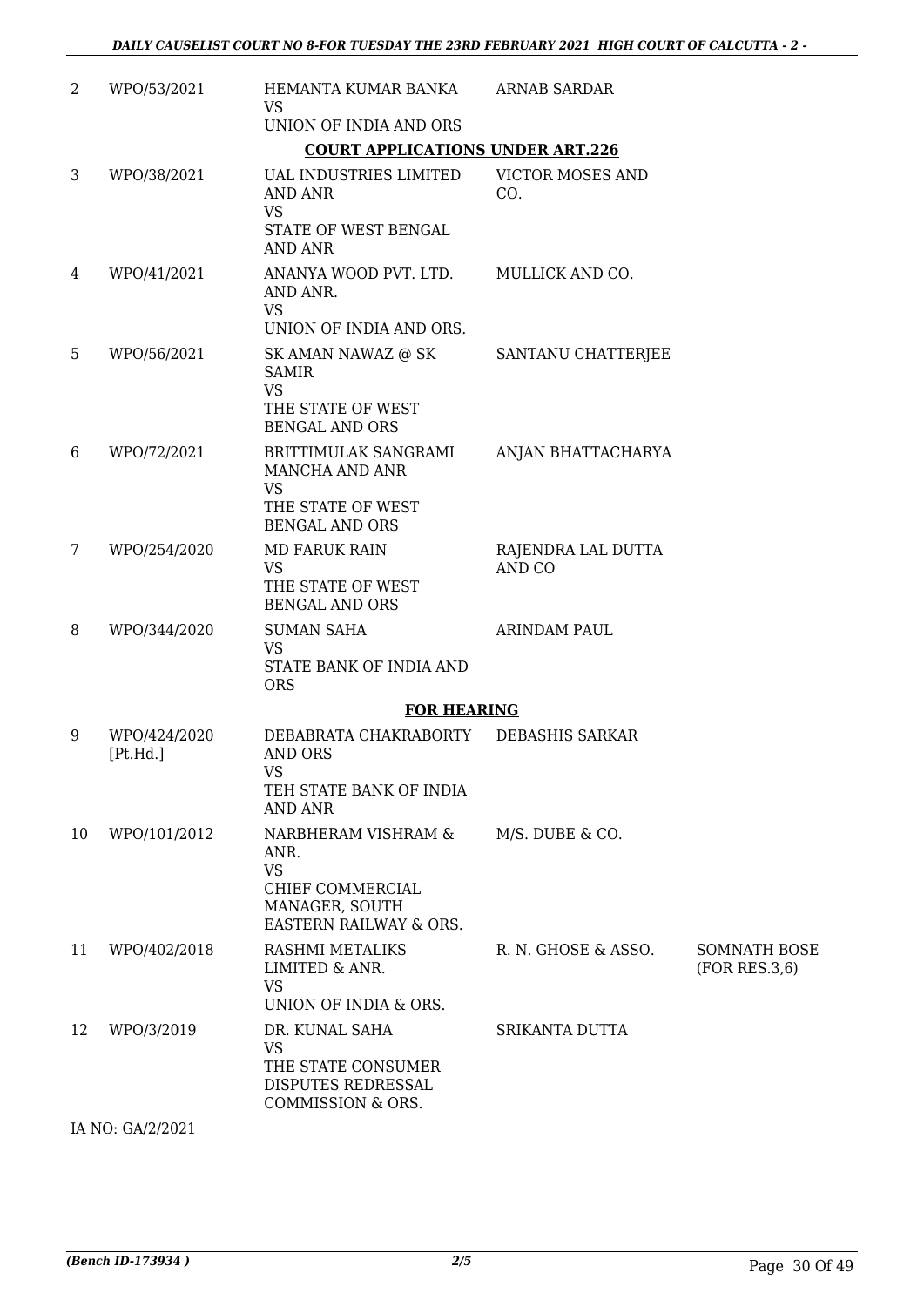| 13 | WPO/177/2019<br>WPA 11842(W)/2019 VS | <b>SUMANA BHOWMICK</b><br>THE UNION OF INDIA AND<br>ORS.                                                                  | <b>SHUVANIL</b><br><b>CHAKRABORTY</b> | TANMOY ROY (FOR<br>RES.8), KUSHAGRA<br>SHAH(RES. 3) |
|----|--------------------------------------|---------------------------------------------------------------------------------------------------------------------------|---------------------------------------|-----------------------------------------------------|
| 14 | WPO/185/2019                         | RANJIT KUMAR PAUL AND<br>ORS.<br><b>VS</b><br>HINDUSTAN PETROLEUM                                                         | MULLICK AND CO.                       | <b>PRASUN</b><br>MUKHERJEE(RES.1)                   |
| 15 | WPO/323/2019                         | CORPORATION AND ORS.<br>DONALD AND MACARTHY<br>PTE. LTD.<br><b>VS</b><br>UNION OF INDIA AND 2<br><b>OTHERS</b>            | A.K. DEY AND<br><b>ASSOCIATES</b>     |                                                     |
| 16 | WPO/398/2019                         | <b>HOOGHLY EXTRUSIONS</b><br>LTD AND ANR<br><b>VS</b><br>THE GOVERNMENT OF<br><b>WEST BENGAL AND 3</b><br><b>OTHERS</b>   | <b>SAMRAT DEY PAUL</b>                |                                                     |
| 17 | WPO/491/2019                         | BLUEDIAMOND TRACOM<br>PVT LTD AND ANR<br><b>VS</b><br>ALLAHABAD BANK AND ORS                                              | SHARMA KAJARIA AND<br>CO              |                                                     |
| 18 | WPO/508/2019                         | NAND LAL SHAW<br><b>VS</b><br>UNION OF INDIA AND ORS                                                                      | PROTYUSHCHATTERJEE                    |                                                     |
| 19 | WPO/524/2019                         | GLACIER ENGINEERING CO<br><b>AND ORS</b><br><b>VS</b><br>STATE OF WEST BENGAL<br><b>AND ORS</b>                           | <b>SINTHIA BALA</b>                   |                                                     |
| 20 | WPO/541/2019                         | JAJU BROTHERS<br><b>VS</b><br>THE BOARD OF TRUSTEES<br>FOR KOLKATA PORT TRUST<br>AND ORS                                  | SHREYASI SANYAL                       |                                                     |
| 21 | WPO/550/2019                         | <b>BRGK PROPERTIES LLP</b><br>(BRGK PROPERTIES PVT<br>LTD) AND ANR<br><b>VS</b><br>THE REGISTRAR OF<br>ASSURANCES KOLKATA | CHOUDHURY AND CO                      |                                                     |
| 22 | WPO/100/2020                         | <b>B S CONFIN PVT LTD AND</b><br>ANR<br><b>VS</b><br>ALLAHABAD BANK AND ORS                                               | SHARMA KAJARIA AND<br>CO              | OM NARAYAN RAI                                      |
| 23 | WPO/101/2020                         | HIGH TIME HOLDINGS PVT<br>LTD AND ANR<br><b>VS</b><br>ALLAHABAD BANK AND ORS                                              | SHARMA KAJARIA AND<br>CO              | OM NARAYAN RAI                                      |
| 24 | WPO/102/2020                         | NAIRIT TIE-UP PRIVATE<br>LIMITED AND ANR.<br><b>VS</b><br>ALLAHABAD BANK AND ORS                                          | SHARMA KAJARIA AND<br>CO.             | OM NARAYAN RAI                                      |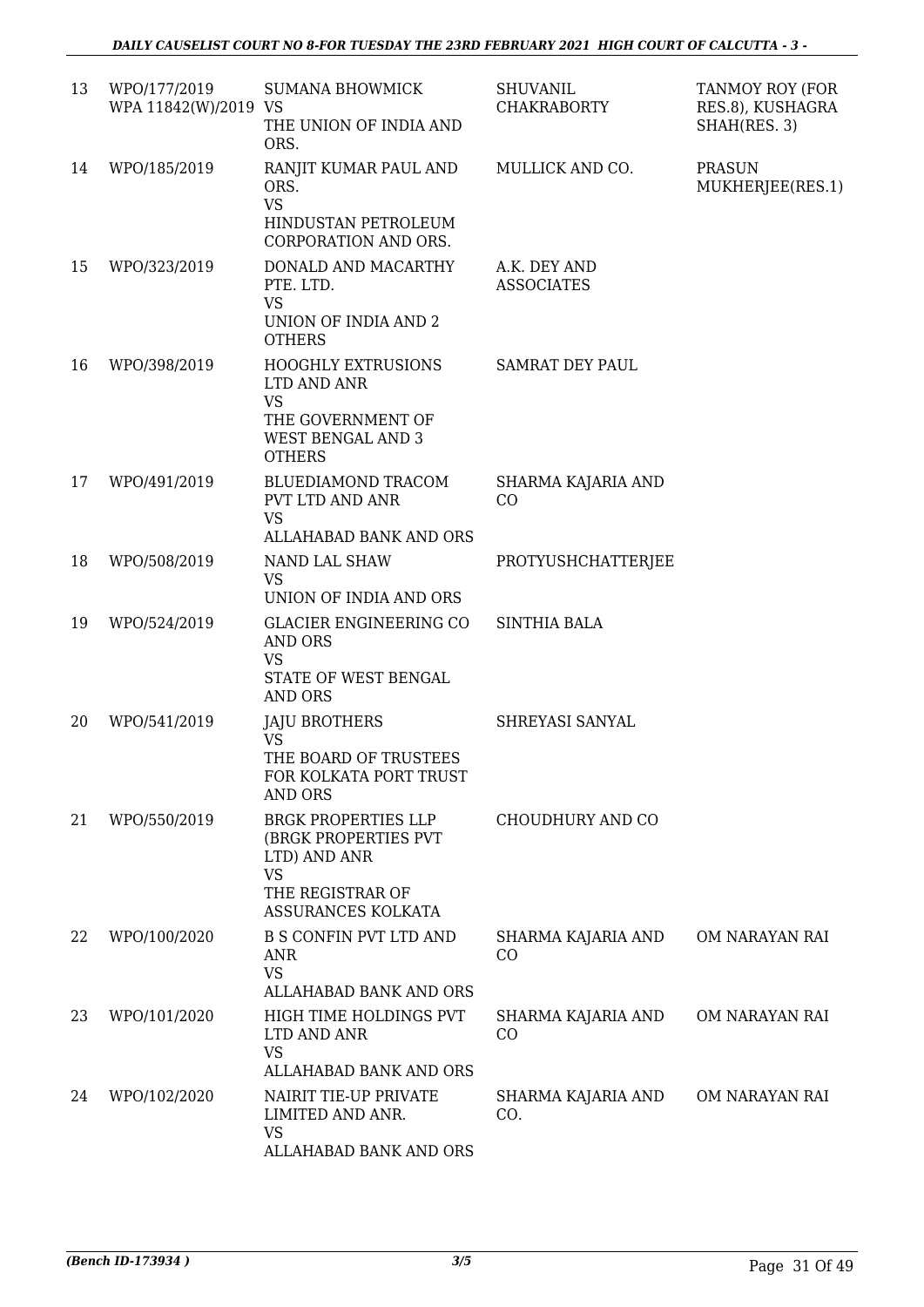| 25 | WPO/103/2020 | PROCHETA CONSULTANTS<br>PRIVATE LIMITED<br><b>VS</b><br>ALLAHABAD BANK AND ORS                                                 | SHARMA KAJARIA AND<br>CO.            | OM NARAYAN RAI                        |
|----|--------------|--------------------------------------------------------------------------------------------------------------------------------|--------------------------------------|---------------------------------------|
| 26 | WPO/104/2020 | DEVESH ADVISORY<br>SERVICES PVT LTD AND<br>ANR<br><b>VS</b><br>ALLAHABAD BANK AND ORS                                          | SHARMA KAJARIA AND<br>CO             | OM NARAYAN RAI                        |
| 27 | WPO/106/2020 | KAMYABI VANIJYA PVT LTD<br><b>AND ANR</b><br><b>VS</b>                                                                         | SHARMA KAJARIA AND<br><b>COMPANY</b> | OM NARAYAN RAI                        |
| 28 | WPO/107/2020 | <b>ALLAHABAD BANK OF ORS</b><br>SANEE CAPITAL AND<br>LEASING PRIVATE LIMITED<br>AND ANR<br><b>VS</b><br>ALLAHABAD BANK AND ORS | SHARMA KAJARIA AND<br><b>COMPANY</b> | OM NARAYAN RAI                        |
| 29 | WPO/108/2020 | <b>ILEX PVT LTD AND ANR</b><br><b>VS</b><br>ALLAHABAD BANK AND ORS                                                             | SHARMA KAJARIA AND<br><b>COMPANY</b> | OM NARAYAN RAI                        |
| 30 | WPO/109/2020 | <b>SUYASH FINOVEST PRIVATE</b><br><b>LIMITED AND ANR</b><br><b>VS</b>                                                          | SHARMA KAJARIA AND<br><b>COMPANY</b> | OM NARAYAN RAI                        |
| 31 | WPO/111/2020 | ALLAHABAD BANK AND ORS<br>NIVEDAN VYAPAAR<br>PRIVATE LIMITED AND ANR.<br><b>VS</b><br>ALLAHABAD BANK AND<br>ORS.               | SHARMA KAJARIA AND<br>CO.            | OM NARAYAN RAI                        |
| 32 | WPO/112/2020 | SAMPAT MARKETING<br><b>COMPANY PRIVATE</b><br>LIMITED AND ANR.<br><b>VS</b><br>ALLAHABAD BANK AND<br>ORS.                      | SHARMA KAJARIA AND<br>CO.            | OM NARAYAN RAI                        |
| 33 | WPO/146/2020 | BMW INDUSTRIES LTD.<br><b>VS</b><br>UCO BANK AND ORS.                                                                          | <b>BHASKAR GHOSH</b>                 |                                       |
| 34 | WPO/252/2020 | M/S R P TECHVISION PVT<br>LTD AND ANR<br><b>VS</b><br><b>CANARA BANK AND ORS</b>                                               | RAJESH UPADHYAY                      | <b>S.P SARKAR AND</b><br>CO.(RES.1,2) |
| 35 | WPO/253/2020 | M/S. R P VYAPAAR PVT<br><b>LIMITED AND ANR</b><br><b>VS</b><br>CANARA BANK AND ORS                                             | RAJESH UPADHYAY                      | S.P. SARKAR AND<br>CO.(RES.1,2)       |
| 36 | WPO/274/2020 | M/S ALOM POLY<br>EXTRUSIONS LTD AND ANR<br><b>VS</b><br>STATE OF WEST BENGAL<br>AND ORS                                        | NILADRI KHANRA                       |                                       |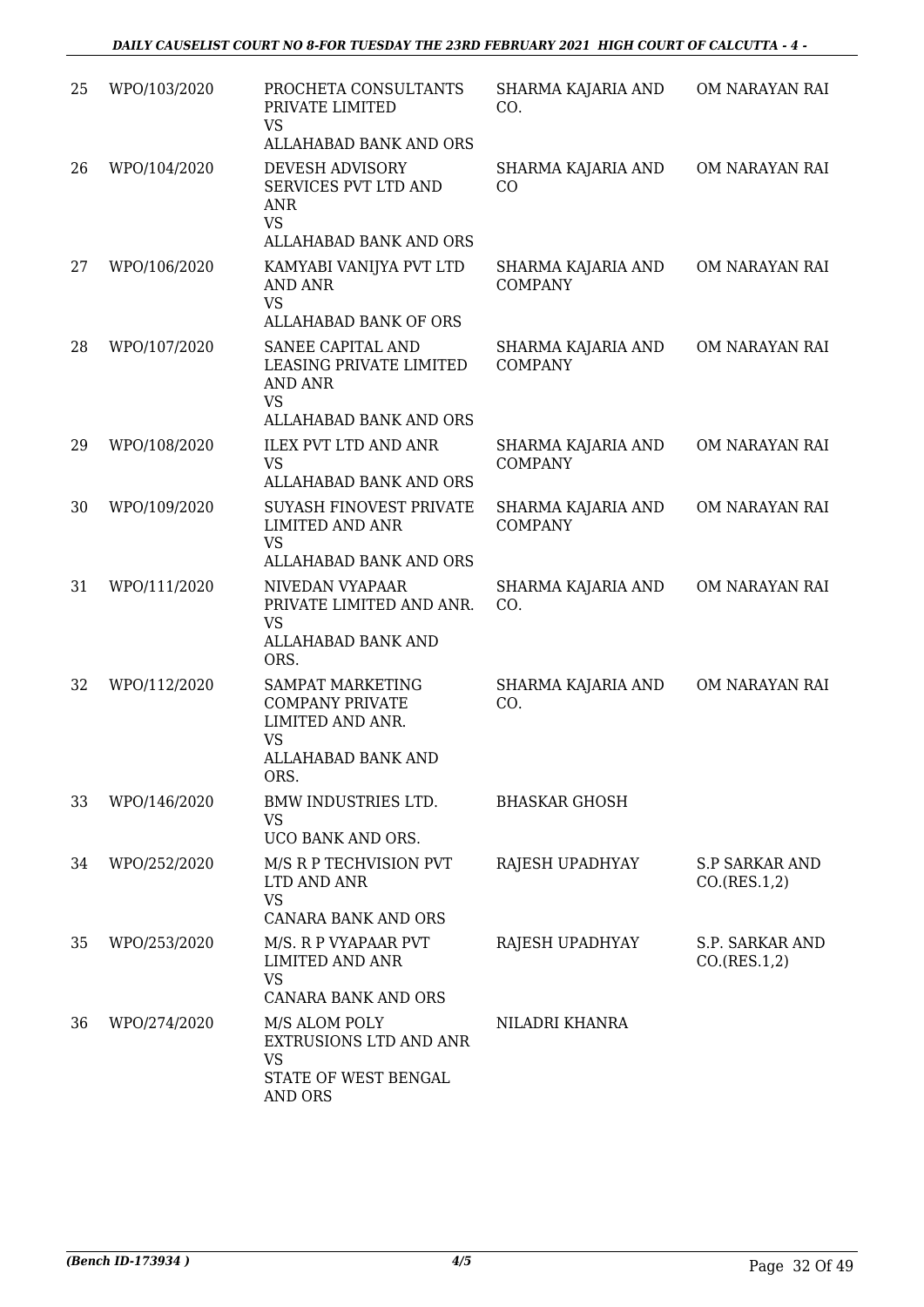| 37 | WPO/278/2020     | <b>MONISHA GROVER</b><br>VS.<br>UNION OF INDIA AND ANR             | AMALAKSHA JANA          |
|----|------------------|--------------------------------------------------------------------|-------------------------|
|    | IA NO: GA/1/2020 |                                                                    |                         |
| 38 | WPO/369/2020     | ASHA EXPO AND CO. LTD.<br>VS.<br>UCO BANK                          | ANURAG BAGARIA          |
| 39 | WPO/383/2020     | CHEVIOT FOUNDATION<br>VS.<br>STATE BANK OF INDIA AND<br><b>ORS</b> | VISHWARUP ACHARYYA      |
|    |                  | <b>CONTEMPT MATTERS</b>                                            |                         |
| 40 | CC/27/2020       | <b>TAMAL DAS</b><br>VS.<br>MR. G. M. P. REDDY                      | <b>MRITUNJOY HALDER</b> |
| 41 | CC/58/2020       | DEBASHIS CHAKRABORTY<br>VS<br>MR KHALI AIZAZ ANWAR<br>AND ANR      | SAKTI PADA JANA         |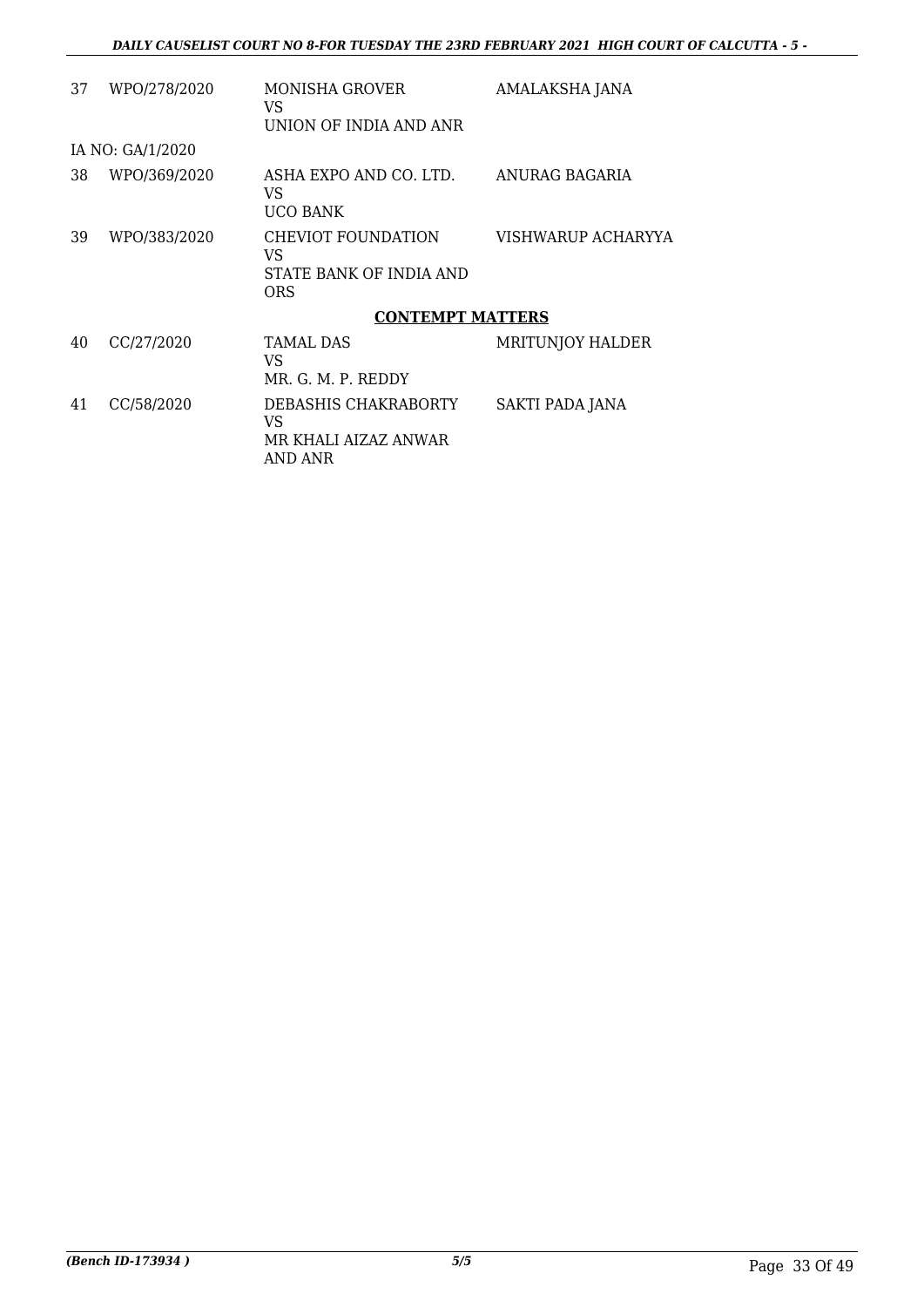

### **Original Side**

**DAILY CAUSELIST For Tuesday The 23rd February 2021**

**COURT NO. 39**

### **SINGLE BENCH (SB-V, COMMERCIAL BENCH)**

**AT 10:45 AM**

### **HON'BLE JUSTICE MOUSHUMI BHATTACHARYA**

### **ON AND FROM 23RD FEBRUARY, 2021 - WILL HEAR ALL SUITS PERTAINING TO COMMERCIAL DISPUTES AND MATTERS PERTAINING TO SECTION 34 OF ARBITRATION AND CONCILIATION ACT, 1996 INCLUDING APPLICATIONS CONNECTED THERETO.**

### **(VIA VIDEO CONFERENCE)**

#### **NOTE: MATTERS WILL BE TAKEN UP THROUGH PHYSICAL HEARING ONLY WHEN BOTH THE PARTIES ARE AGREED.**

#### **NOTE : MATTERS UNDER THE COMMERCIAL DIVISION WILL BE TAKEN UP FIRST.**

### **WITNESS ACTION (UNDER COMMERCIAL DIVISION)**

1 CS/169/2013 WEST BENGAL INFRASTRUCTURE DEVELOPMENT FINANCE CORP. LTD VS UCO BANK

FOX AND MANDAL

IA NO: GA/3/2013(Old No:GA/2390/2013), GA/5/2013(Old No:GA/2558/2013), GA/7/2018(Old No:GA/446/2018)

| 2 | CS/140/2013 | <b>UCO BANK</b><br>VS<br>WEST BENGAL<br><b>INFRASTRUCTURE</b><br>DEVELOPMENT FINANCE<br>CORP. LTD &             | <b>SANDERSONS &amp;</b><br><b>MORGANS</b> |                    |
|---|-------------|-----------------------------------------------------------------------------------------------------------------|-------------------------------------------|--------------------|
| 3 | CS/2/2016   | PIONEER PROPERTY<br>MANAGEMENT LTD.<br>VS<br><b>AMAZON SELLERS</b><br><b>SERVICES PRIVATE</b><br>LIMITED & ANR. | <b>ABHIJIT SARKAR</b>                     | <b>AVISHEK DAS</b> |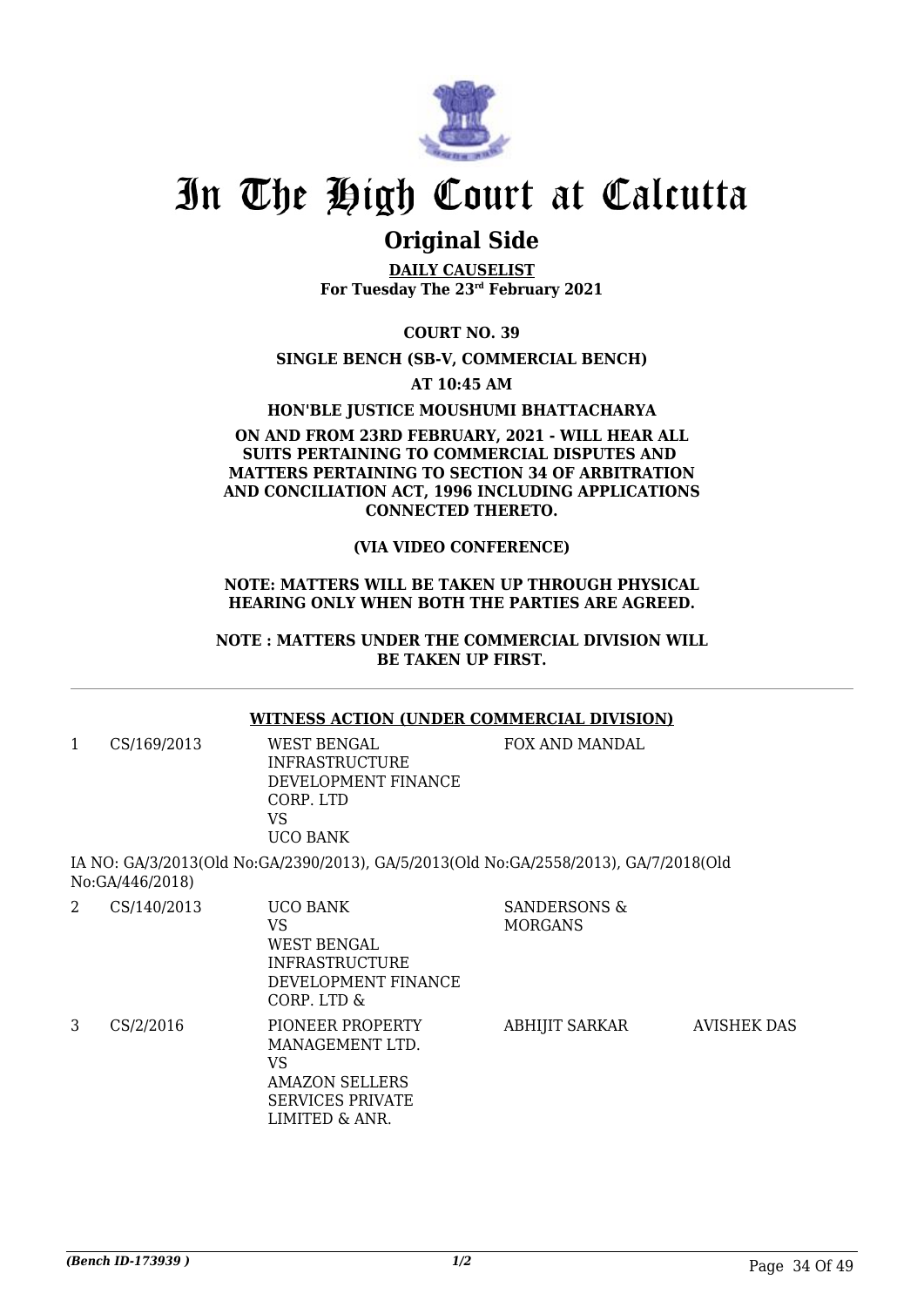4 CS/58/2016 DALGREEN AGRO PVT. LTD. VS SHAIKH ASADUR RAHMAN & ORS KHAITAN & CO.

IA NO: GA/7/2020(Old No:GA/580/2020)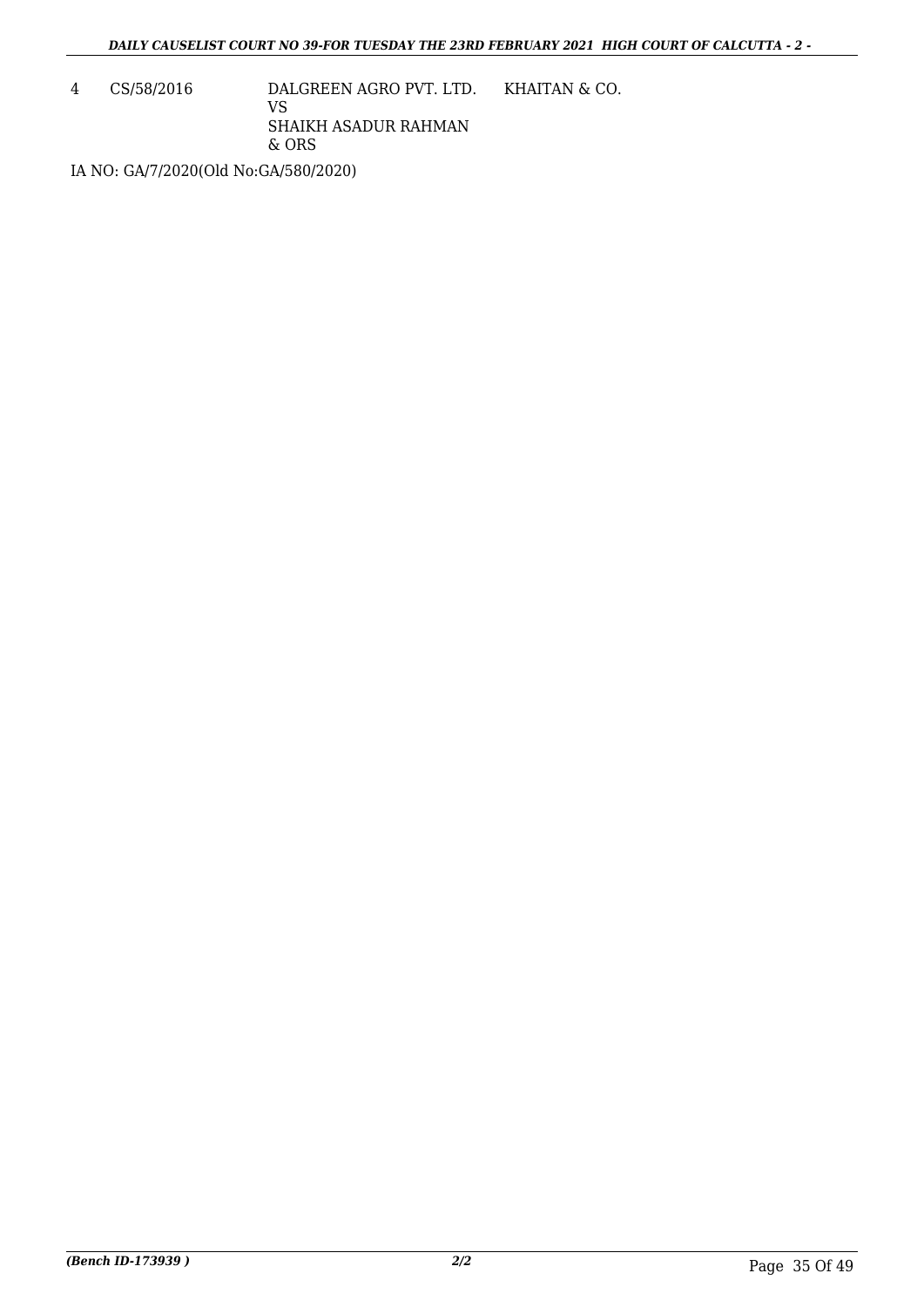

### **Original Side**

**DAILY CAUSELIST For Tuesday The 23rd February 2021**

**COURT NO. 39**

**SINGLE BENCH (SB-V)**

### **AT 10:45 AM**

### **HON'BLE JUSTICE MOUSHUMI BHATTACHARYA**

**(VIA VIDEO CONFERENCE)**

**NOTE: MATTERS WILL BE TAKEN UP THROUGH PHYSICAL HEARING ONLY WHEN BOTH THE PARTIES ARE AGREED.**

**NOTE : 1) MATTERS UNDER THE COMMERCIAL DIVISION WILL BE TAKEN UP FIRST.**

**2) SUITS AND SPECIALLY- ASSIGNED MATTERS WILL BE TAKEN UP EVERY DAY TILL 1:00 P.M. AFTER COMPLETION OF COMMERCIAL DIVISION MATTERS.**

**3) ARBITRATION MATTERS WILL BE TAKEN UP FROM 2:00 P.M. TO 4:00 P.M. EVERY DAY.**

#### **4) THE LIST WILL BE CALLED ON SERIALLY ONCE THE MATTERS INDICATED IN NOTE NO. 2 ARE COMPLETED.**

#### **TO BE MENTIONED**

CO.

|   | IA NO. GA/6/2021<br>[S.A.] | GOPI DAS MIMANI & ORS.<br>Vs<br>MONIKA DAW & ORS.                                          | T. C. RAY<br><b>T. C. RAY &amp;</b> |
|---|----------------------------|--------------------------------------------------------------------------------------------|-------------------------------------|
|   | In CS/244/2016             |                                                                                            |                                     |
| 2 | TS/3/2017                  | IN THE GOODS OF JAGDISH<br>PRASAD TULSHAN DECD. -<br>AND-<br>VS<br>ABHISHEK AGRAWALLA -VS- | S.R.GHOSH                           |
|   |                            | MALATI TULSHAN & ORS                                                                       |                                     |

IA NO: GA/25/2019(Old No:GA/2483/2019), GA/23/2018(Old No:GA/3233/2018), GA/9/2004(Old No:GA/1996/2004), GA/22/2018(Old No:GA/2551/2018), GA/24/2018(Old No:GA/3234/2018), GA/4/2000(Old No:GA/3439/2000), GA/6/2000(Old No:GA/4639/2000), GA/7/2001(Old No:GA/1780/2001), GA/11/2007(Old No:GA/2989/2007)

#### **NEW MOTIONS**

| 3  | IA NO. GA/12/2020<br>(Old No:<br>GA/284/2020)<br>[SA.]<br>In CS/6/2019 | M/S. JAGRATI TRADE<br><b>SERVICES PRIVATE</b><br>LIMITED & ANR.<br>Vs.<br>SANJIT KUMAR SINGH AND<br>ORS. | <b>JAGDISH SARDA(IN</b><br>PERSON)<br><b>JAGDISH SARDA(IN</b><br>PERSON)                         | SINHA AND CO(FOR 9.23), PANKAI SHROFF AND CO<br>(FOR RES.24.10). FARHAN GAFFAR (RES. 1)<br><b>SURENDRA</b><br>DUBE(9,23INGA1928,229,2209,1585,1345/19,),PANKAJ<br>SHROFF AND CO(24,10), FARHAN GAFFAR(RES1) |
|----|------------------------------------------------------------------------|----------------------------------------------------------------------------------------------------------|--------------------------------------------------------------------------------------------------|-------------------------------------------------------------------------------------------------------------------------------------------------------------------------------------------------------------|
| 4  | IA NO. GA/4/2021<br>In CS/211/2008                                     | ORIENTAL CARBON &<br>CHEMICALS LTD.<br>Vs.<br>STATE BANK OF BIKANER &<br>JAIPUR & ORS.                   | KHAITAN<br>KHAITAN & CO.                                                                         |                                                                                                                                                                                                             |
|    |                                                                        |                                                                                                          | <b>NEW CHAMBER APPLICATIONS</b>                                                                  |                                                                                                                                                                                                             |
| 5. | IA NO. GA/6/2021<br>In CS/75/1970                                      | MADHU SUDAN DUTT AND<br>ORS.<br>Vs.<br>SM. MALABIKA DUTT AND<br><b>ORS</b>                               | MUKHERJEE AND<br>BISWAS, MISHRA<br>AND COMPANY<br>MUKHERJEE AND<br>BISWAS, MISHRA<br>AND COMPANY | P.K.NANDI,Z.AHMED<br>P.K.NANDI,Z.AHMED                                                                                                                                                                      |

**ADJOURNED MOTION**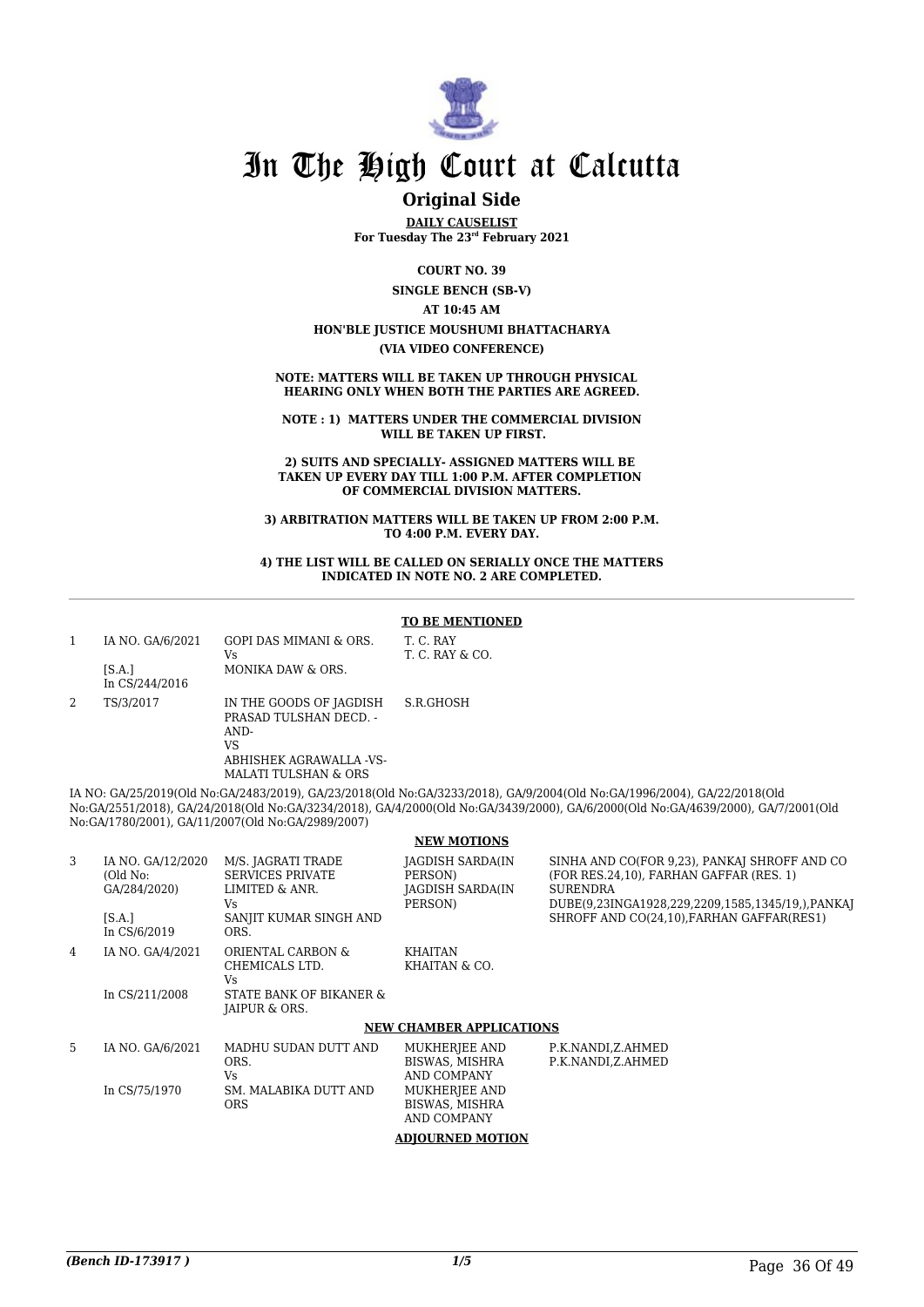| 6  | IA NO. GA/6/2019<br>(Old No:<br>GA/1518/2019)                     | CALCUTTA STOCK<br>EXCHANGE LIMITED.<br>Vs<br>RATAN LAL PODDAR      | SINHA<br>SINHA & CO.                                |                   |
|----|-------------------------------------------------------------------|--------------------------------------------------------------------|-----------------------------------------------------|-------------------|
|    |                                                                   |                                                                    |                                                     |                   |
| 7  | In $CS/263/2001$<br>IA NO. GA/10/2017<br>(Old No:<br>GA/622/2017) | SETH JWALA PRASAD<br>BHATIA CHARITABLE<br>TRUST & ANR.<br>Vs       | A P AGARWALLA<br>KANODIA & CO.                      |                   |
|    | [S.A.]<br>In CS/229/2005                                          | ARVIND BHARTIA & ORS.                                              |                                                     |                   |
| 8  | IA NO. GA/2/2018<br>(Old No:<br>GA/580/2018)                      | REENA ORGANICS PVT.<br>LTD.<br>Vs                                  | SANDIP AGARWAL &<br>CO.<br><b>ARUNABHA DEB</b>      |                   |
|    | [S.A.]<br>In CS/173/2017                                          | PRABHU POLY COLOR LTD.                                             |                                                     |                   |
| 9  | IA NO. GA/3/2019<br>(Old No:<br>GA/282/2019)                      | REENA ORGANICS PVT.<br>LTD.<br>Vs<br>PRABHU POLY COLOR LTD.        | SANDIP AGARWAL<br>ARUNABHA DEB                      |                   |
|    | [S.A.]<br>In CS/173/2017                                          |                                                                    |                                                     |                   |
|    |                                                                   |                                                                    | <b>CHAMBER APPLICATIONS FOR FINAL DISPOSAL</b>      |                   |
| 10 | CS/74/2018                                                        | SHIVANI PROPERTIES PVT<br><b>LTD</b><br>VS<br>RAMA SHANKAR PANDEY  | ANURAG BAGARIA                                      | PURUSATTAM BASAK  |
|    |                                                                   | AND ORS.                                                           |                                                     |                   |
|    | IA NO: GA/1/2020(Old No:GA/513/2020)                              |                                                                    | <b>FOR ARGUMENTS</b>                                |                   |
| 11 | CS/321/2004                                                       | NEMAI CHANDRA GHOSH<br>VS<br>C. E. S. C. LTD.                      | MOHAMMAD<br>SHEHABUDDIN                             |                   |
|    |                                                                   | IA NO: GA/1/2014(Old No:GA/1124/2014), GA/4/2019                   |                                                     |                   |
|    |                                                                   |                                                                    | <b>MODIFICATION APPLICATION</b>                     |                   |
| 12 | IA NO. GA/5/2019                                                  | HAIDER ALI<br>Vs<br>NAILA ASGAR & ORS.                             | NILAY SENGUPTA<br>NILAY SENGUPTA                    |                   |
|    | In CS/123/2016                                                    |                                                                    | <b>NEW MOTIONS(2)</b>                               |                   |
| 13 | IA NO. GA/2/2021                                                  | M/S. UISHA MARTIN<br>LIMITED<br>Vs                                 | M/S. CYBERPOLICIES<br>M/S. CYBERPOLICIES J.S. DHATT | <b>J.S. DHATT</b> |
|    | In AP/486/2017                                                    | M/S. EASTERN GASES<br>LIMITED                                      |                                                     |                   |
| 14 | IA NO. GA/2/2021                                                  | INDIAN OIL CORPORATION<br>LTD.<br>Vs                               | MANWENDRA SINGH<br>YADAV<br>MANWENDRA SINGH         |                   |
|    | In AP/827/2018                                                    | TAPAS KUMAR DAS                                                    | YADAV                                               |                   |
| 15 | AP/359/2020                                                       | YASMIN KHALIQUE AND<br>ORS<br>VS                                   | MD. IMTEYAZ ASLAM<br>LODHI                          |                   |
|    |                                                                   | <b>MUKHTAR ALAM</b>                                                |                                                     |                   |
|    | IA NO: GA/1/2020                                                  |                                                                    | <b>ARBITRATION MOTION (ADJ.) SEC. 34</b>            |                   |
| 16 | AP/547/2008                                                       | MADAN KUMAR SAHA                                                   | JAVED K.                                            | AMIT KR. NAG      |
|    |                                                                   | VS<br>INDIAN OIL CORPORATION<br>LIMITED                            | SANWARWALA                                          |                   |
| 17 | AP/550/2008                                                       | SIRPUR PAPER MILLS<br>LIMITED<br>VS                                | SANDERSONS &<br><b>MORGANS</b>                      |                   |
|    |                                                                   | I. K. MERCHANTS PVT. LTD.<br>(FORMERLY KNOWN AS I.K.<br>MERCHANTS) |                                                     |                   |

IA NO: GA/1/2020(Old No:GA/188/2020)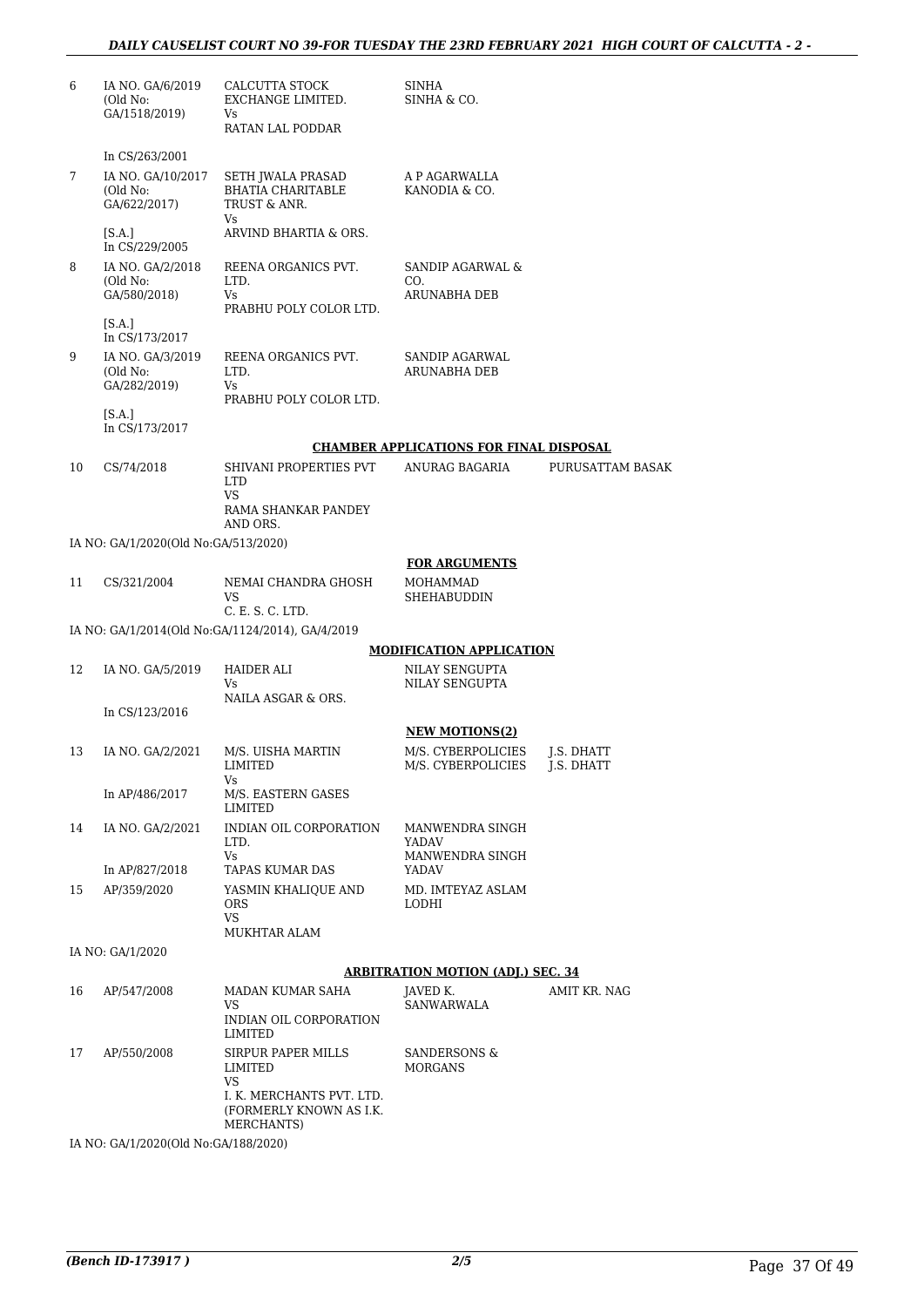### *DAILY CAUSELIST COURT NO 39-FOR TUESDAY THE 23RD FEBRUARY 2021 HIGH COURT OF CALCUTTA - 3 -*

| 18 | AP/96/2011            | STATE OF WEST BENGAL<br>VS<br><b>ELSAMEX SA</b>                                                                                           | PARITOSH SINHA                             | CHANCHAL KUMAR DUTT |
|----|-----------------------|-------------------------------------------------------------------------------------------------------------------------------------------|--------------------------------------------|---------------------|
| 19 | AP/780/2012           | UNION OF INDIA<br>VS<br>M/S. JAY BHARAT<br>CONSTRUCTION                                                                                   | ANIRUDHA<br><b>MOHANTA</b>                 | SWAPNA PAUL         |
| 20 | AP/381/2013           | VASAVI INFRASTRUCTURE<br>PROJECTS LIMITED<br>VS                                                                                           | V. BHATIA &<br><b>ASSOCIATES</b>           |                     |
|    |                       | THE KOLKATA MUNICIPAL<br>CORPORATION                                                                                                      |                                            |                     |
| 21 | AP/1073/2013          | RIFLE FACTORY, ISHAPUR<br>& ORS.<br>VS<br>M/S. TAL MANUFACTURING<br>& SOLUTIONS LTD.                                                      | M. G. UPADHYAY                             |                     |
| 22 | AP/1097/2013          | STEEL AUTHORITY OF<br>INDIA LTD -IISCO STEEL<br><b>PLANT</b><br>VS<br>BALAJI INDUSTRIAL<br>PRODUCTS LTD.                                  | SUPRIYA DUBEY                              |                     |
| 23 | AP/393/2015           | WADIA TECHNO-<br><b>ENGINEERING SERVICE</b><br>LTD.<br>VS<br>HINDUSTAN PETROLEUM<br>CORPORATION LTD.                                      | MUKHERJEE & CO.                            |                     |
| 24 | AP/1735/2015          | M/S. SATELLITE ELECTRIC<br><b>COMPANY</b><br><b>VS</b><br>THE BOARD OF TRUSTEES                                                           | <b>SOURAV MONDAL</b>                       |                     |
|    |                       | FOR THE PORT OF KOLKATA                                                                                                                   |                                            |                     |
| 25 | AP/147/2016           | MARMAGOA STEELS LTD.<br>VS<br>MSTC LTD.                                                                                                   | A. N.<br><b>BHATTACHARYYA &amp;</b><br>CO. | DEY & ASSOCIATES    |
| 26 | AP/288/2016           | INDRAJIT JHA<br>VS<br>UNION OF INDIA                                                                                                      | SANKAR KUMAR<br>SAMANTA                    |                     |
|    |                       | IA NO: GA/1/2020(Old No:GA/255/2020), GA/2/2020(Old No:GA/256/2020)                                                                       |                                            |                     |
| 27 | AP/309/2016           | NATIONAL BUILDINGS<br>CONSTRUCTION<br>CORPORATION LIMITED<br>vs<br><b>AVINASH RAJ</b><br>CONSTRUCTION PRIVATE                             | NAVOJIT MUKHERJEE                          |                     |
| 28 | AP/374/2016           | LIMITED<br>NATIONAL HIGHWAYS<br>AUTHORITY OF INDIA<br>VS.<br>KAUSHALYA<br><b>INFRASTRUCTURE</b><br><b>DEVELOPMENT</b><br>CORPORATION LTD. | DIPANKAR DAS                               |                     |
| 29 | AP/532/2016           | UNION OF INDIA<br>VS<br>NATIONAL CONSTRUCTION                                                                                             | APARNA BANERJEE                            |                     |
| 30 | AP/698/2016<br>[S.A.] | & TRADING COMPANY<br><b>FUTURE MARKET</b><br>NETWORKS LTD<br>VS<br>LAXMI PAT SURANA & ANR.                                                | ARNAB DUTTA                                |                     |
|    | wt31 AP/700/2016      | FUTURE ENTERPRISES LTD<br><b>VS</b><br>LAXMI PAT SURANA & ORS.                                                                            | FOX & MANDAL                               |                     |
|    | wt32 AP/822/2016      | LAXMI PAT SURANA<br>VS<br>PANTALOON RETAIL INDIA<br>LTD. & ORS.                                                                           | G.S. GUPTA                                 |                     |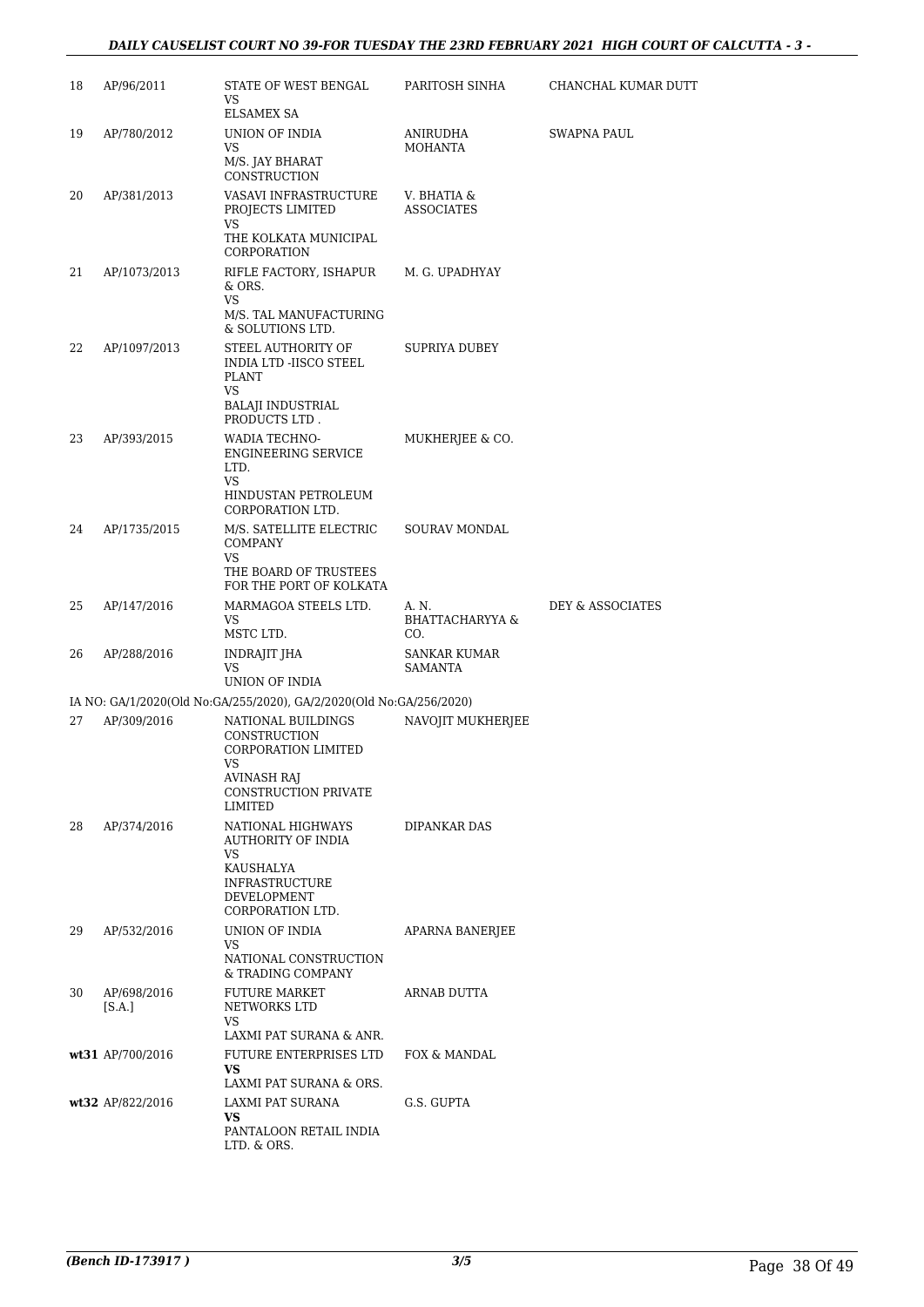| UNION OF INDIA & ANR.<br>AP/1121/2016<br>APARNA BANERJEE<br>34<br>VS<br>PAM DEVELOPMENT PVT.<br>LTD.<br>IA NO: GA/2/2019<br>35<br>AP/313/2017<br>OIL AND NATURAL GAS<br>ANS ASSOCIATES<br><b>CORPORATION LIMITED &amp;</b><br>ANR.<br>VS<br>PAHAL SWAYAM SEVI<br>SANSTHA & ORS.<br>STATE OF WEST BENGAL &<br>36<br>AP/352/2017<br>MR. PARITOSH SINHA<br><b>SUPRATIK BASU</b><br><b>ORS</b><br>VS<br>M/S. B.B.M. ENTERPRISES<br>THE ORIENTAL INSURANCE<br>RAJESH SINGH<br>37<br>AP/377/2017<br>R. GINODIA & CO.<br>CO. LTD<br>VS<br>MADHYA BHARAT PAPERS<br><b>LTD</b><br>38<br>AP/429/2017<br>PURNIMA PURAKAYASTHA<br>DEBSOUMYA BASAK<br>& ANR.<br>VS<br>A. S. PLAZA PRIVATE<br>LIMITED<br>IA NO: GA/2/2018(Old No:GA/2830/2018)<br>AP/702/2017<br>UNITED INDIA ASSURANCE<br>39<br>SOUMENDRA NATH<br>ABHIJIT GUHA RAY<br>COMPANY LIMITED<br>GANGULY<br><b>VS</b><br>A.I. CHAMPDANY<br><b>INDUSTRIES LIMITED</b><br>IA NO: GA/1/2017(Old No:GA/2853/2017)<br>AP/708/2017<br>40<br>THE ORIENTAL INSURANCE<br>SANJAY PAUL<br>COMPANY LIMITED<br>VS<br><b>GLOSTER LIMITED</b><br>APARNA BANERJEE<br>41<br>AP/99/2018<br>UNION OF INDIA,<br>CHANDAN DUTTA<br>THROUGH THE GENERAL<br>MANAGER, METRO<br>RAILWAY,<br>VS<br>M/S PERFECT<br>CONSTRUCTION<br>42<br>M/S CAPITAL CEMENT<br>AP/195/2018<br>H.N.DATTA & CO<br><b>AGENCY</b><br>VS<br>UNION OF INDIA<br>43<br>AP/267/2018<br>M/S NAV BHARAT VANIJYA<br>A P AGARWALLA<br><b>UDYOG</b><br>VS<br>UNION OF INDIA<br>UNION OF INDIA & ORS.<br>44<br>AP/367/2018<br>ARUN KUMAR<br><b>SHROFF &amp; ASSOCIATES</b><br>VS<br>MISHRA<br>M/S. WONTECH<br>ENGINEERING PVT LTD<br><b>WONTECH ENGINEERING</b><br>45<br>AP/424/2018<br>SHROFF &<br>ARUN KR. MISHRA<br>PVT. LTD<br>ASSOCIATES<br>VS<br><b>GENERAL MANAGER</b><br><b>SOUTH EASTERN RAILWAYS</b><br>& ORS<br>TRIPTI SAHA<br>Partha Chakraborty<br><b>APARNA BANERJEE</b><br>46<br>AP/433/2018<br>VS<br>UNION OF INDIA | 33 | AP/981/2016 | PAM DEVELOPMENTS PVT.<br>LTD.<br>VS | AMRITAM MANDAL |  |
|---------------------------------------------------------------------------------------------------------------------------------------------------------------------------------------------------------------------------------------------------------------------------------------------------------------------------------------------------------------------------------------------------------------------------------------------------------------------------------------------------------------------------------------------------------------------------------------------------------------------------------------------------------------------------------------------------------------------------------------------------------------------------------------------------------------------------------------------------------------------------------------------------------------------------------------------------------------------------------------------------------------------------------------------------------------------------------------------------------------------------------------------------------------------------------------------------------------------------------------------------------------------------------------------------------------------------------------------------------------------------------------------------------------------------------------------------------------------------------------------------------------------------------------------------------------------------------------------------------------------------------------------------------------------------------------------------------------------------------------------------------------------------------------------------------------------------------------------------------------------------------------------------------------------|----|-------------|-------------------------------------|----------------|--|
|                                                                                                                                                                                                                                                                                                                                                                                                                                                                                                                                                                                                                                                                                                                                                                                                                                                                                                                                                                                                                                                                                                                                                                                                                                                                                                                                                                                                                                                                                                                                                                                                                                                                                                                                                                                                                                                                                                                     |    |             | UNION OF INDIA & ANR                |                |  |
|                                                                                                                                                                                                                                                                                                                                                                                                                                                                                                                                                                                                                                                                                                                                                                                                                                                                                                                                                                                                                                                                                                                                                                                                                                                                                                                                                                                                                                                                                                                                                                                                                                                                                                                                                                                                                                                                                                                     |    |             |                                     |                |  |
|                                                                                                                                                                                                                                                                                                                                                                                                                                                                                                                                                                                                                                                                                                                                                                                                                                                                                                                                                                                                                                                                                                                                                                                                                                                                                                                                                                                                                                                                                                                                                                                                                                                                                                                                                                                                                                                                                                                     |    |             |                                     |                |  |
|                                                                                                                                                                                                                                                                                                                                                                                                                                                                                                                                                                                                                                                                                                                                                                                                                                                                                                                                                                                                                                                                                                                                                                                                                                                                                                                                                                                                                                                                                                                                                                                                                                                                                                                                                                                                                                                                                                                     |    |             |                                     |                |  |
|                                                                                                                                                                                                                                                                                                                                                                                                                                                                                                                                                                                                                                                                                                                                                                                                                                                                                                                                                                                                                                                                                                                                                                                                                                                                                                                                                                                                                                                                                                                                                                                                                                                                                                                                                                                                                                                                                                                     |    |             |                                     |                |  |
|                                                                                                                                                                                                                                                                                                                                                                                                                                                                                                                                                                                                                                                                                                                                                                                                                                                                                                                                                                                                                                                                                                                                                                                                                                                                                                                                                                                                                                                                                                                                                                                                                                                                                                                                                                                                                                                                                                                     |    |             |                                     |                |  |
|                                                                                                                                                                                                                                                                                                                                                                                                                                                                                                                                                                                                                                                                                                                                                                                                                                                                                                                                                                                                                                                                                                                                                                                                                                                                                                                                                                                                                                                                                                                                                                                                                                                                                                                                                                                                                                                                                                                     |    |             |                                     |                |  |
|                                                                                                                                                                                                                                                                                                                                                                                                                                                                                                                                                                                                                                                                                                                                                                                                                                                                                                                                                                                                                                                                                                                                                                                                                                                                                                                                                                                                                                                                                                                                                                                                                                                                                                                                                                                                                                                                                                                     |    |             |                                     |                |  |
|                                                                                                                                                                                                                                                                                                                                                                                                                                                                                                                                                                                                                                                                                                                                                                                                                                                                                                                                                                                                                                                                                                                                                                                                                                                                                                                                                                                                                                                                                                                                                                                                                                                                                                                                                                                                                                                                                                                     |    |             |                                     |                |  |
|                                                                                                                                                                                                                                                                                                                                                                                                                                                                                                                                                                                                                                                                                                                                                                                                                                                                                                                                                                                                                                                                                                                                                                                                                                                                                                                                                                                                                                                                                                                                                                                                                                                                                                                                                                                                                                                                                                                     |    |             |                                     |                |  |
|                                                                                                                                                                                                                                                                                                                                                                                                                                                                                                                                                                                                                                                                                                                                                                                                                                                                                                                                                                                                                                                                                                                                                                                                                                                                                                                                                                                                                                                                                                                                                                                                                                                                                                                                                                                                                                                                                                                     |    |             |                                     |                |  |
|                                                                                                                                                                                                                                                                                                                                                                                                                                                                                                                                                                                                                                                                                                                                                                                                                                                                                                                                                                                                                                                                                                                                                                                                                                                                                                                                                                                                                                                                                                                                                                                                                                                                                                                                                                                                                                                                                                                     |    |             |                                     |                |  |
|                                                                                                                                                                                                                                                                                                                                                                                                                                                                                                                                                                                                                                                                                                                                                                                                                                                                                                                                                                                                                                                                                                                                                                                                                                                                                                                                                                                                                                                                                                                                                                                                                                                                                                                                                                                                                                                                                                                     |    |             |                                     |                |  |
|                                                                                                                                                                                                                                                                                                                                                                                                                                                                                                                                                                                                                                                                                                                                                                                                                                                                                                                                                                                                                                                                                                                                                                                                                                                                                                                                                                                                                                                                                                                                                                                                                                                                                                                                                                                                                                                                                                                     |    |             |                                     |                |  |
|                                                                                                                                                                                                                                                                                                                                                                                                                                                                                                                                                                                                                                                                                                                                                                                                                                                                                                                                                                                                                                                                                                                                                                                                                                                                                                                                                                                                                                                                                                                                                                                                                                                                                                                                                                                                                                                                                                                     |    |             |                                     |                |  |
|                                                                                                                                                                                                                                                                                                                                                                                                                                                                                                                                                                                                                                                                                                                                                                                                                                                                                                                                                                                                                                                                                                                                                                                                                                                                                                                                                                                                                                                                                                                                                                                                                                                                                                                                                                                                                                                                                                                     |    |             |                                     |                |  |
|                                                                                                                                                                                                                                                                                                                                                                                                                                                                                                                                                                                                                                                                                                                                                                                                                                                                                                                                                                                                                                                                                                                                                                                                                                                                                                                                                                                                                                                                                                                                                                                                                                                                                                                                                                                                                                                                                                                     |    |             |                                     |                |  |
|                                                                                                                                                                                                                                                                                                                                                                                                                                                                                                                                                                                                                                                                                                                                                                                                                                                                                                                                                                                                                                                                                                                                                                                                                                                                                                                                                                                                                                                                                                                                                                                                                                                                                                                                                                                                                                                                                                                     |    |             |                                     |                |  |
|                                                                                                                                                                                                                                                                                                                                                                                                                                                                                                                                                                                                                                                                                                                                                                                                                                                                                                                                                                                                                                                                                                                                                                                                                                                                                                                                                                                                                                                                                                                                                                                                                                                                                                                                                                                                                                                                                                                     |    |             |                                     |                |  |
|                                                                                                                                                                                                                                                                                                                                                                                                                                                                                                                                                                                                                                                                                                                                                                                                                                                                                                                                                                                                                                                                                                                                                                                                                                                                                                                                                                                                                                                                                                                                                                                                                                                                                                                                                                                                                                                                                                                     |    |             |                                     |                |  |
|                                                                                                                                                                                                                                                                                                                                                                                                                                                                                                                                                                                                                                                                                                                                                                                                                                                                                                                                                                                                                                                                                                                                                                                                                                                                                                                                                                                                                                                                                                                                                                                                                                                                                                                                                                                                                                                                                                                     |    |             |                                     |                |  |
|                                                                                                                                                                                                                                                                                                                                                                                                                                                                                                                                                                                                                                                                                                                                                                                                                                                                                                                                                                                                                                                                                                                                                                                                                                                                                                                                                                                                                                                                                                                                                                                                                                                                                                                                                                                                                                                                                                                     |    |             |                                     |                |  |
|                                                                                                                                                                                                                                                                                                                                                                                                                                                                                                                                                                                                                                                                                                                                                                                                                                                                                                                                                                                                                                                                                                                                                                                                                                                                                                                                                                                                                                                                                                                                                                                                                                                                                                                                                                                                                                                                                                                     |    |             |                                     |                |  |
|                                                                                                                                                                                                                                                                                                                                                                                                                                                                                                                                                                                                                                                                                                                                                                                                                                                                                                                                                                                                                                                                                                                                                                                                                                                                                                                                                                                                                                                                                                                                                                                                                                                                                                                                                                                                                                                                                                                     |    |             |                                     |                |  |
|                                                                                                                                                                                                                                                                                                                                                                                                                                                                                                                                                                                                                                                                                                                                                                                                                                                                                                                                                                                                                                                                                                                                                                                                                                                                                                                                                                                                                                                                                                                                                                                                                                                                                                                                                                                                                                                                                                                     |    |             |                                     |                |  |
|                                                                                                                                                                                                                                                                                                                                                                                                                                                                                                                                                                                                                                                                                                                                                                                                                                                                                                                                                                                                                                                                                                                                                                                                                                                                                                                                                                                                                                                                                                                                                                                                                                                                                                                                                                                                                                                                                                                     |    |             |                                     |                |  |
|                                                                                                                                                                                                                                                                                                                                                                                                                                                                                                                                                                                                                                                                                                                                                                                                                                                                                                                                                                                                                                                                                                                                                                                                                                                                                                                                                                                                                                                                                                                                                                                                                                                                                                                                                                                                                                                                                                                     |    |             |                                     |                |  |
| IA NO: GA/1/2020(Old No:GA/1112/2020)                                                                                                                                                                                                                                                                                                                                                                                                                                                                                                                                                                                                                                                                                                                                                                                                                                                                                                                                                                                                                                                                                                                                                                                                                                                                                                                                                                                                                                                                                                                                                                                                                                                                                                                                                                                                                                                                               |    |             |                                     |                |  |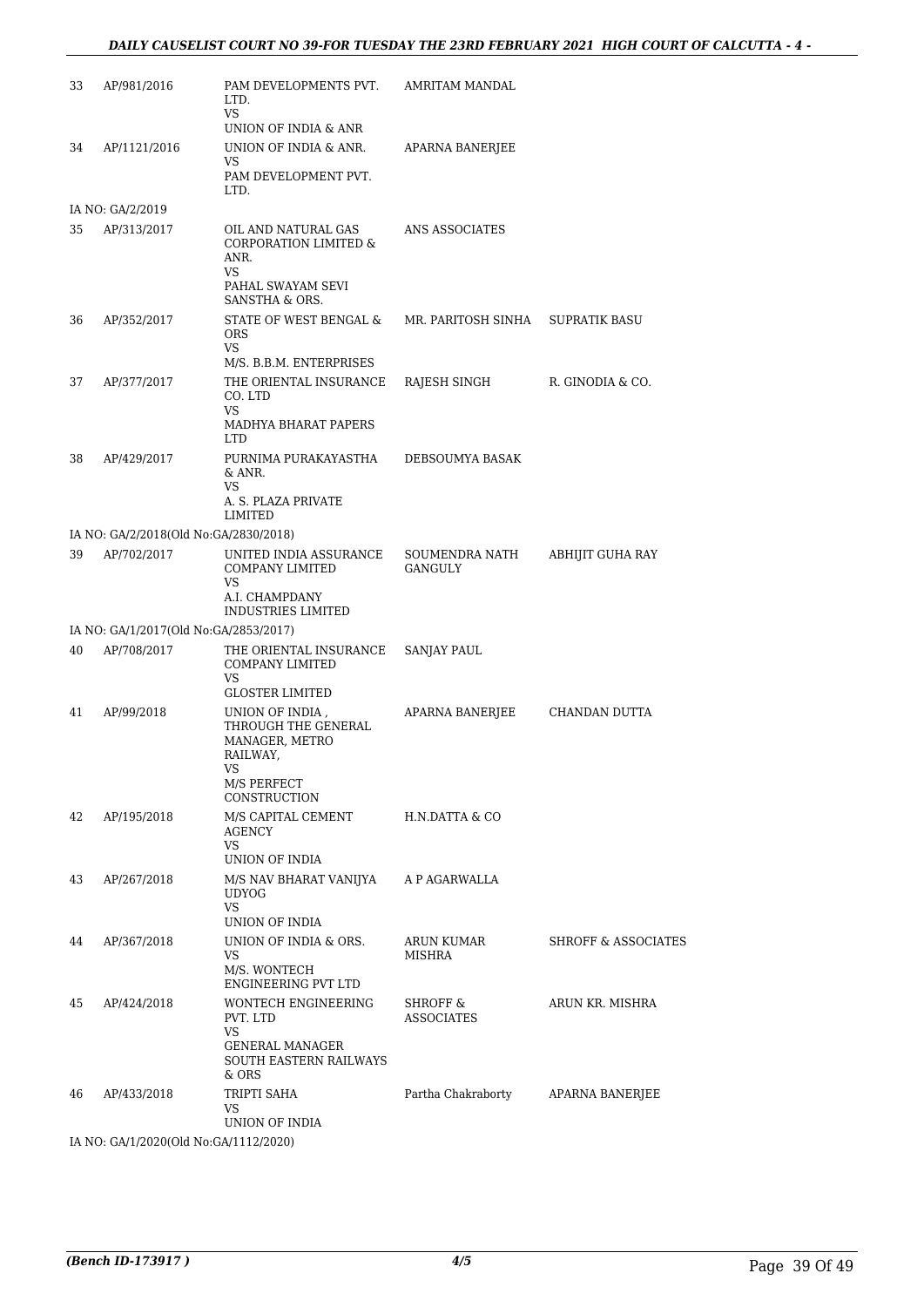### *DAILY CAUSELIST COURT NO 39-FOR TUESDAY THE 23RD FEBRUARY 2021 HIGH COURT OF CALCUTTA - 5 -*

| 47               | AP/519/2018      | <b>HALDIA STEELS PVT. LTD</b><br>VS                                                                                    | TRIPTIMOY<br><b>TALUKDER</b>        | SOUMYABRATA GANGULY       |  |  |
|------------------|------------------|------------------------------------------------------------------------------------------------------------------------|-------------------------------------|---------------------------|--|--|
|                  |                  | KARAM CHAND THAPAR &<br>BROS. (COAL SALES) LTD.                                                                        |                                     |                           |  |  |
| 48               | AP/630/2018      | KRISHNA COKE(INDIA) PVT.<br><b>LTD</b><br><b>VS</b><br>MSTC LIMITED                                                    | A.P. AGARWALLA                      |                           |  |  |
| 49               | AP/681/2018      | SHIRLEY BENNO<br><b>SEBASTIAN</b><br>VS<br>RAJENDRA KUMAR PODDAR                                                       | <b>SANDIP KUMAR</b><br><b>DATTA</b> |                           |  |  |
| 50               | AP/792/2018      | <b>SHYAM METALICS AND</b><br><b>ENERGY LIMITED</b><br><b>VS</b><br><b>INDIA INDUSTRIAL</b><br>ENTERPRISES PVT. LTD.    | SKR & ASSOCIATES                    | S.KAKRANIA AND CO.        |  |  |
|                  | IA NO: GA/1/2019 |                                                                                                                        |                                     |                           |  |  |
| 51               | AP/797/2018      | MOOKHERJEE, BISWAS AND<br>PATHAK & ORS.<br><b>VS</b><br>KANCHAN DUTTA & ORS.                                           | ANS ASSOCIATES                      | SIDDHANT GHOSH(RES.1,2,3) |  |  |
| 52               | AP/831/2018      | MARINE CRAFT ENGINEERS<br>PRIVATE LIMITED<br>VS<br><b>GARDEN REACH</b><br>SHIPBUILDERS AND<br><b>ENGINEERS LIMITED</b> | <b>ABHIJIT GUHA RAY</b>             |                           |  |  |
| IA NO: GA/1/2019 |                  |                                                                                                                        |                                     |                           |  |  |
| 53               | AP/430/2019      | Y D TRANSPORT CO AND<br>ANR<br><b>VS</b><br>SREI EQUIPMENT FINANCE<br><b>LIMITED</b>                                   | SURYANU SENGUPTA                    | ARCHANA CHOWDHURY         |  |  |
| 54               | AP/394/2020      | M/S ARIHANT ELECTRICALS<br>DELHI<br><b>VS</b><br><b>CHITTARANJAN</b><br>LOCOMOTIVE WORKS                               | PHATICK CHANDRA<br><b>DAS</b>       |                           |  |  |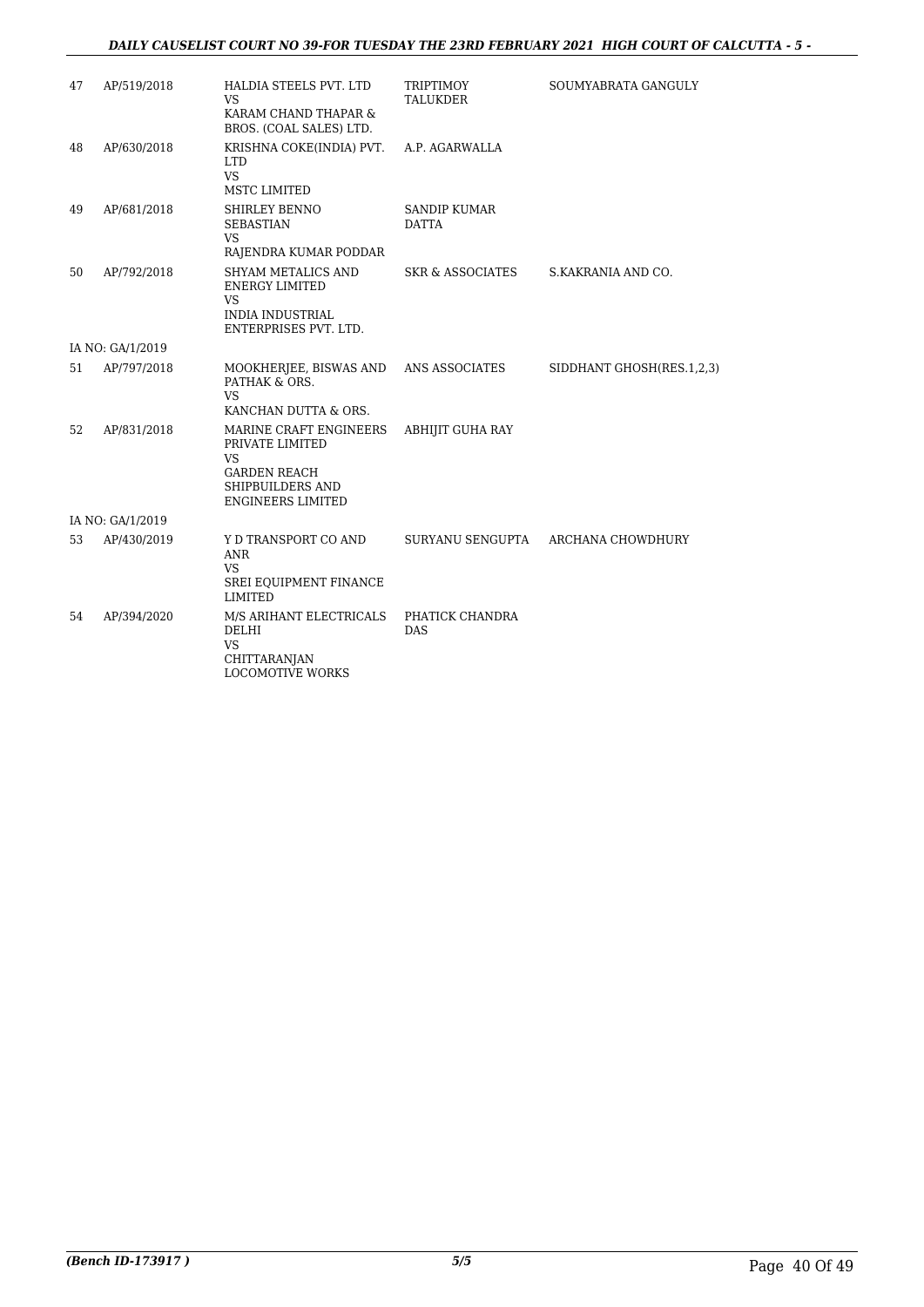

## **Original Side**

**DAILY CAUSELIST For Tuesday The 23rd February 2021**

**COURT NO. 15 SINGLE BENCH (SB-VII) AT 10:45 AM HON'BLE JUSTICE RAJARSHI BHARADWAJ (VIA VIDEO CONFERENCE)**

**NOTE:MATTERS WILL BE TAKEN UP THROUGH PHYSICAL HEARING ONLY WHEN BOTH THE PARTIES ARE AGREED.**

**NOTE: ON FRIDAY (26/02/2021) ORIGINAL SIDE MATTERS WILL BE TAKEN UP AT 10:45 A.M.**

**AFTER COMPLETION OF ORIGINAL SIDE MATTERS, APPELLATE SIDE MATTERS WILL BE TAKEN UP.**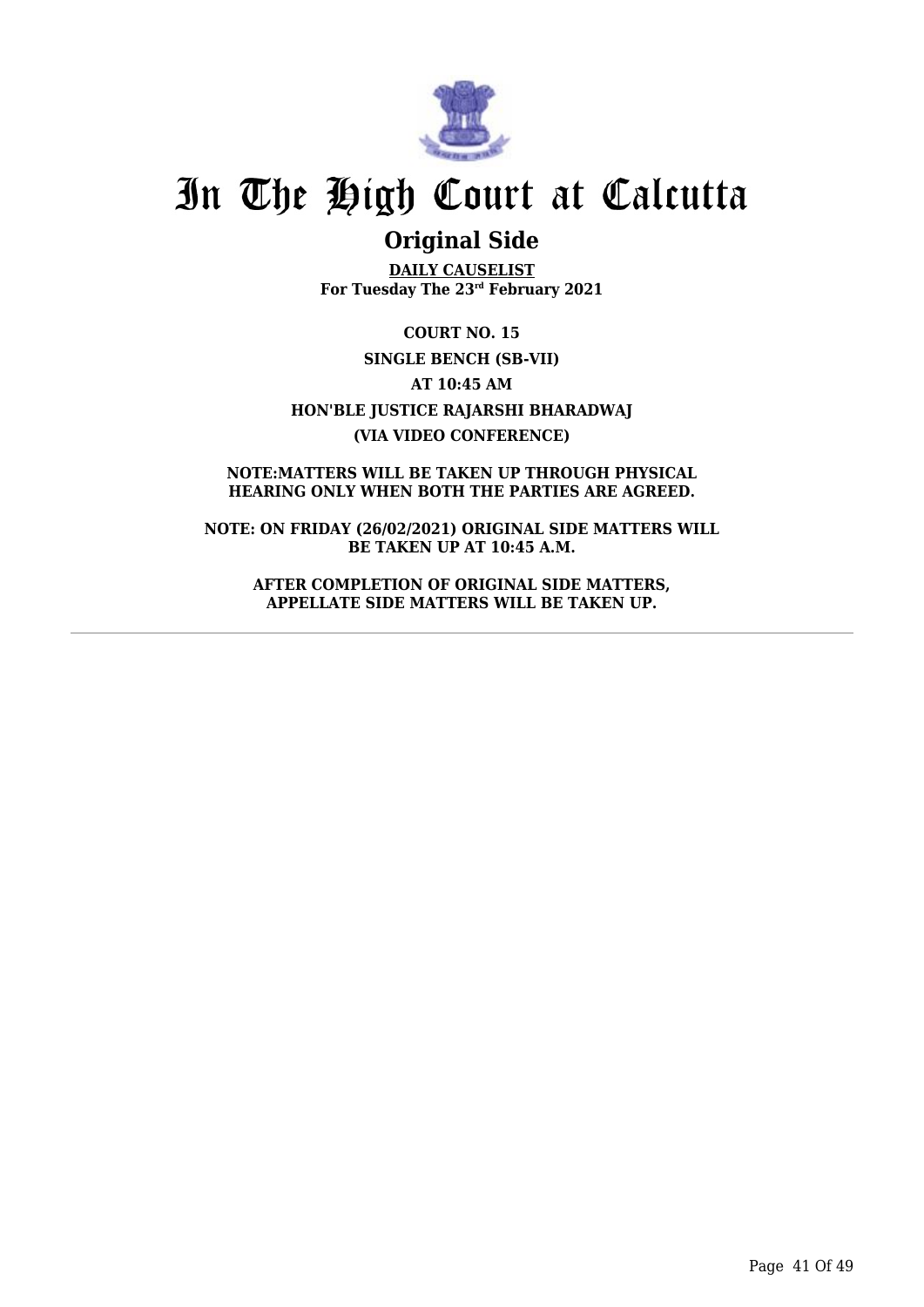

### **Original Side**

**DAILY CAUSELIST For Tuesday The 23rd February 2021**

**COURT NO. 10**

**SINGLE BENCH (SB-IX)**

**AT 10:45 AM**

### **HON'BLE JUSTICE RAVI KRISHAN KAPUR**

**ON AND FROM MONDAY, 22ND FEBRUARY, 2021 – MATTERS (MOTION & HEARING) UNDER ARTICLE 226 OF THE CONSTITUTION RELATING TO MADHYAMIK SIKSHYA KENDRA INCLUDING APPLICATIONS CONNECTED THERETO;**

**MATTERS (MOTION & HEARING) UNDER ARTICLE 226 OF THE CONSTITUTION RELATING TO RESIDUARY UNDER GROUP IX RELATING TO PUBLIC PREMISES (UNAUTHORISED OCCUPANTS) ACT, 1971 INCLUDING APPLICATIONS CONNECTED THERETO;**

**MATTERS (MOTION & HEARING) UNDER ARTICLE 226 OF THE CONSTITUTION OF INDIA RELATING TO CO-OPERATIVE SOCIETIES UNDER GROUP V (EXCLUDING SERVICE MATTERS) AND APPLICATIONS CONNECTED THERETO;**

**HEARING OF WRIT PETITIONS IRRESPECTIVE OF CLASSIFICATION AND APPLICATIONS CONNECTED THERETO.**

**ON AND FROM MONDAY, 15TH FEBRUARY, 2021 TO FRIDAY, 26TH FEBRUARY, 2021- WILL TAKE, IN ADDITION TO HIS OWN LIST AND DETERMINATION, THE LIST AND DETERMINATION OF HON'BLE JUSTICE SHEKHAR B. SARAF.**

**(VIA VIDEO CONFERENCE)**

**NOTE:MATTERS WILL BE TAKEN UP THROUGH PHYSICAL HEARING ONLY WHEN BOTH THE PARTIES ARE AGREED.**

> **NOTE: (I) ORIGINAL SIDE MENTIONING EVERY WEDNESDAY AND THURSDAY AT 10:45 A.M.**

**(II) ORIGINAL SIDE MATTERS WILL BE TAKEN UP EVERY WEDNESDAY AND THURSDAY AT 10:45 A.M. BEFORE APPELLATE SIDE MATTERS.**

**AFTER COMPLETION OF ORIGINAL SIDE MATTERS, APPELLATE SIDE MATTERS WILL BE TAKEN UP**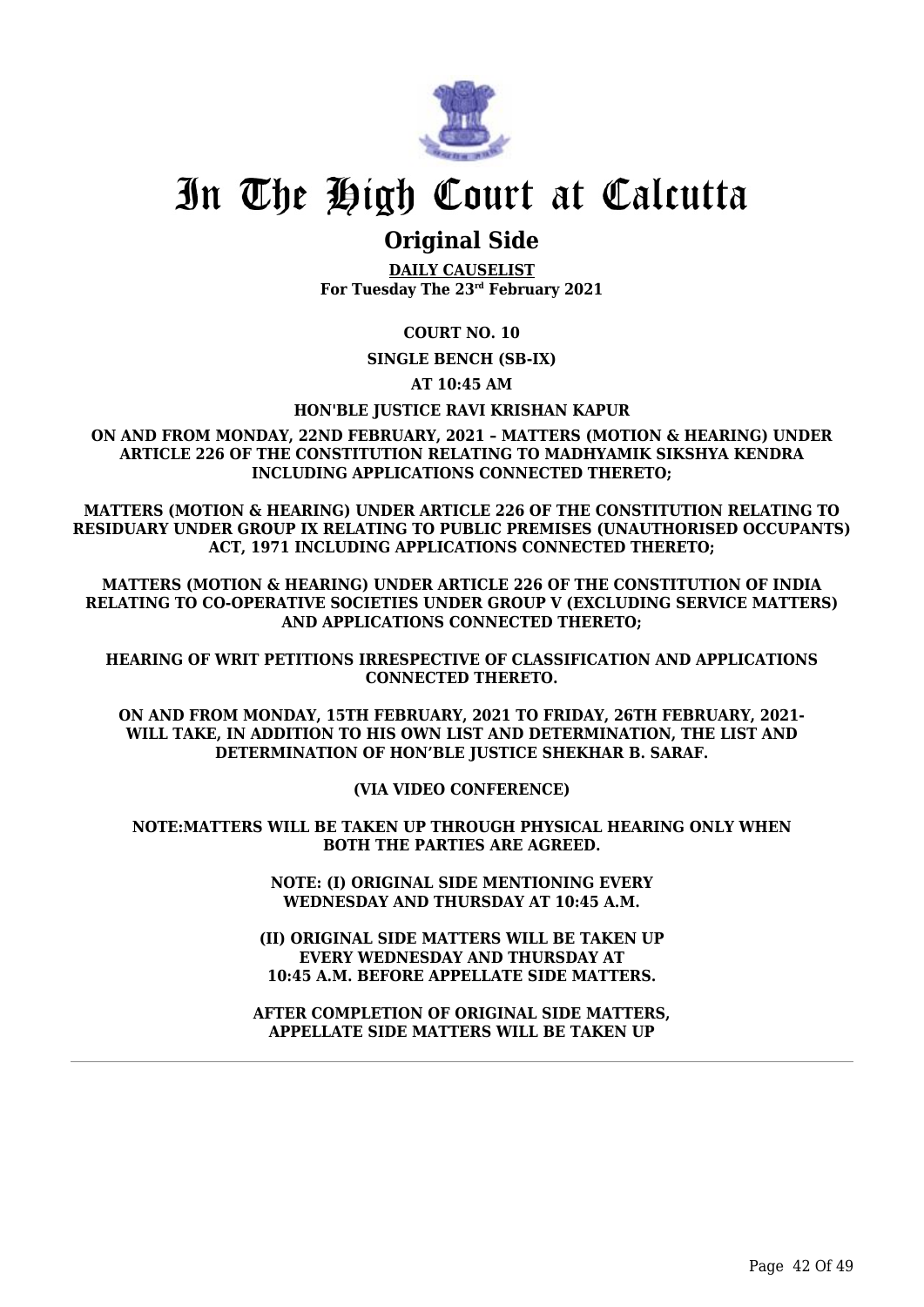

## **Original Side**

**DAILY CAUSELIST For Tuesday The 23rd February 2021**

**COURT NO. 23 SINGLE BENCH (SB-X) AT 2:00 PM HON'BLE JUSTICE ARINDAM MUKHERJEE (VIA VIDEO CONFERENCE)**

### **NOTE:MATTERS WILL BE TAKEN UP THROUGH PHYSICAL HEARING ONLY WHEN BOTH THE PARTIES ARE AGREED.**

### **NOTE: 1) ORIGINAL SIDE MATTERS SHALL BE TAKEN UP EVERYDAY AT 2:00 P.M.**

**2) MENTIONING OF ORIGINAL SIDE MATTERS (PHYSICAL AND VIRTUAL) SHALL BE ALLOWED EVERYDAY BEFORE LISTED MATTERS ARE TAKEN UP.**

**3) ORDINARILY, SPECIALLY ASSIGNED MATTERS SHALL BE TAKEN UP ON FRIDAY AT 2:00 P.M.**

**4) AFTER COMPLETION OF ORIGINAL SIDE MATTERS, IF TIME PERMITS, APPELLATE SIDE MATTERS SHALL BE AGAIN TAKEN UP.**

### **COURT APPLICATIONS UNDER ART.226**

| 1 | WPO/194/2020 | ANOWAR HUSSAIN<br>VS<br>UNION OF INDIA AND ANR                     | <b>DEBADITYA</b><br><b>BANERJEE</b> |
|---|--------------|--------------------------------------------------------------------|-------------------------------------|
| 2 | WPO/195/2020 | <b>RAJU ADASH</b><br>VS<br>UNION OF INDIA AND ANR                  | <b>DEBADITYA</b><br><b>BANERJEE</b> |
| 3 | WPO/196/2020 | MONIRUL ISLAM @<br>MONIRUL MALLICK<br>VS<br>UNION OF INDIA AND ANR | DEBADITYA BANEJEE                   |
| 4 | WPO/197/2020 | <b>SUMAN MONDAL</b><br>VS<br>UNION OF INDIA AND ANR                | <b>DEBADITYA</b><br><b>BANERJEE</b> |
| 5 | WPO/5/2021   | PRADEEP KUMAR VERMA<br>VS<br>UNION OF INDIA AND ANR                | <b>DEBADITYA</b><br><b>BANERJEE</b> |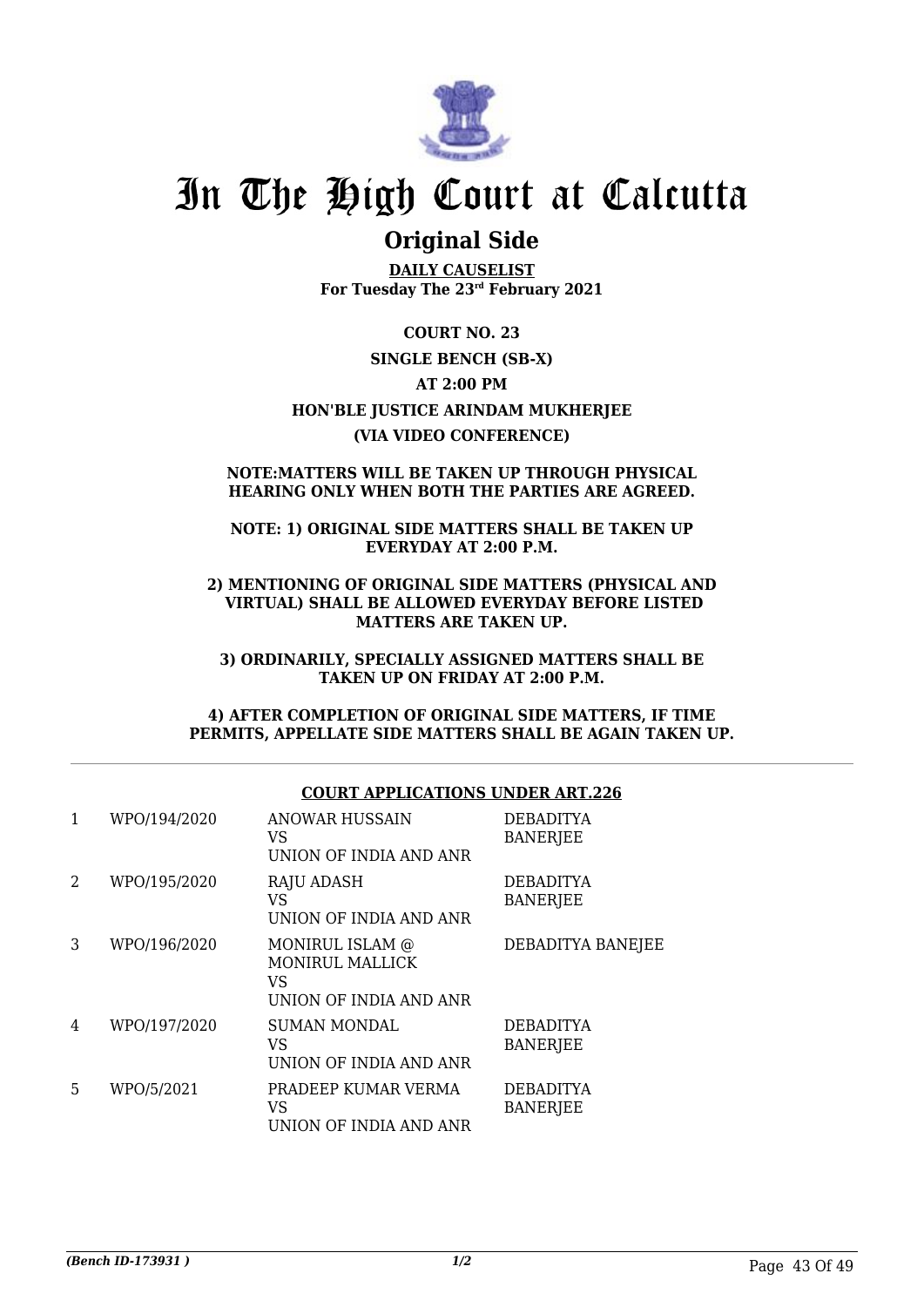6 WPO/6/2021 AJIT SHINDE VS UNION OF INDIA AND ANR DEBADITYA BANERJEE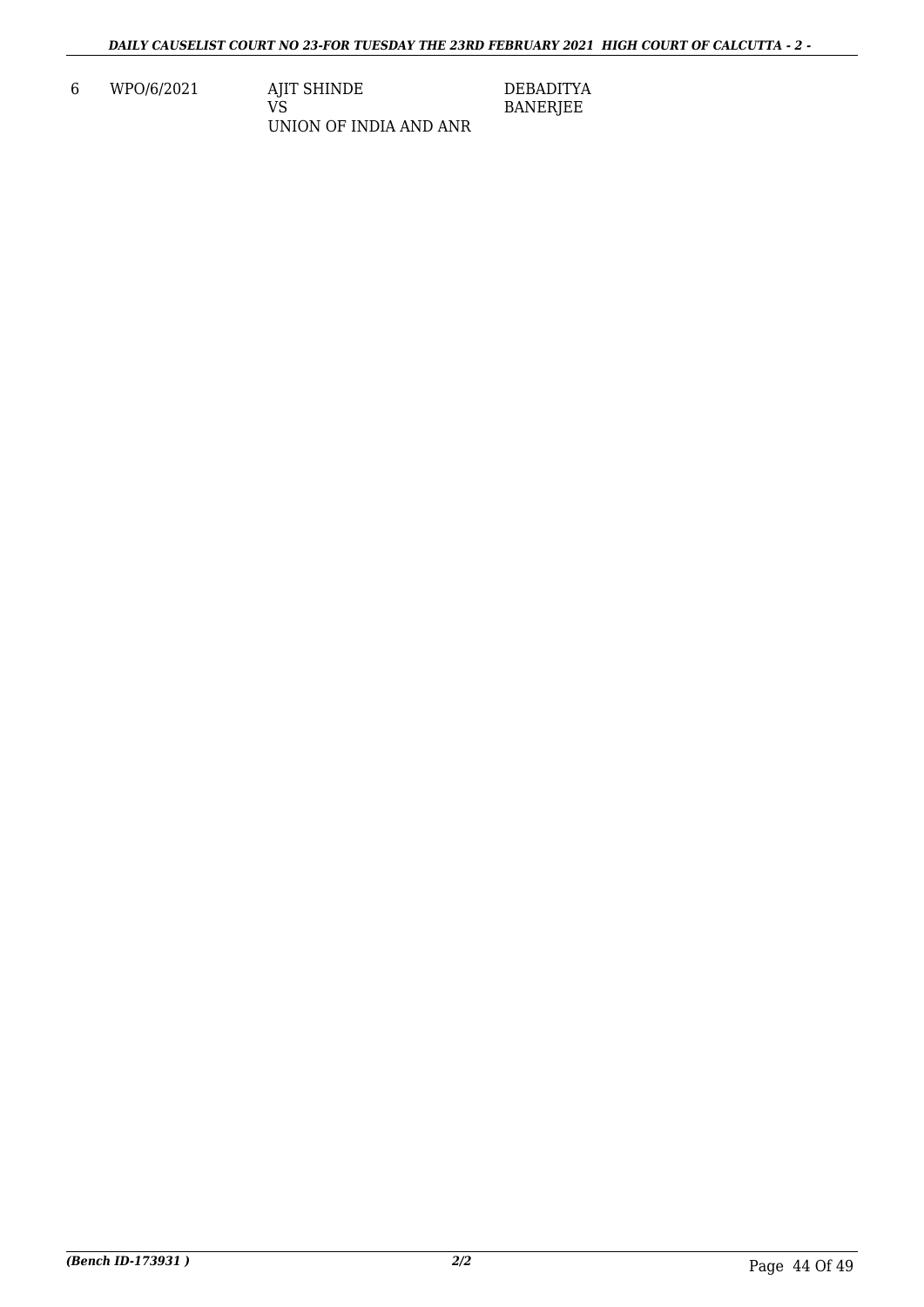

### **Original Side**

**DAILY CAUSELIST For Tuesday The 23rd February 2021**

**COURT NO. 18**

**SINGLE BENCH (SB-XI)**

**AT 10:45 AM**

**HON'BLE JUSTICE BISWAJIT BASU**

#### **ON AND FROM MONDAY, 15TH FEBRUARY, 2021 TO FRIDAY, 26TH FEBRUARY, 2021 - WILL TAKE, IN ADDITION TO HIS OWN LIST AND DETERMINATION, THE LIST AND DETERMINATION OF HON'BLE JUSTICE SHIVAKANT PRASAD.**

**ON AND FROM MONDAY, 22ND FEBRUARY, 2021 - MATTERS (MOTION & HEARING) UNDER ARTICLE 226 OF THE CONSTITUTION RELATING TO MADRASAH EDUCATION UNDER GROUP II AND APPLICATIONS CONNECTED THERETO;**

**MATTERS (MOTION & HEARING) UNDER ARTICLE 226 OF THE CONSTITUTION RELATING TO APPOINTMENT AND SERVICE CONDITION OF PARA TEACHERS UNDER GROUP II AND APPLICATIONS CONNECTED THERETO;**

**MATTERS (MOTION & HEARING) UNDER ARTICLE 226 OF THE CONSTITUTION OF INDIA RELATING TO LAND UNDER GROUP I INCLUDING APPLICATIONS CONNECTED THERETO.**

**(VIA VIDEO CONFERENCE)**

**NOTE:MATTERS WILL BE TAKEN UP THROUGH PHYSICAL HEARING ONLY WHEN BOTH THE PARTIES ARE AGREED.**

**NOTE: ORIGINAL SIDE MENTIONING WILL BE TAKEN UP AT 10:45 A.M**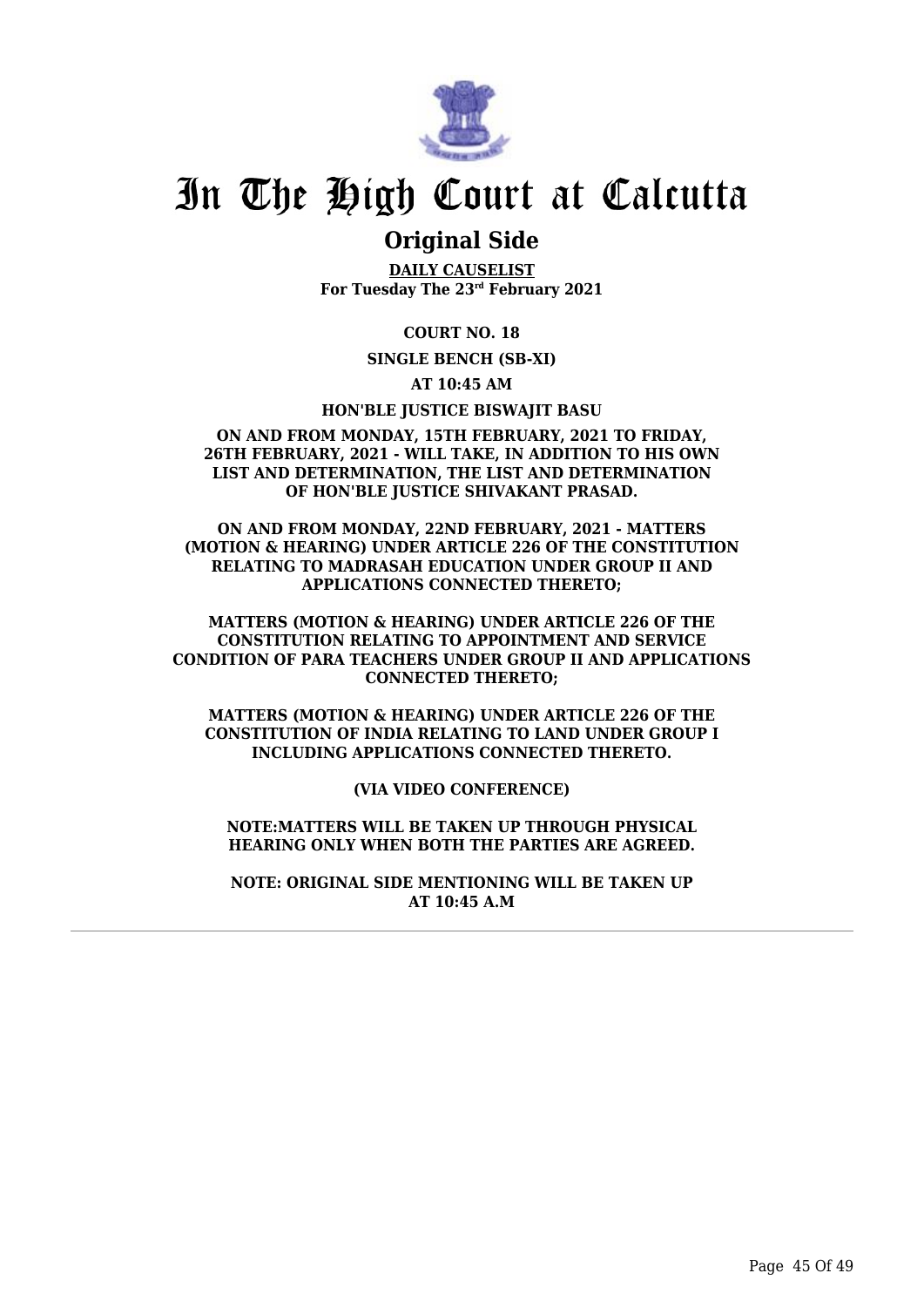

### **Original Side**

**DAILY CAUSELIST For Tuesday The 23rd February 2021**

**COURT NO. 24 SINGLE BENCH (SB- XII) AT 10:45 AM HON'BLE JUSTICE AMRITA SINHA (VIA VIDEO CONFERENCE)**

### **NOTE:MATTERS WILL BE TAKEN UP THROUGH PHYSICAL HEARING ONLY WHEN BOTH THE PARTIES ARE AGREED.**

### **NOTE: ORIGINAL SIDE MATTERS WILL BE TAKEN UP AT THE FIRST SITTING OF THE COURT.**

### **AFTER COMPLETION OF ORIGINAL SIDE MATTERS; APPELLATE SIDE MATTERS WILL BE TAKEN UP.**

**NO PHYSICAL MENTIONING IN COURT.**

### **CONTEMPT MATTERS**

| 1 | CC/46/2019<br>WITH WPO/25/2019 | GOUR CHANDRA MITRA<br>VS.<br>MANOJ BAG, SENIOR<br>ASSISTANT FINANCIAL<br><b>ADVISOR (PENSION) AND 2</b><br><b>OTHERS</b> | ABHISHEK AGARWAL              | MOUMITA GHOSH<br>(RES.NO.3) |
|---|--------------------------------|--------------------------------------------------------------------------------------------------------------------------|-------------------------------|-----------------------------|
|   |                                | <b>COURT APPLICATIONS UNDER ART.226</b>                                                                                  |                               |                             |
| 2 | WPO/6/2020                     | AFSHA NADIM<br><b>VS</b><br>THE KOLKATA MUNICIPAL<br><b>CORPORATION AND 6</b><br><b>OTHERS</b>                           | <b>RAMIJ MUNSI</b>            |                             |
| 3 | WPO/203/2020                   | RAMESH KUMAR<br>AGARWALA<br>VS<br>KOLKATA MUNICIPAL<br><b>CORPORATION AND 6</b><br><b>OTHERS</b>                         | PRIYANKAR BASU<br>MALLICK     |                             |
| 4 | WPO/80/2021                    | SANJIT KUMAR AUDDY AND<br>ORS.<br><b>VS</b><br>KOLKATA MUNICIPAL<br>CORPORATION AND ORS.                                 | <b>SWETA GANDHI</b><br>MURGAI |                             |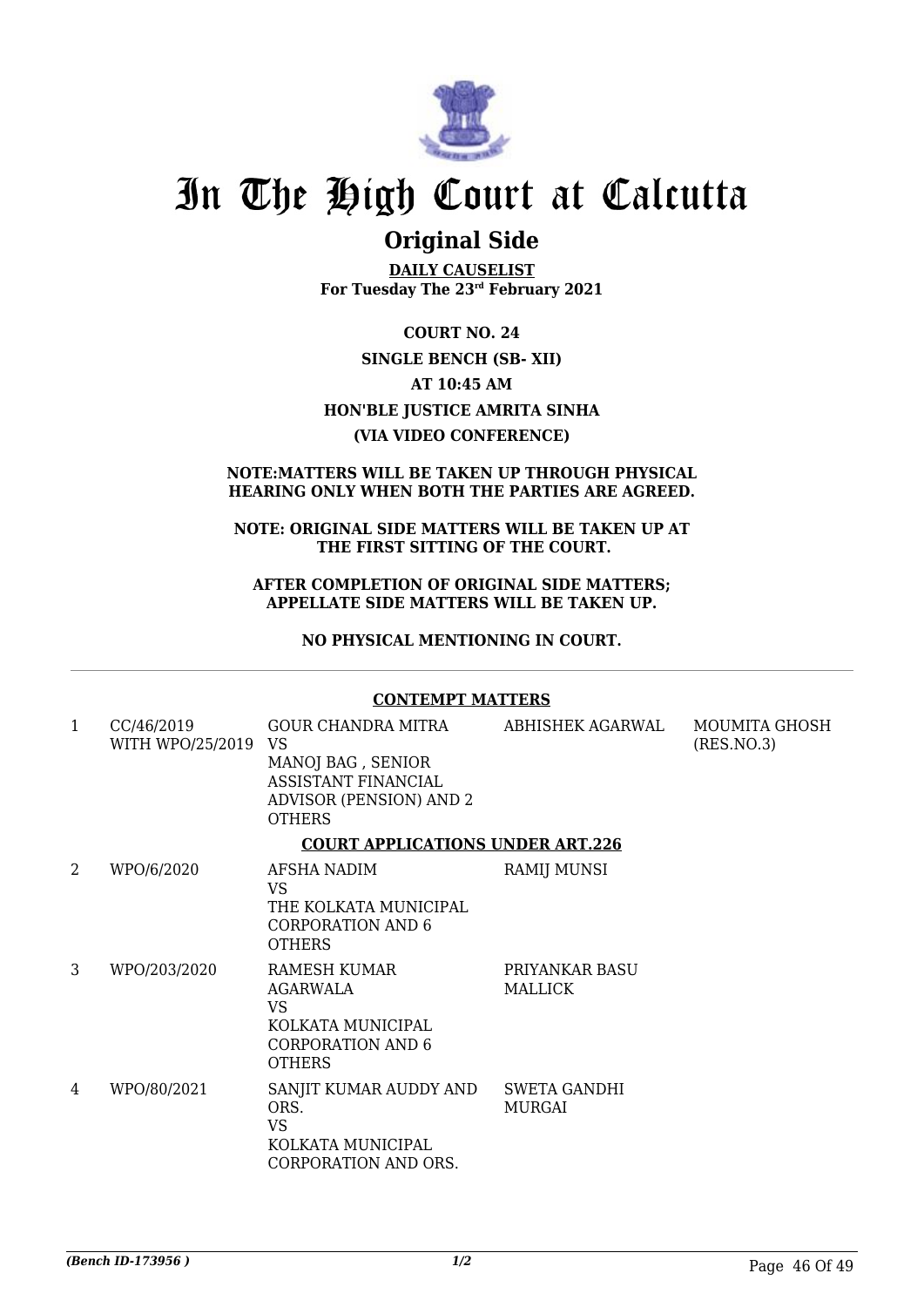5 WPO/82/2021 SK. AZAM ALI VS STATE OF WEST BENGAL AND ORS.

ANINDYA HALDER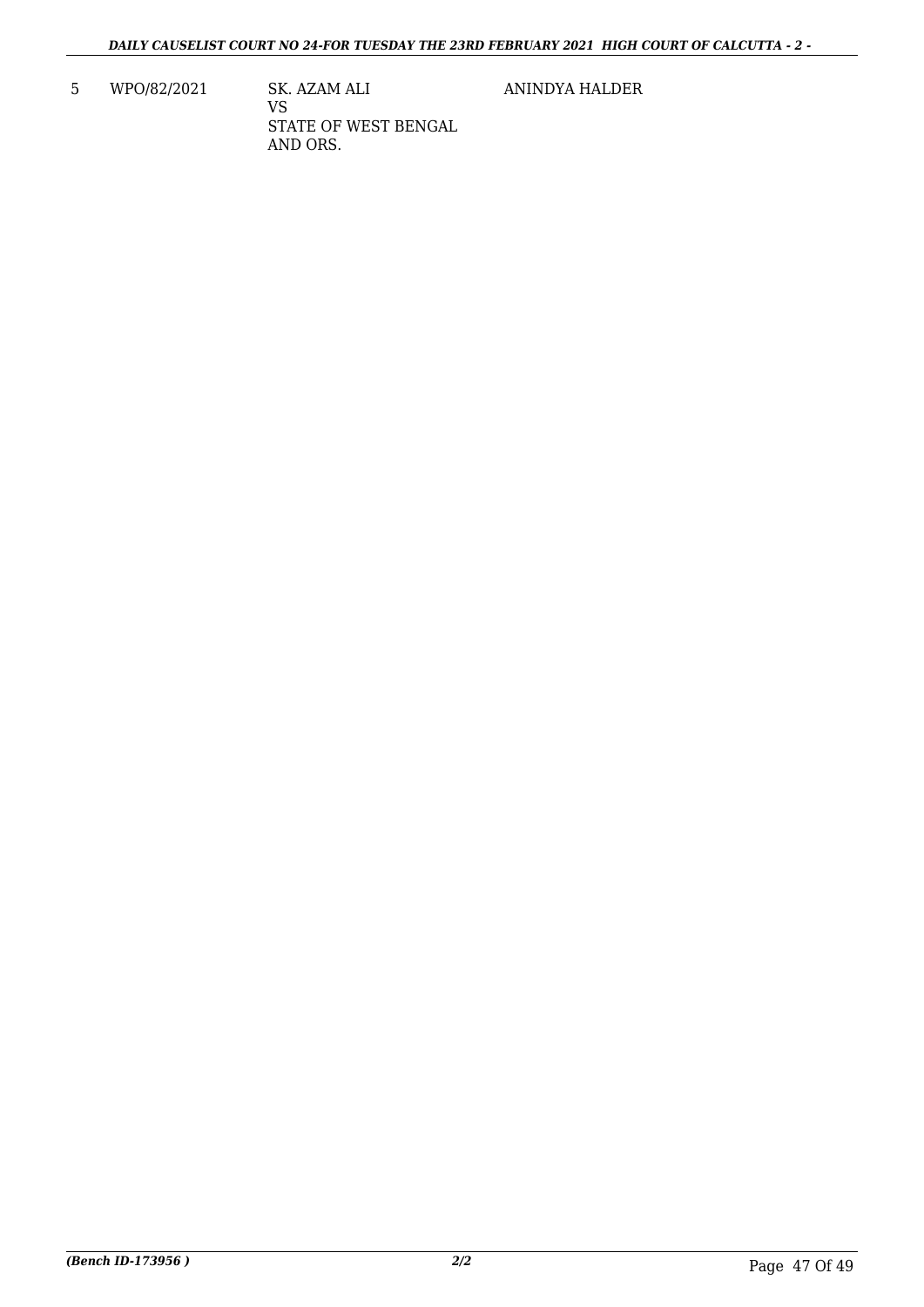

### **Original Side**

**DAILY CAUSELIST For Tuesday The 23rd February 2021**

**COURT NO. 22 SINGLE BENCH (SB-XIII) AT 3:30 PM HON'BLE JUSTICE ABHIJIT GANGOPADHYAY (VIA VIDEO CONFERENCE)**

**NOTE:MATTERS WILL BE TAKEN UP THROUGH PHYSICAL HEARING ONLY WHEN BOTH THE PARTIES ARE AGREED.**

**SPECIAL NOTE.: IF ON ANY TUESDAY OR THURSDAY THERE IS A RESOLUTION FOR COURT RISING AT 3:30 P.M., ORIGINAL SIDE WILL SIT AT 3:00 P.M. INSTEAD OF 3:30 P.M.**

**NOTE: 1) ORIGINAL SIDE MATTERS WILL BE TAKEN UP EVERY TUESDAY AND THURSDAY AT 3:30 P.M.**

**2) MENTIONING ON THE ORIGINAL SIDE WILL BE ALLOWED EVERY TUESDAY AND THURSDAY AT 3:30 P.M**